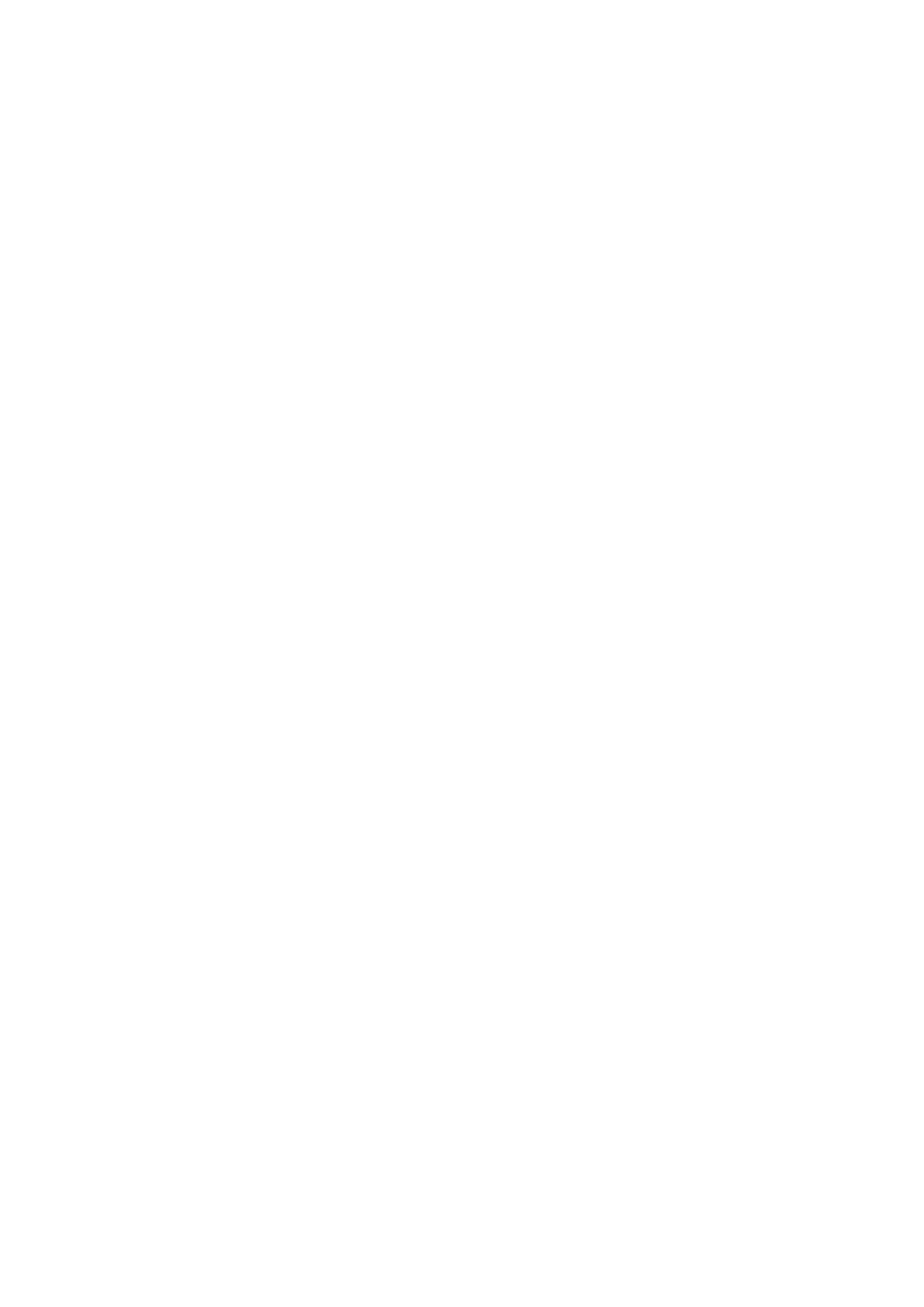# The Great Britain-China **Centre**

## Annual report and accounts 2020-2021

For the period 1 April 2020 to 31 March 2021

Presented to the Parliament pursuant to section 6 of the Government Resources and Accounts Act 2000 (Audit of Non-profit-making Companies) Order 2009

Ordered by the House of Commons to be printed on 21 October 2021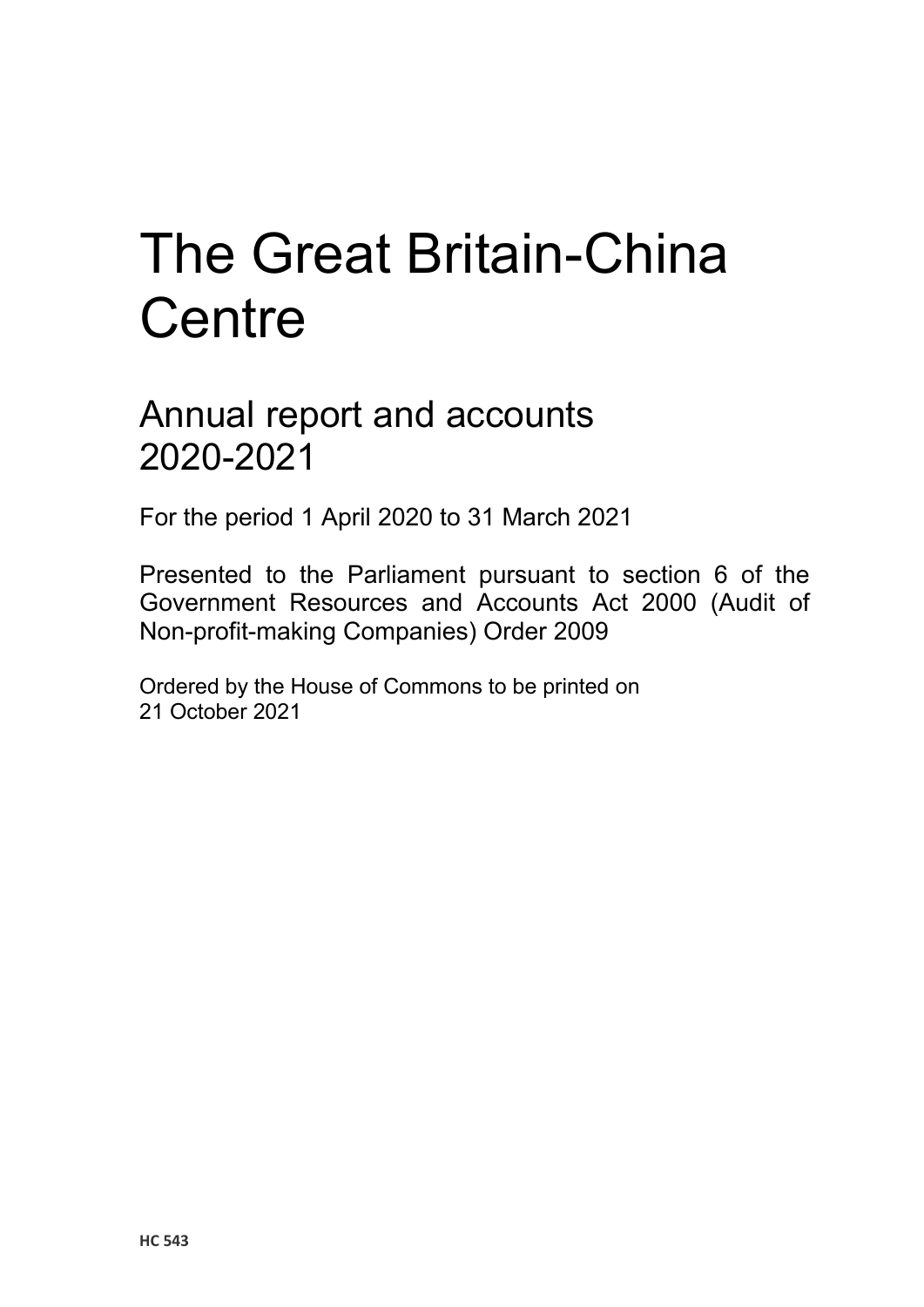

© Queen's Printer and Controller of HMSO 2021

This publication is licensed under the terms of the Open Government Licence v3.0 except where otherwise stated. To view this licence, visit [nationalarchives.gov.uk/doc/open-government-licence/version/3.](http://www.nationalarchives.gov.uk/doc/open-government-licence/version/3)

Where we have identified any third party copyright information you will need to obtain permission from the copyright holders concerned.

This publication is available on our website at www.gbcc.org.uk.

Any enquiries regarding this publication should be sent to us at 14/15 Belgrave Square London SW1X 8PS.

ISBN 978-1-5286-2726-9

E02673319 10/21

Printed on paper containing 75% recycled fibre content minimum

Printed in the UK by the HH Associates Ltd. on behalf of the Controller of Her Majesty's Stationery Office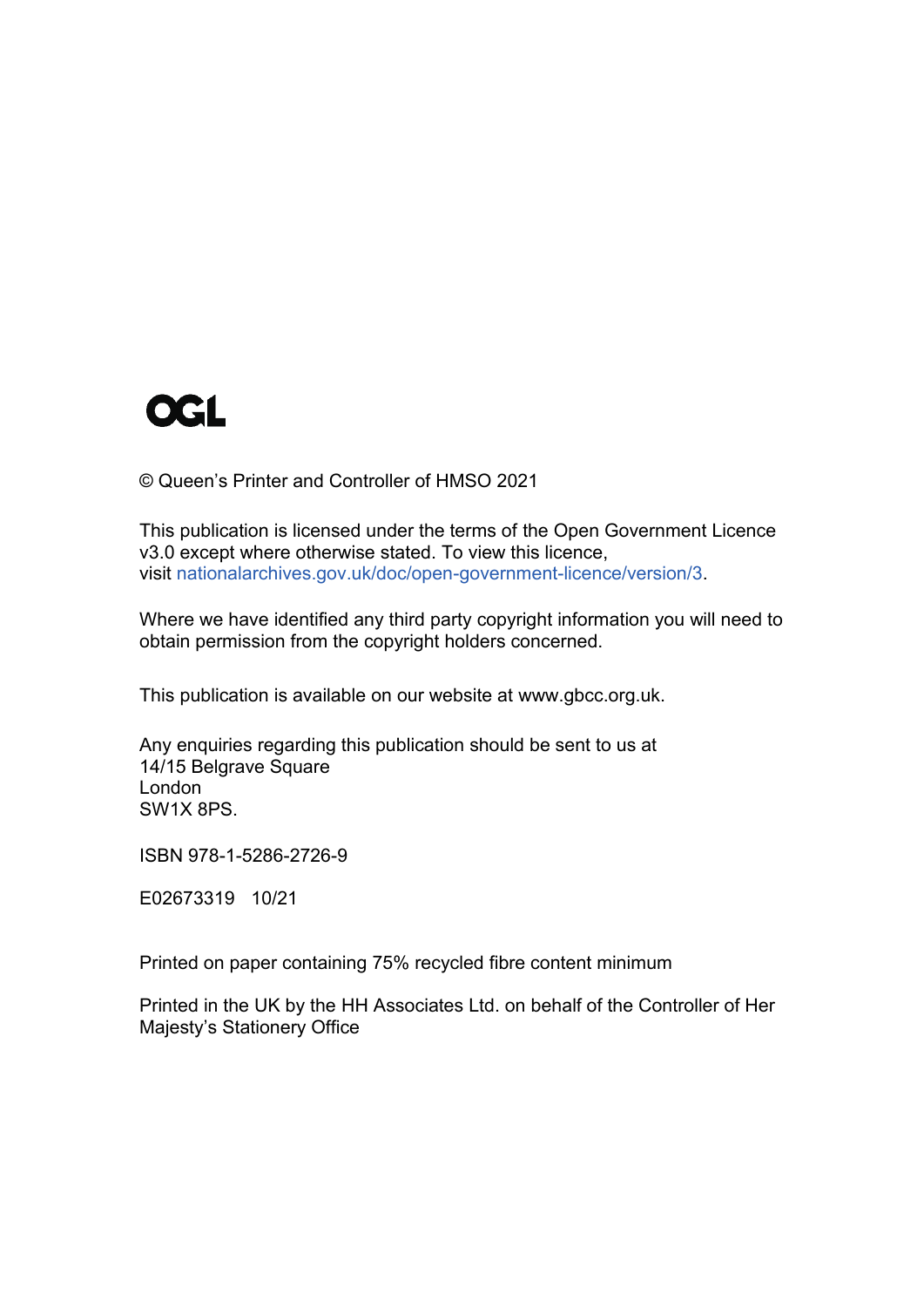## **The Great Britain - China Centre (Limited by Guarantee) Report and Financial Statements Contents**

|                                                                     | Page      |  |
|---------------------------------------------------------------------|-----------|--|
| <b>Annual Report</b><br>Company Information                         | 1         |  |
| Directors' Report                                                   | $2 - 5$   |  |
| <b>Strategic Report</b>                                             | $6 - 13$  |  |
| <b>Remuneration Report</b>                                          | 14-15     |  |
| Governance Statement                                                | $16 - 22$ |  |
| Statement of the Accounting Officer's & Directors' Responsibilities | 23        |  |
| The Certificate and Report of the Comptroller and Auditor General   | $24 - 27$ |  |
| <b>Accounts</b><br>Statement of Comprehensive Net Expenditure       | 28        |  |
| <b>Statement of Financial Position</b>                              | 29        |  |
| <b>Statement of Cash Flows</b>                                      | 30        |  |
| Statement of Changes in Taxpayers' Equity                           | 31        |  |
| Notes to the Financial Statements                                   | $32 - 44$ |  |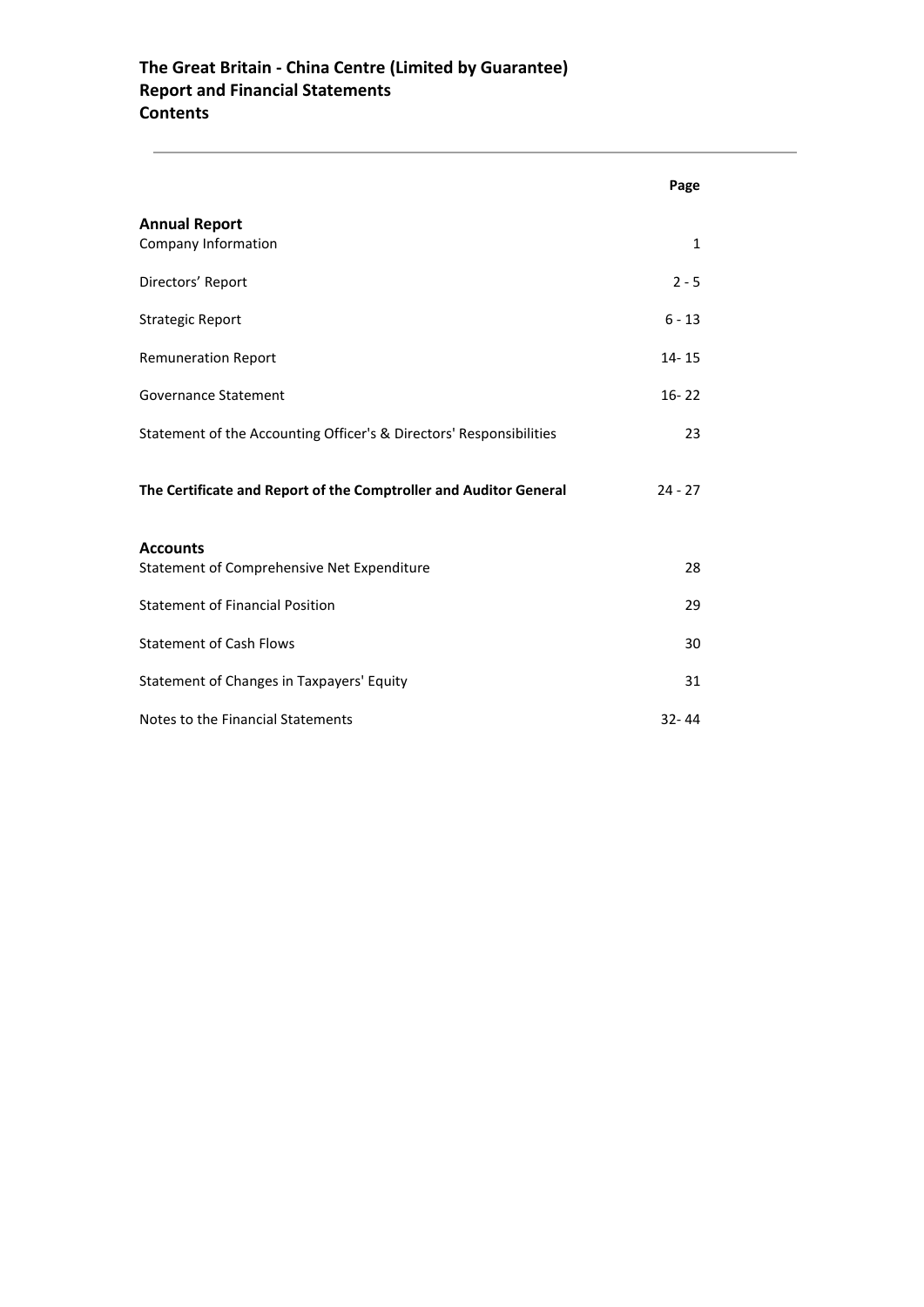## **The Great Britain - China Centre (Limited by Guarantee) Company Information**

## **Directors**

Sir Martin Davidson KCMG - Chair Mr Alan Black - Vice Chair Mr Richard Jackson - Vice Chair & Treasurer Mr Timothy Danaher Mr Luke Graham Mr Andrew Gwynne MP Ms Alyson Pia MacRae Prof Katherine Morton Dr Charles Quan Li Ms Marina Wheeler QC Mr Rod Wye

**Nominee Directors**

Mr David Thompson - British Council

Mr Andrew Pittam - Foreign, Commonwealth and Development Office

## **Co-opted Member**

Mr Andrew Seaton

## **Company Secretary**

Ms Merethe Borge MacLeod

## **Registered number**

01196043 (Registered in England and Wales)

## **Registered Office**

15 Belgrave Square London SW1X 8PS

## **Auditors**

Comptroller and Auditor General 157 - 197 Buckingham Palace Road London SW1W 9SP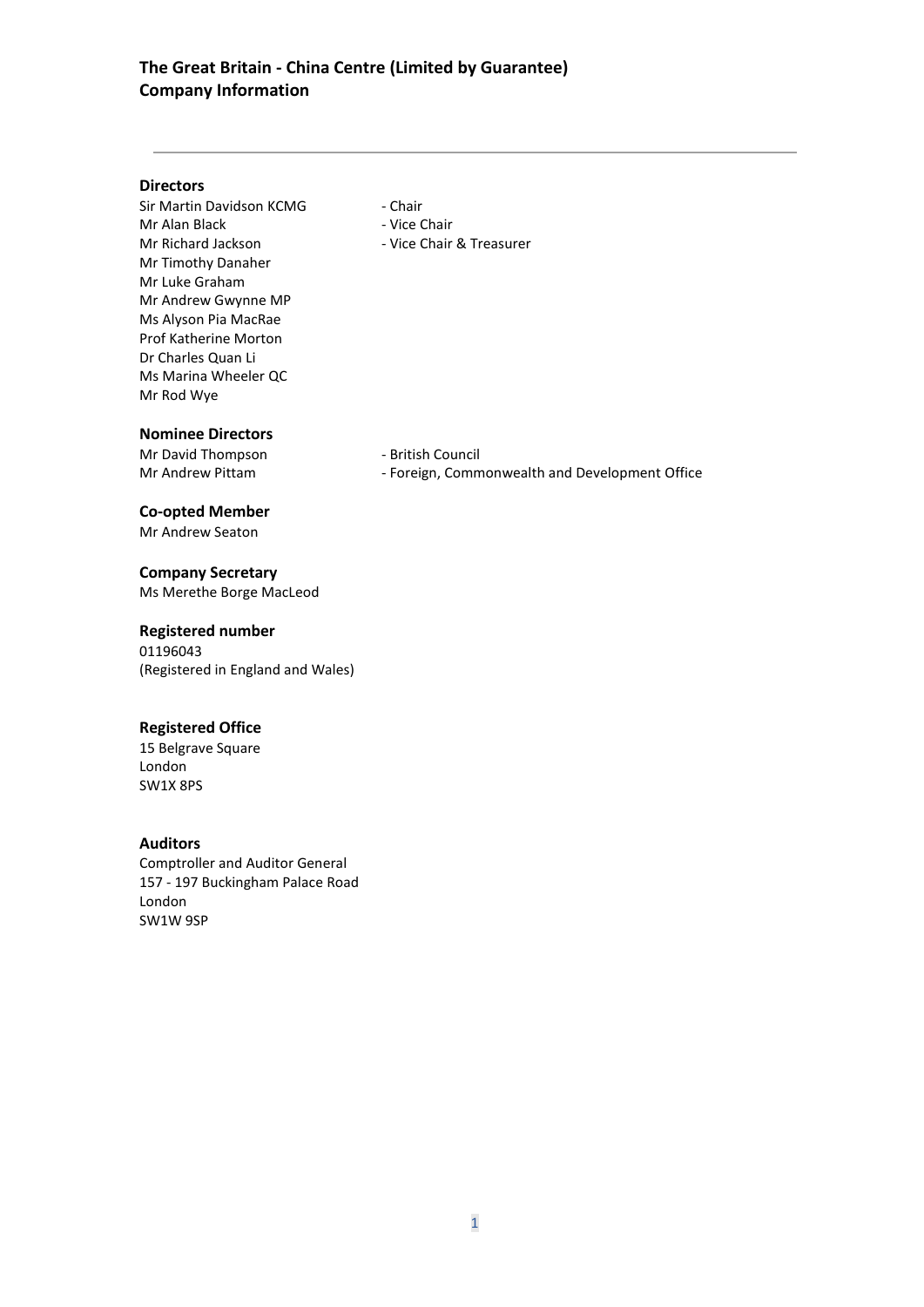The Directors present their report and financial statements for the period ended 31 March 2021. These accounts no longer include the results for the UK-China Forum because the Political Dialogues are run through The Great Britain-China Centre and no transactions have gone through the Forum in the year. The information contained in the Directors' Report is not subject to audit.

The financial statements have been prepared in a form directed by the Secretary of State for Foreign, Commonwealth and Development Affairs with the consent of the Treasury and in accordance with the Companies Act 2006 and the HM Treasury Financial Reporting Manual to the extent that the manual does not conflict with the Act.

## **The Great Britain-China Centre**

The Great Britain-China Centre (GBCC) was established in 1974, and is an executive non-departmental public body. It is a Private Company limited by Guarantee without share capital. The Organisation is registered in England and Wales and domiciled in the United Kingdom. GBCC receives grant-in-aid (GiA) from the Foreign, Commonwealth and Development Office, formerly the Foreign and Commonwealth Office (FCO).

On 16th June 2020, the Prime Minister announced that from 2 September 2020, the Foreign and Commonwealth Office and the Department for International Development would merge into a new department to be called the Foreign, Commonwealth and Development Office (FCDO). All functions of the two existing departments have now transferred into the FCDO.

## **Principal activities**

The company's principal activity during the year continued to be the promotion of closer cultural, professional, economic, educational, legal, judicial and other contacts between Britain and China and to encourage mutual knowledge and understanding.

## **Management Commentary:**

## **Results**

After taking into account the GiA of £500,000 (2019-20: £500,000) from the Foreign, Commonwealth and Development Office, the results for the year ending 31 March 2021 show an operating surplus of £130,529 (2019-20: surplus of £54,056). The surplus is mainly due to the high income from the China Business Environment Programme, which was planned during the Covid-19 travel restrictions and thus able to be fully implemented online.

The results for the year have been impacted by the Covid-19 outbreak in the UK and China since no travel between the two countries was possible. This meant that projects which relied on travel and face-to-face meetings could not go ahead as planned, negatively impacting revenue, whereas other projects where online exchanges were possible went ahead as planned.

The results for the year were improved by the reversal of an accrual of £16,000 from the previous year relating to Employer Allowance expected to be repayable and carried as a liability in 2019-20. During the year the company received confirmation that the amount was not repayable as discussed in note 6.

The Directors consider GBCC's financial position to be satisfactory.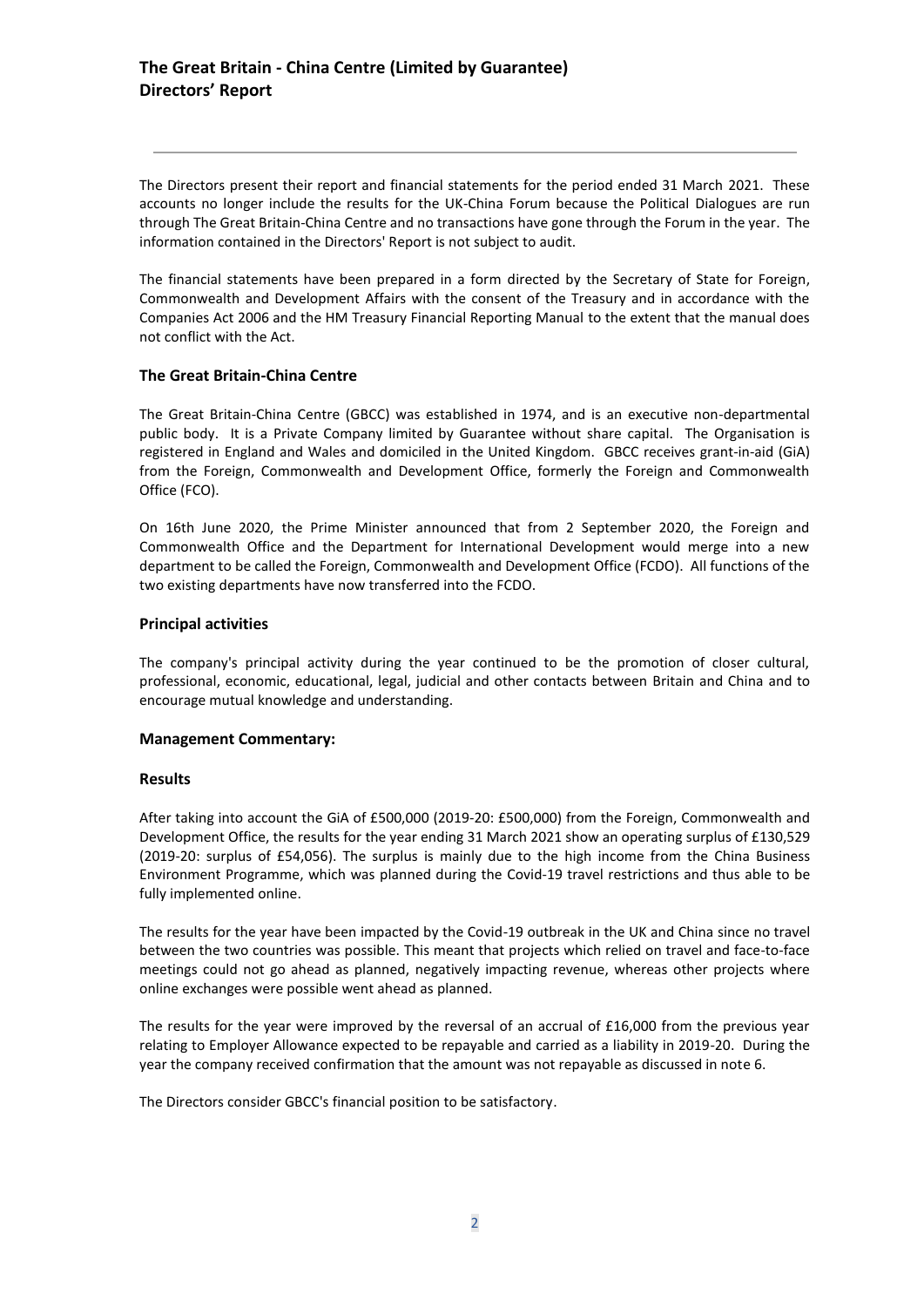## **Directors**

Directors who served on the Board during the year and who were Directors under the Companies Act 2006 are identified below. Co-opted members to the Board and the Company Secretary are not Directors.

| Sir Martin Davidson KCMG | - Chair                                                      |  |  |  |
|--------------------------|--------------------------------------------------------------|--|--|--|
| Mr Alan Black            | - Vice Chair                                                 |  |  |  |
| Mr Richard Jackson       | - Vice Chair & Treasurer                                     |  |  |  |
| Rt Hon Liam Byrne MP     | - Resigned 7 September 2020                                  |  |  |  |
| Dr William Godwin QC     | - Resigned 24 June 2021                                      |  |  |  |
| Mr Andrew Gwynne MP      | - Appointed 8 October 2020                                   |  |  |  |
| Mr Charles Haswell       | - Resigned 24 June 2021                                      |  |  |  |
| Prof Jude Howell         | - Resigned 24 June 2021                                      |  |  |  |
| Dr Charles Quan Li       |                                                              |  |  |  |
| Ms Alyson Pia MacRae     |                                                              |  |  |  |
| Ms Marina Wheeler QC     |                                                              |  |  |  |
| Mr Rod Wye               | - Appointed 23 April 2020                                    |  |  |  |
| <b>Nominee Directors</b> |                                                              |  |  |  |
| Mr Nicholas Thomas       | - British Council - Resigned 1 September 2020                |  |  |  |
| Mr David Thompson        | - British Council - Appointed 8 October 2020                 |  |  |  |
| Mr Alex Pinfield         | - FCO - Resigned 27 April 2020                               |  |  |  |
| Mr Rupert Ainley         | - FCDO - Appointed 27 April 2020 and resigned 7 October 2021 |  |  |  |

None of the Directors are remunerated.

## **Audit and Risk Assurance Committee**

GBCC's Audit and Risk Assurance Committee (ARAC) is a sub-committee of the Board. ARAC ensures that GBCC adheres to the highest standards of propriety in the management of public funds and also promotes the development of internal control systems. The ARAC considers management accounts and reserves, review of internal control, review of the risk register and any other relevant matters. As is the case with companies of its size, GBCC does not have its own internal audit function. It relies on FCDO Internal Audit Department to assist with this function.

During the year ended 31 March 2021 membership of the ARAC comprised:

| Mr Richard Jackson | - ARAC Chair |
|--------------------|--------------|
| Mr Charles Haswell |              |
| Dr Charles Quan Li |              |

The Executive Director, China-Britain Business Council Group Finance Director, NAO Audit Manager, BDO Senior Audit Manager, FCDO Head of Audit and FCDO Deputy Head of Anti-Fraud and Corruption Unit are regular attendees. The GBCC Data Protection Officer is also invited to attend once per year.

## **Equal Opportunities**

GBCC is an equal opportunities employer and is committed to ensuring that there will be no unlawful discrimination against any person who works for or with the GBCC. The Equality Act 2010 is followed. Decisions on recruitment, selection, training, promotion and career management are based solely on objective and job-related criteria.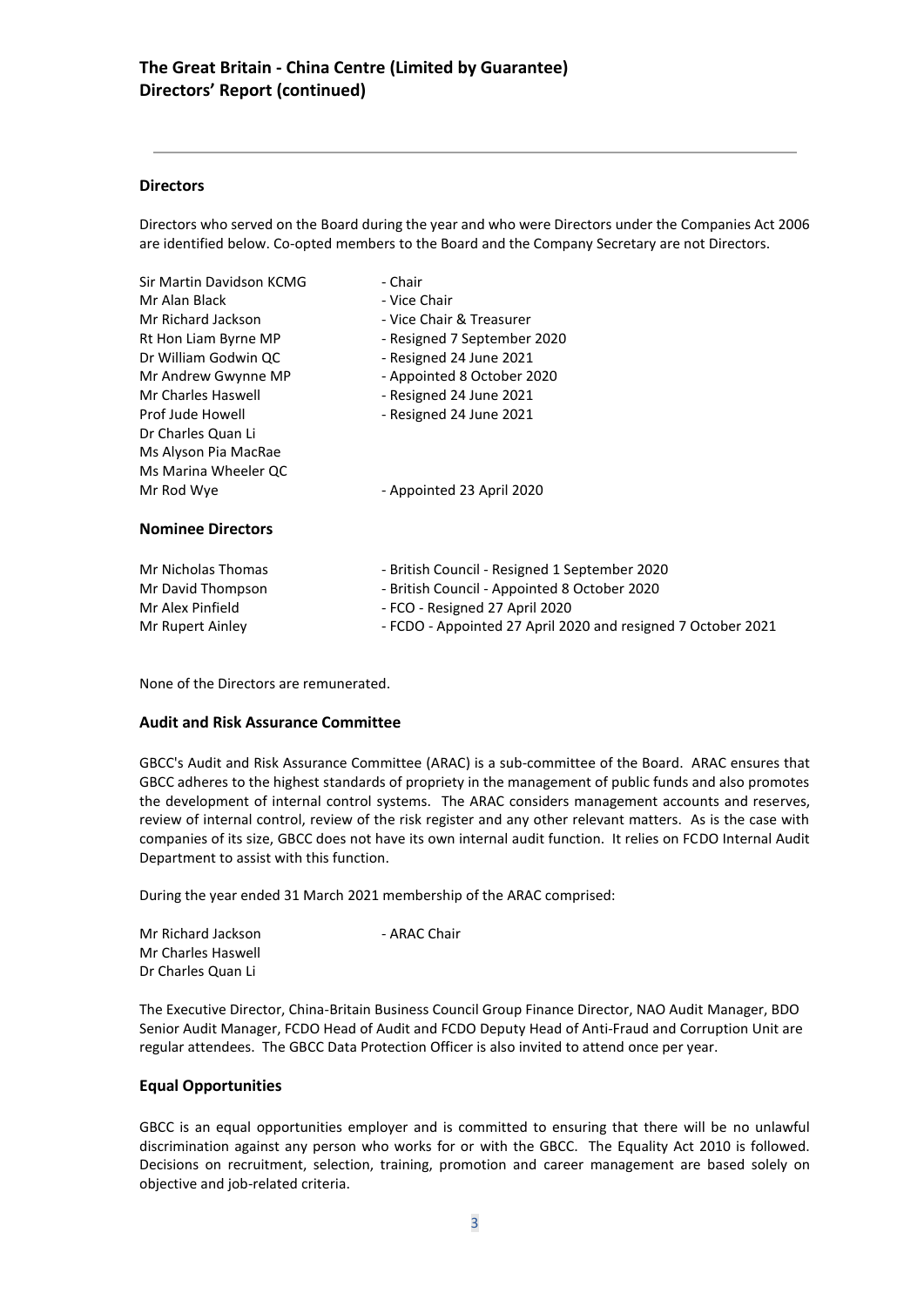## **Employee Information**

Each member of staff has their performance against agreed objectives appraised annually. An integral part of this review requires the identification of training needs and the development of a training programme to address these needs.

## **Pension Liabilities**

The treatment of pension liabilities is discussed under notes 2.8 and 16 in the Notes to the Financial **Statements** 

### **Audit Fee**

The Directors confirm that the Comptroller and Auditor General is appointed as statutory auditor for the GBCC financial statements and that the auditors have not conducted any non-statutory audit work. The fee for the statutory audit was £14,050 (2019-20: £11,300).

### **Creditors**

The average time taken to pay invoices in the current year was 38 days (2019-20: 34 days). The proportion of the aggregate amount owed to trade creditors at the year-end compared with the aggregate invoiced by suppliers during the year was equivalent to 25 days (2019-20: 8 days), which reflects a resumption to more normal activity levels at the year end.

## **Events since Year End**

The landlord of 14/15 Belgrave Square and GBCC are in the process of negotiating the terms of a lease covering GBCC's continued occupation of those premises. The terms of that lease have not yet been agreed, and therefore at this stage it is not possible to estimate the financial effect of this lease on the financial statements.

#### **Going Concern**

The Directors and the Accounting Officer consider The Great Britain-China Centre to be a going concern.

The Foreign, Commonwealth and Development Office grant-in-aid is confirmed at £500,000 for the 2021- 22 financial year which will cover 61% of budgeted core operating costs. The balance will be covered by earnings from externally funded projects and sponsorship and if necessary from reserves.

The Board keeps the issue of "Going Concern" under review and close liaison is maintained with the FCDO's China Department to ensure alignment with its China Strategy. Although it does not, and is not required to comply with the UK Corporate Governance code, GBCC follows best practice with regards to the consideration of viability and going concern and the Board has assessed forward strategy over a longer period than the 12 months required. The Board's scrutiny includes regular assessment of the main risks facing GBCC and management's methodology to address them. In addition, the FCDO has provided a letter of comfort whereby it undertakes to provide adequate financial assistance, should it be required, to enable the Great Britain China Centre to continue operating as a going concern for a period of at least twelve months from the date that the 2020-21 accounts are certified by the Comptroller and Auditor General.

Further information on Going Concern is contained within the Strategic Report in the GBCC Funding and Viability Statement on pages 11 to 13.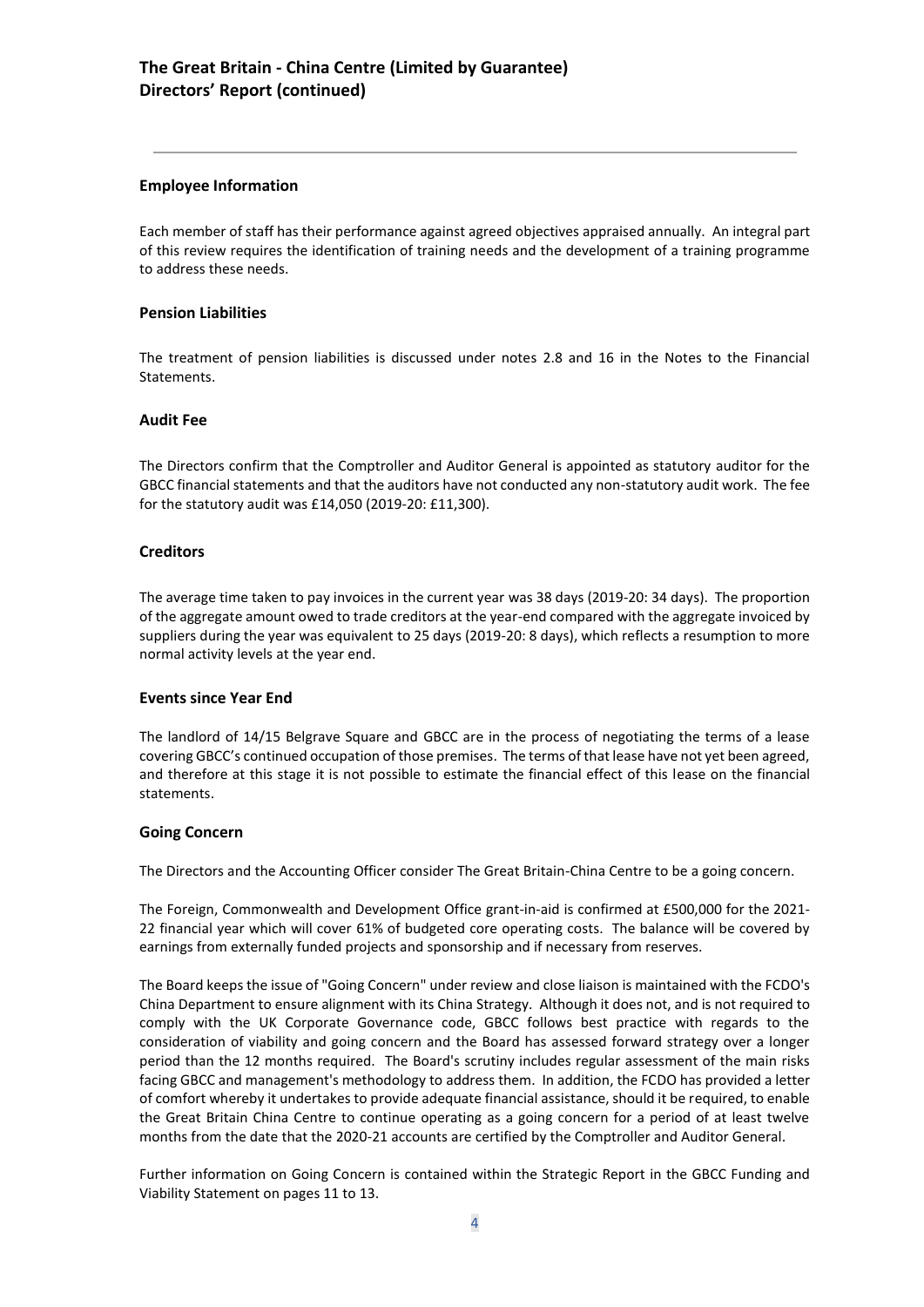## **The Great Britain - China Centre (Limited by Guarantee) Directors' Report (continued)**

## **Losses and Special Payment**

During the 2020-21 financial year GBCC incurred a foreign exchange loss of £2,525 (2019-20: loss £18,690). There were no other losses or special payments.

This report was approved by the Board on 24 June 2021.

| Sir Martin Davidson<br><b>Chair</b>                                                          | Date | 18 October 2021 |
|----------------------------------------------------------------------------------------------|------|-----------------|
|                                                                                              |      |                 |
| Merethe Borge MacLeod<br><b>Executive Director, Company Secretary and Accounting Officer</b> | Date | 18 October 2021 |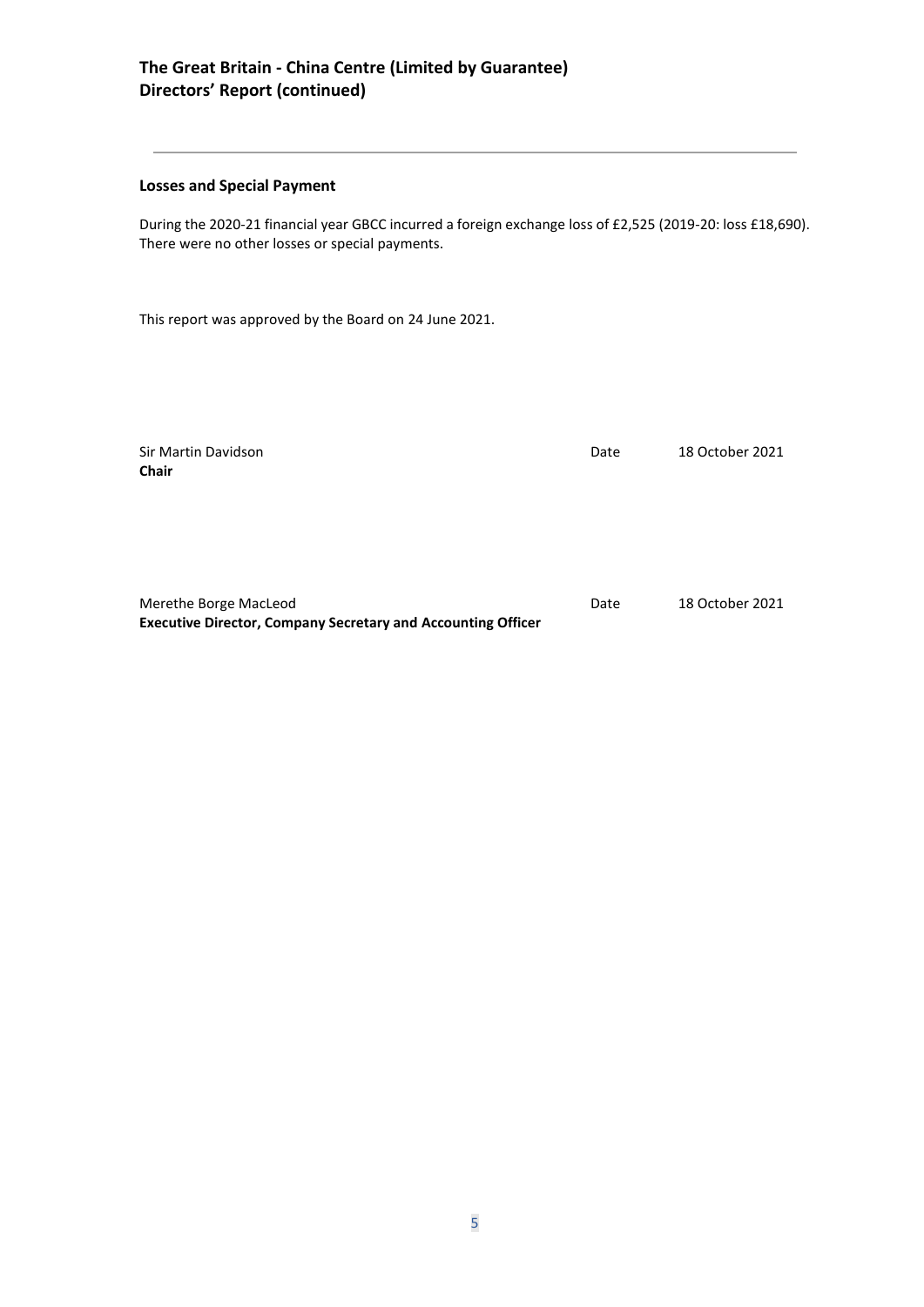The Great Britain-China Centre (GBCC) is a non-departmental public body sponsored by the Foreign, Commonwealth and Development Office. GBCC works to strengthen the UK-China relationship by supporting dialogues and engagements between government, judiciary and policymakers on key rule of law and reform issues.

The UK government is unique in having GBCC as an "arms-length" public body that is differentiated from Her Majesty's Government (HMG) in its relations with Chinese institutions, but still working in the UK's national interest, to support the bilateral relationship and champion rule of law reforms.

GBCC has expertise in working across the political, historical, cultural and linguistic barriers to facilitate policy dialogue and design programmes that deliver sustainable results, including in areas of political sensitivity. To this end, GBCC works with a range of official and academic partners in China, including the Supreme People's Court, the Supreme People's Procuratorate, the China Law Society, the International Department of the Communist Party Central Committee and the All-China Youth Federation (the external affairs arm of the Communist Youth League, which trains future leaders), as well as with academic partners mostly in China's top law schools.

GBCC works with these institutions to design projects and interventions to support Chinese reform initiatives that align with the UK's policy priorities and the broader bilateral strategies for engaging with China. GBCC's typical project model is to work either directly with party-state institutions or with China's leading academic experts, who play a key role in advising key policymakers on reform initiatives. Projects involve study tours to visit UK and European institutions, the facilitation of UK and international experts to share best practice experience with Chinese counterparts, joint workshops and training sessions.

Substantial and procedural reforms continue to make the legal system more efficient for the majority of citizens in China, and there are efforts to also make it fairer, as demonstrated by often high-profile overturning of wrongful convictions, the increased power of the courts to involve witnesses in court cases, and efforts to reduce the use of torture in obtaining confessions. GBCC is able to witness such improvements through its project work. Key rule of law principles such as the right to silence, presumption of innocence and equality of arms between defence and prosecution however are not observed, and in cases that involve political dissidents however, the trend is in the opposite direction towards harsher repression and tougher sentences. GBCC is only able to work with government-sanctioned reform initiatives, and we believe there are compelling reasons to support the positive developments for a fairer legal system, whilst remaining cognisant of the wider more complex picture.

Recent results of GBCC's work include:

- Strengthened and expanded **relationships with key Chinese partners in policymaking, legal, judicial and academic sectors** in the interest of UK-China relations, serving as a UK docking point for **Chinese policymakers, legislators and political bodies** for a broad range of incoming visits of influential policymaking institutions, from the National People's Congress Standing Committee, Central Party School, regional leaders, central and regional senior judiciary and prosecutors.
- Enabled deeper**, more informed engagement of senior and future generations of UK Parliamentarians** and leaders with their Chinese counterparts.
- Contributed to increased China capabilities in the UK, by organising China Capabilities courses for cohorts of civil servants from across Whitehall, in partnership with the FCDO China Capability Programme
- Facilitated **high level discussions between the UK and Chinese legal and judicial communities**, including roundtables and participation in a number of technical webinars and consultations in relation to a range of criminal and commercial legal reform issues.
- Supported **progress in China's criminal justice system**, through projects aiming to prevent torture and ill-treatment in detention, reduce pre-trial detention, and strengthen evidence-based judicial procedures.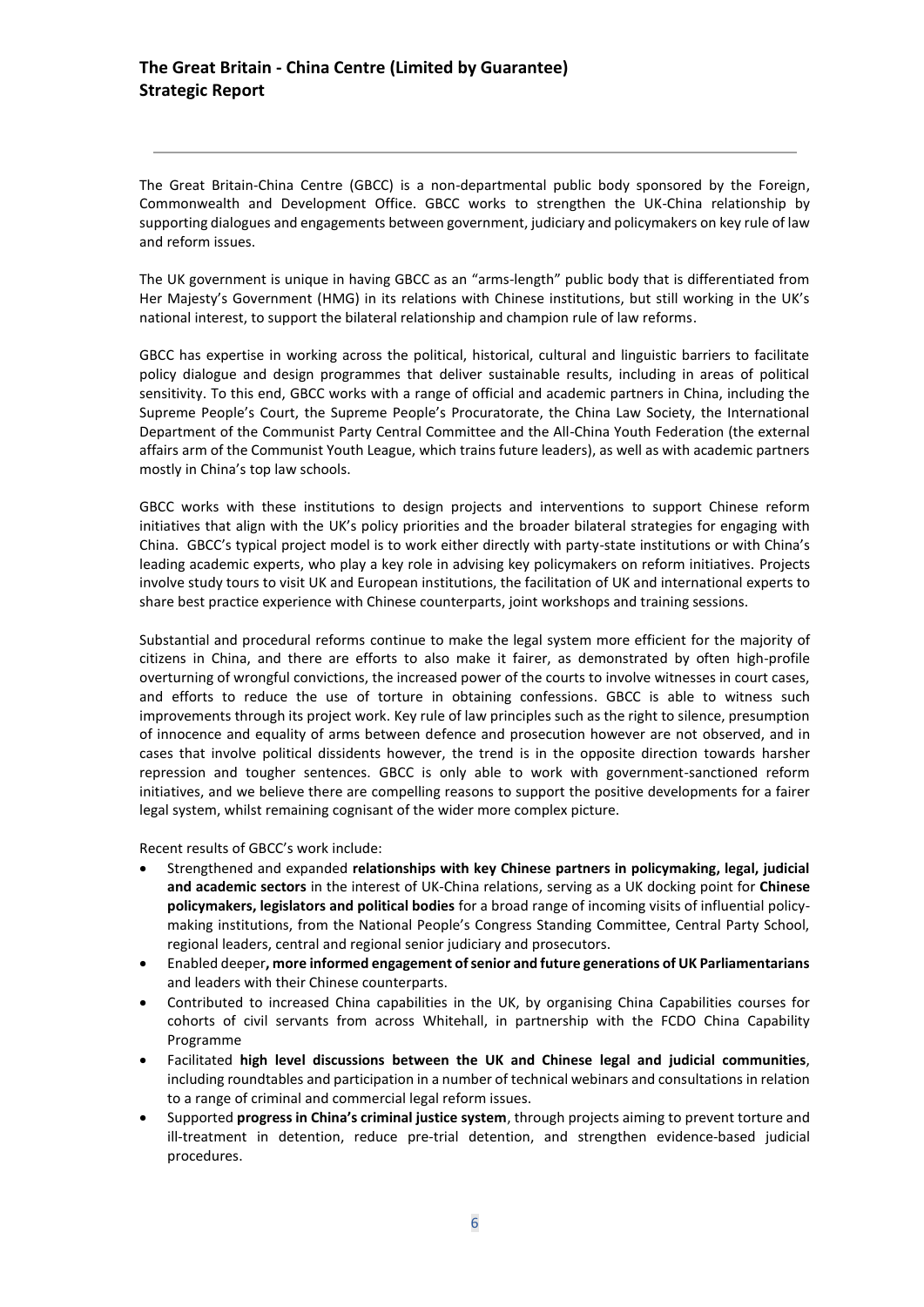- Developed a **network of engaged British legal, judicial and academic experts** and representative bodies able to participate in legal and judicial reform in China, focused on criminal justice reform and business environment reform that align with UK interests.
- Maintained the partnership with the **Centre for Common Law in China,** a cooperation initiative between GBCC, Renmin University Law School and the University of Oxford Law Faculty, to promote academic discussion on rule of law topics and the use of Common Law.
- Served as a consistent convenor of UK expertise for Chinese policymakers, legislators and political bodies for a broad range of influential policy-making institutions, from the Central Party School, regional leaders, the judiciary and prosecutors.

During the financial year, GBCC carried out the following activities with Chinese and UK-based partners:

### **Political and Economic Dialogues**

Since 2007 GBCC has held regular political and economic dialogues involving cross-party groups of UK parliamentarians and senior Chinese officials selected from relevant party and state interlockers, with a purpose of deepening understanding between the policymakers of both sides and building relationships for the future. The dialogues have become unique platforms for open discussion on policy matters of concern to both sides, whilst supporting UK politicians to gain a deeper and more nuanced understanding of the Chinese system and China's reform priorities, and helping Chinese policymakers understand UK perspectives. The dialogues are held alternately in the UK and China, organised by GBCC in partnership with the International Department of the Central Committee of the Communist Party of China (IDCPC), and the All-China Youth Federation (ACYF) / Communist Youth League (CYL). Since 2020, dialogues have temporarily been held online due to international travel restrictions.

In 2020, GBCC and ACYF co-hosted a series of three online Young Leaders Roundtable discussions to maintain connections and dialogue during the pandemic. The overarching theme of the three sessions asked the question 'What is good global governance in a post Covid world?'and included discussions on approaches to good global governance and the role of multilateral institutions; bilateral and global cooperation on environment and sustainability, with particular reference to the upcoming COP26 in Glasgow and COP15 on Biodiversity in Kunming; and on global trade, supply chains and prosperity. The UK delegations included MPs from across political parties and representatives from think tanks and NGOs, whilst the Chinese delegations included members from key ministries, social organisations and Party bodies. Before each session, GBCC organised briefings for the UK delegation with Whitehall departments including FCDO, DIT, Cabinet Office and DEFRA.

## **China Capabilities**

The importance of increasing the UK's China capabilities became increasingly clear throughout the year, and GBCC was able to build on previous efforts to organise courses and events to respond to this need.

GBCC expanded its Civil Service China Capabilities course to support the growth of the UK's China capabilities, training a cohort of 60 civil servants from across over ten Whitehall departments, in partnership with the FCDO China Capability Programme. The two-day intensive courses, designed by GBCC and delivered online by leading UK experts on China, featured a comprehensive and up-to-date programme covering China's political system, economic structure and industrial policy, foreign policy and issues including technology and climate.

GBCC launched the China Insights Series of webinars to add to the ongoing discussions. Topics included the future of multilateralism in a post-Covid world, the UK's future engagement strategies with China, and the UK and China's soft power potential (co-hosted with the British Council). Panellists included academics and experts from the UK, China and beyond.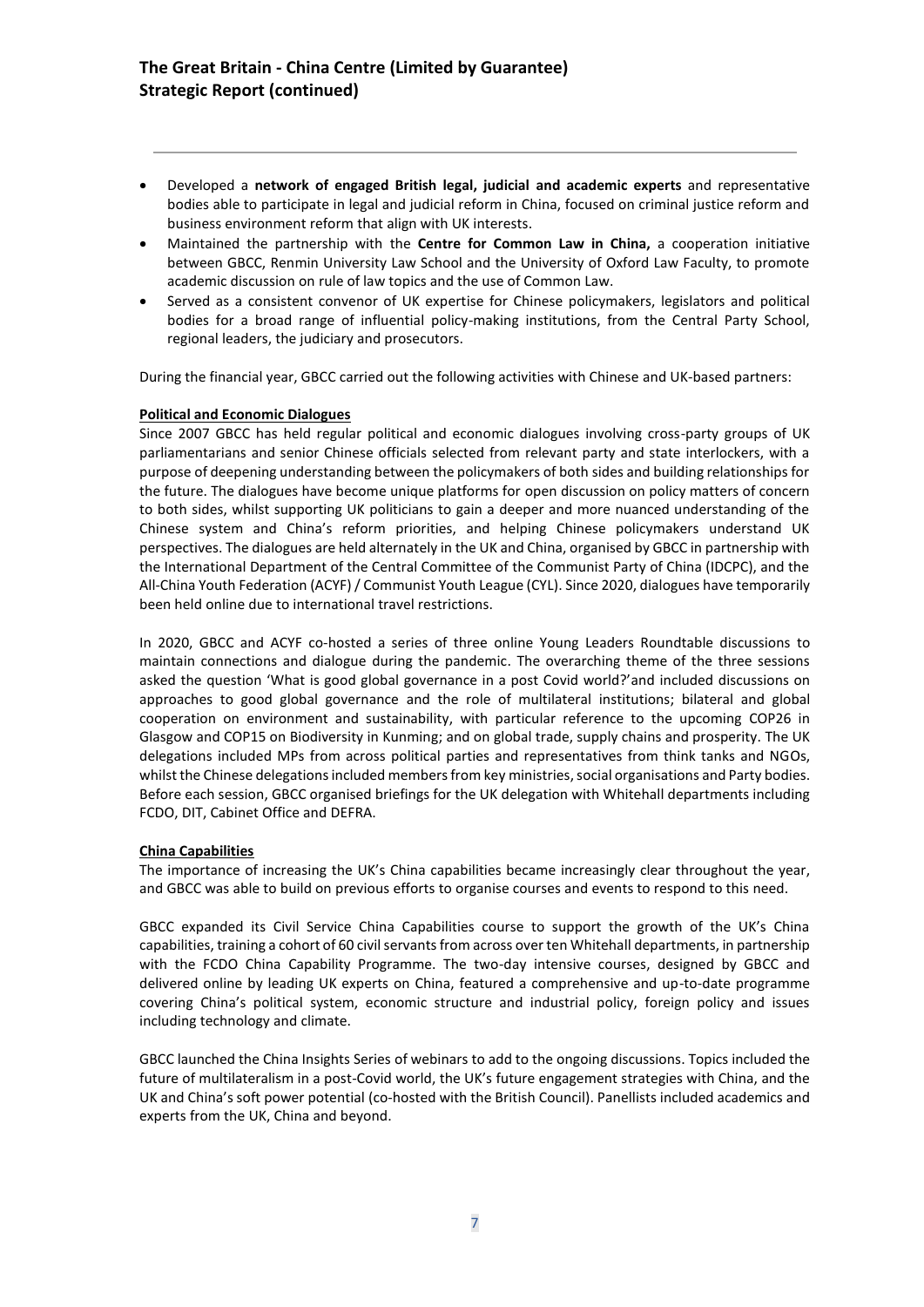GBCC developed the Future Leaders Programme, a strategic initiative to prepare the UK's future political, government and business leaders to tackle the challenges and meet the opportunities accompanying China's rise. Cohorts of 20+ UK policy- and decision-makers from across Westminster, Whitehall and UK business will participate in tailored courses on China and extension activities to enhance their insights. The programme will also facilitate the cohorts to form supportive network across spheres of professional life. This initiative is developed by the GBCC in partnership with the Oxford University China Centre. It is also in conversation with a handful of potential major UK corporate sponsors to raise funds for the programme, and targets to launch in summer 2021.

### **Criminal Justice Reform**

GBCC has a 30-year track record of supporting reforms within China's legal system in areas of international human rights concern such as torture prevention, death penalty reduction, improved criminal procedures, and children's rights. Projects seek to promote judicial and legal professionalism through capacity-building and exposure to international best practice. GBCC works with influential academic and justice sector organisations to design and deliver projects that affect change on the ground, inform policies and legislative reform through evidence-based, coherent and transparent policy recommendations. Projects implemented on the ground and in partnership with Chinese institutions are, by political necessity, confined in scope to areas within the broad government-sanctioned reform agenda, and as noted on page 6, undertaken with acute awareness of the ongoing breaches of fundamental freedoms and rights especially in political cases.

GBCC's criminal justice portfolio included several one-year and multi-year projects funded by the European Union through the European Initiative for Democracy and Human Rights (EIDHR), the Dutch government, and project funding from the FCDO. Co-funding for the larger EU projects was granted by several embassies in Beijing. The implementation of projects was delayed by the Covid situation, but GBCC adapted its local HR set-up to address this situation and maintain communication with implementing partners while travel was not possible. Project implementation is expected to pick up 2021 and GBCC will address delays by requesting no-cost extensions from the donors.

#### **China Business Environment Programme**

Since 2014, GBCC has implemented a series of projects to strengthen the role and capability of China's legal system in supporting the development of the business environment. This work contributes towards supporting greater legal certainty for domestic and foreign businesses and investors and fairer market access, as well as delivering key UK rule of law messaging.

Project activities in the reporting year focused primarily on commercial dispute resolution as a key issue for China's business environment reform, delivered as part of a consortium with PwC's International Development practice, alongside the General Council of the Bar and the Law Society of England and Wales, as well as the China-Britain Business Council. Workshops, seminars and working group meetings were delivered online due to the pandemic, while legislative and policy recommendation reports were developed between Chinese and international experts. These activities were undertaken with partners including the Centre for Common Law at Renmin University, China University of Political Science and Law China Arbitration Institute think-tank, and the University of Durham. Key stakeholders engaged with in the project included the PRC Ministry of Justice, the Supreme People's Court and specialised courts, and Chinese and international dispute resolution institutions and legal-judicial communities.

Thematic issues covered included recommendations on the revision of China's Arbitration Law; regulatory recommendations in relation to market access developments for foreign dispute resolutions in China's free trade zones; contributing international expertise on managing change of circumstances from the pandemic in relation to commercial contracts; China's mediation framework and alignment with international practice; and key issues in commercial courts including the role of technology and clash of jurisdictions.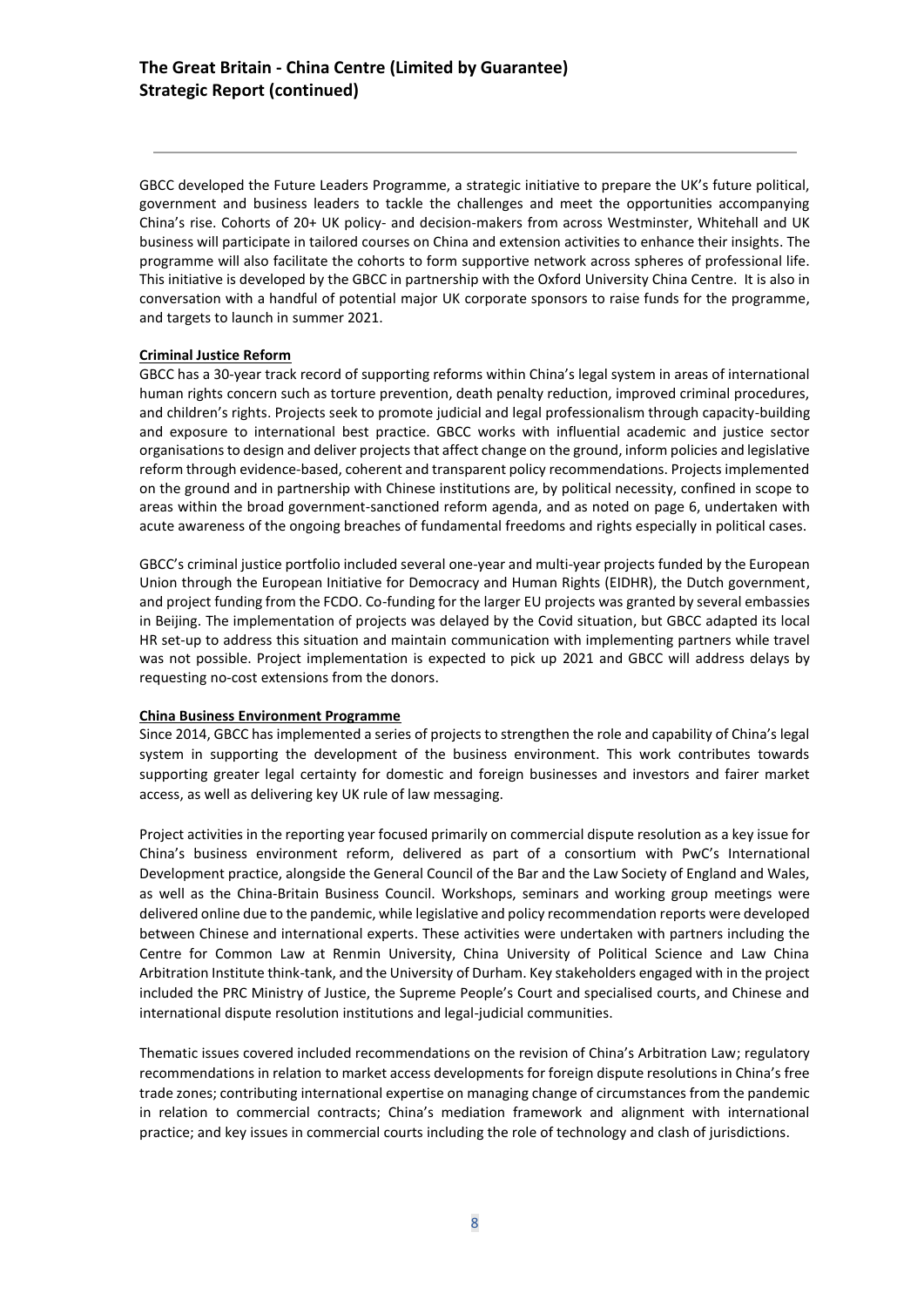## **GBCC Strategy**

GBCC's previous five-year strategy (2018-2023) was replaced by an updated Strategy for 2021-2025.

In February 2020, GBCC held a one-day Strategy Away Day for the Board and all staff to review the strategy in light of bilateral and geopolitical shifts, operational changes on the ground, and the funding landscape. The impact of the coronavirus as well as the challenges in the bilateral relationship meant that the revision of the Strategy continued throughout the reporting year, with Board members meeting for Strategy discussion sessions during the autumn 2020. The new Strategy was approved by the Board on 22 April 2021. The following text is an executive summary of the Strategy available on GBCC's website:

## *Strategy 2021-2025*

## *Advancing the UK's interests with China through political dialogue, capability building and legal exchanges*

*The Great Britain China Centre is an independent, policy-focused organisation integral to Britain's relationship with China. It is sponsored by the Foreign, Commonwealth and Development Office as a Non-Departmental Public Body. It operates in recognition of China's growing global influence, and on the basis that the UK's interests are best served through a constructive relationship with a broad range of Chinese institutions. Shared interests include security, climate change, health and global prosperity, and China's economy is now central to the international trading system and to global supply chains. The Integrated Review of Security, Defence, Development and Foreign Policy, published in 2021, defines HMG's vision for the UK's role in the world over the next decade and considers the ways in which engagement strategies with key global players must evolve as the world changes. China will be key to the trends and drivers of change over the next decade.*

*GBCC is staffed by China experts and supported by a Board which amasses considerable breadth and depth of public and private sector China experience. Since its establishment in 1974, GBCC has demonstrated that measurable benefit can be derived from interaction with Chinese policies that are focused on positive reform.*

*GBCC works in close partnership with HMG and other UK institutions including Parliament, political parties, the judiciary and the legal profession, academia and business. We perform a highly specialised role creating diverse entry points for UK-China bilateral dialogue and engagement, especially on global governance and the rule of law. Over nearly five decades, we have developed the institutional capital, credibility and resilience necessary to navigate the complexities of the UK-China relationship.* 

*Foreign, Commonwealth and Development Office (FCDO) sponsorship is crucial to GBCC's status and ability to work effectively with stakeholders in both the UK and China. GBCC builds on the FCDO's Grant-in-Aid funding to deliver a programme of core activities and attract significant external funding, thereby amplifying the impact of the public money it receives.*

*In the strategy period 2021-2025, our work focuses on three main areas:*



## *Bilateral Dialogue*

*We strengthen the balance of UK-China bilateral interests by keeping direct lines of communication open through a changing political climate. We will continue to facilitate robust dialogues involving a range of stakeholders across parliament, government, the judiciary and the private sector.*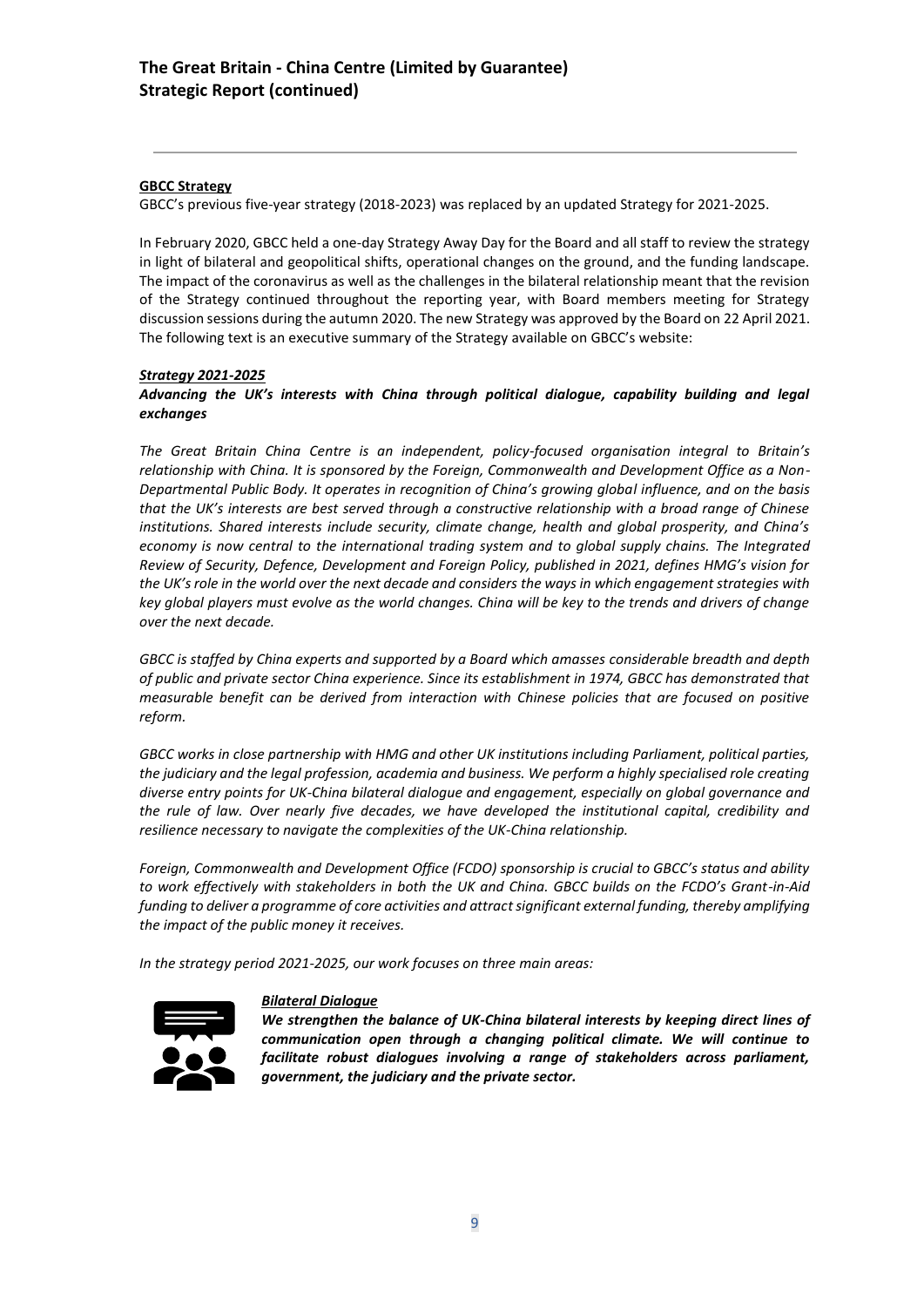## **The Great Britain - China Centre (Limited by Guarantee) Strategic Report (continued)**

*GBCC's dialogues through official and less formal, non-governmental channels complement government policy. Matters important to the UK are signalled whilst also listening to Chinese viewpoints. We help UK stakeholders stay well informed about China's political stance and agenda. Our dialogues assemble a variety of voices from across the UK's political spectrum to ensure that discussion with Chinese counterparts is inclusive, diverse and long-sighted.* 

*The Senior Leadership Forum and the Young Leaders Roundtable are GBCC's two leading political dialogue platforms that bring UK cross-party parliamentarians together with Chinese party-state officials to discuss policy and reform. Over the years, GBCC has built up a network of over 400 alumni in the UK and China, many of whom are in senior party, government and policymaking roles.*



*Strengthening the UK's China Capabilities We will build greater capacity amongst parliamentarians, civil servants and business leaders to engage effectively with Chinese counterparts.*

*By improving understanding of how the Chinese system functions, we are growing a network of China*literate leaders able to coordinate and implement policy that serves the UK's long-term interests. GBCC *draws on an extensive range of China expertise across the UK and globally to enrich the content of its intensive crash courses, masterclasses and its tailored programmes of China exposure for targeted stakeholders. GBCC works closely with the FCDO on the Civil Service China Capability Course to enhance knowledge and expertise across Whitehall, covering key policy topics including China's economy, geopolitics and international relations, technology and security, domestic politics and party-state dynamics. Our regular China Insights webinar series features panels of subject matter experts bringing analysis and discussion to a broader audience.* 

*Our flagship capabilities initiative, the Future Leaders Programme connects parliamentarians, civil servants and business representatives in cohorts to enhance their capability to work with China across the full breadth of policy issues. The Programme combines knowledge building workshops, delivered in partnership with Oxford University China Centre, with bespoke engagement initiatives in China.* 



*Legal and Judicial Reform in China*

*We will continue to engage with the institutions of China's legal system to help align its reforms more closely to the Rules-Based International System.*

*GBCC has a long and proven track record of supporting criminal justice reforms within China's legal system in areas of international human rights concern such as torture prevention, death penalty reduction and improved criminal procedures. Other projects support the development of legal certainty for business and a level playing field for UK firms and investors in China's business environment, using the multiple channels we can access in order to address legal reform and market access issues.* 

*Our projects promote judicial and legal professionalism through capacity-building, exchange and exposure to international best practice. Such projects, implemented in partnership with Chinese institutions, are by political necessity confined in scope to areas within the broad reform agenda sanctioned by government. They are undertaken with acute awareness of ongoing breaches of fundamental freedoms and rights across China and the limitations on immediate measurable results imposed by this context. GBCC however takes a long-term view and sees engagement on legal reform where possible as a central contribution to the bilateral relationship.*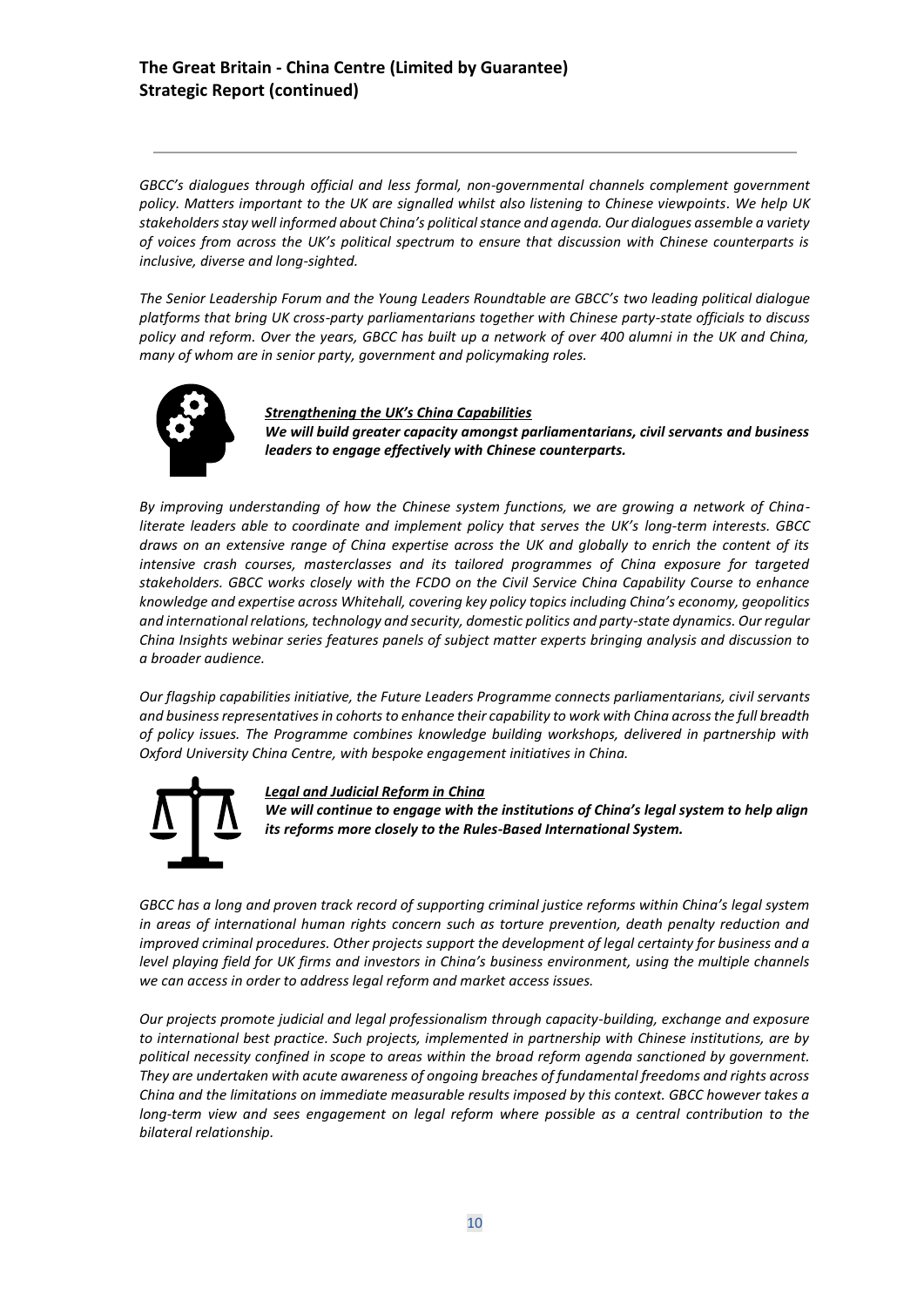*Protect the most vulnerable – Improved Justice in Child Sexual Abuse Cases in China is a GBCC project implemented in partnership with leading child rights and juvenile justice reformers in China. The project brings together relevant stakeholders, including police, prosecutors, social workers and legal aid lawyers to improve case handling for both victims and criminal suspects through research, local pilots and capacity building activities.* 

## **GBCC Funding and Viability Statement**

The Board keeps the issue of "Going Concern" under regular review at Board meetings, and close liaison is maintained with the FCDO's China Department to ensure alignment with its China strategy. Although it does not, and is not required to, comply with the UK Corporate Governance code, GBCC follows best practice with regards to the consideration of viability and going concern and the Board has assessed the forward strategy of GBCC for the next three years (2021-2024). The Board's scrutiny includes regular assessment of the main risks facing GBCC and management's methodology to address them.

Traditionally funding has been the main risk to GBCC's operation, given the reliance of the business model on GiA from the FCDO. The commitment from the FCDO of the GiA of £500k for 2021-22 and letter of comfort provided by the FCDO whereby it undertakes to provide adequate financial assistance, should it be required, to enable the Great Britain China Centre to continue operating as a going concern for a period of at least twelve months from the date that the 2020-21 accounts are certified by the Comptroller and Auditor General, allows GBCC to function for the full financial year, even though the level of income from external projects and corporate sponsorship is difficult to predict as it depends on implementation. Implementation of project activities are undertaken in partnership with Chinese universities and institutions, and include both in-person activities in China and online activities with the UK and/or international counterparts. The level of implementation is therefore to a large extent reliant on the ability of the partners to conduct activities. Having a GBCC project staff on the ground is helpful in making sure implementation is as smooth as possible, but there are still other factors such as the political climate, the need for higher level approvals even for online events, and the possibility of further lockdowns or domestic travel restrictions due to Covid-19 outbreaks. Corporate sponsorship is also closely connected to activities taking place; with UK-based China capabilities work more predictable that bilateral dialogues. GBCC may need to use some of its reserves to cover operational costs if implementation cannot resume during the year.

GBCC has a successful track record in obtaining external multi-year project grants and currently has three large externally financed projects, two supported by the EU and one by the Dutch embassy in Beijing. Given delays and low implementation in FY20/21, the projects are projected to be extended until 2023/2024 with the approval of the donors, at a total volume of over £2m. The required co-funding for the two EU projects is only 5% of the total project budget (no co-funding requirement for the Dutch funded project), and this has largely been obtained from additional sponsors already. We are confident the remaining funds will be raised during the span of the EU projects, and have strengthened a number of grant management processes, especially around procurement, finance and accounting, in order to respond robustly to different donors' requirements. These measures benefit GBCC as a whole, and puts GBCC in a good place for applying for funds and grants from global donors and foundations.

Diversification of donors and income streams is a key priority given the uncertainty of continued access to EU funds and the discontinuation of the China Business Environment Programme.

As a result, the budget for 2021-22 presented to the Board in April 2021 projected a growth in revenue streams and year end reserves of £607k.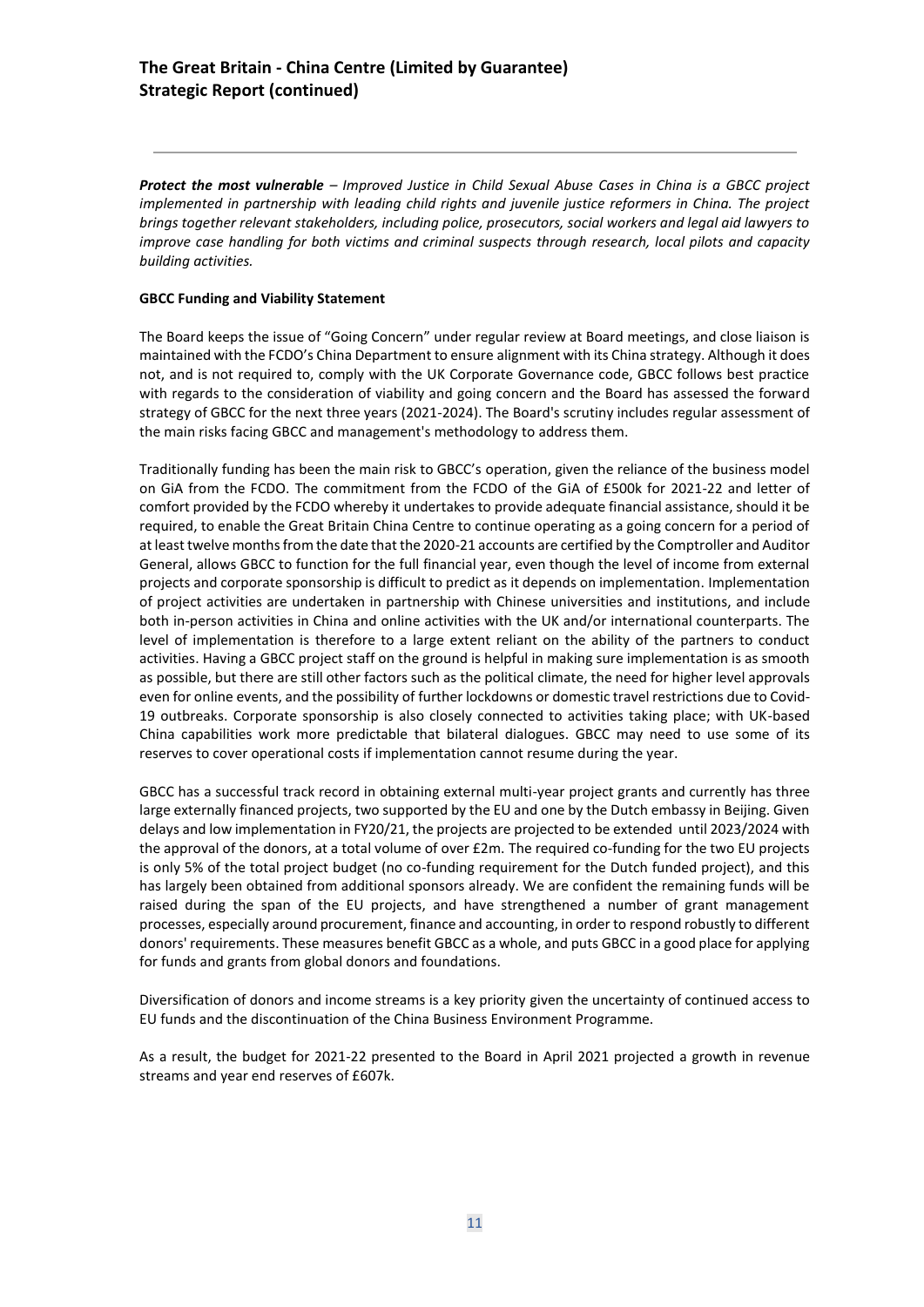The Government published its **Integrated Review of Security, Defence, Development and Foreign Policy: Global Britain in a Competitive Age** on 16 March 2021. Although the Review describes China as a "systemic challenge" which presents the "biggest state-based threat to the UK's economic security", it also emphasises the Government's intention to pursue a "positive trade and investment relationship" with China, views cooperation with China on transnational issues like climate change as a necessity, and pledges to invest in the UK's "China-facing capabilities" in order to better understand both the challenges and opportunities China presents.

GBCC's new Strategy is closely aligned with the goals of the Integrated Review for a rigorous but constructive relationship with China. The current controversies around China's role in Covid-19 and China's more assertive role in global fora, calls for well-informed engagement across a broad spectrum of stakeholders. Track Two engagement is even more important at times when the bilateral relationship is difficult, as the channels of government-to-government dialogue deteriorate and the voices for disengagement grow stronger.

The Board will continue to argue robustly for the continuation of the current GiA allocation to GBCC, and sees the Spending Review in autumn 2021 as a chance to propose multi-year plans for how GBCC can support the UK-China relationship.

With continued GiA funding, GBCC will continue to deliver those functions that are closely connected to its status as an NDPB, such as semi-official political and legal dialogues and partnerships with the Chinese establishment, and support to additional bilateral engagements. GBCC will also continue to deliver and expand its externally funded project work and seek corporate funding for dialogues and China-focused training programmes.

The majority of GBCC projects and initiatives have in the past relied heavily on international travel and faceto-face exchanges. Following the outbreak of the pandemic, GBCC adjusted well to online delivery and was able to continue to implement a range of projects and initiatives virtually. It is still unclear when travel and in-person meetings can resume, especially in China, and hence online platforms will remain the key delivery mechanism for the medium-term future. Online delivery works very well for technical legal reform projects, and in some projects GBCC is now able to provide ongoing technical advice through a series of online

meetings, as opposed to more intense and occasional face to face engagements. The number and location of participants and experts has also been expanded. When travel can resume, in-person meetings, even if fewer than in the past, can consolidate these professional networks and relationships between stakeholders, but with online discussions continuing to serve as a key delivery platform. Although there has been some success in facilitating bilateral dialogues online, this is obviously more challenging since the building of relationships and the ability to have face to face discussions is crucial, and hence a return to inperson dialogues will be a priority.

In order to have a presence on the ground in China whilst travel is not possible, to stay in close contact with partners and to develop new project opportunities, GBCC has hired a project resource through CBBC's Launchpad mechanism in Beijing.

A global economic downturn due to the coronavirus is likely to impact on the availability of corporate sponsorship, although there are also signs that companies wish to demonstrate their commitment to the bilateral relationship and may seek to do so through association with a trusted convener such as GBCC. HSBC has committed seed funding for GBCC's Future Leaders Programme, a strategic initiative to prepare the UK's future political, government and business leaders to respond pro-actively to the growing role and influence of China, set to launch in July 2021. GBCC is in advanced conversations with a handful of major UK corporate donors for sponsorship.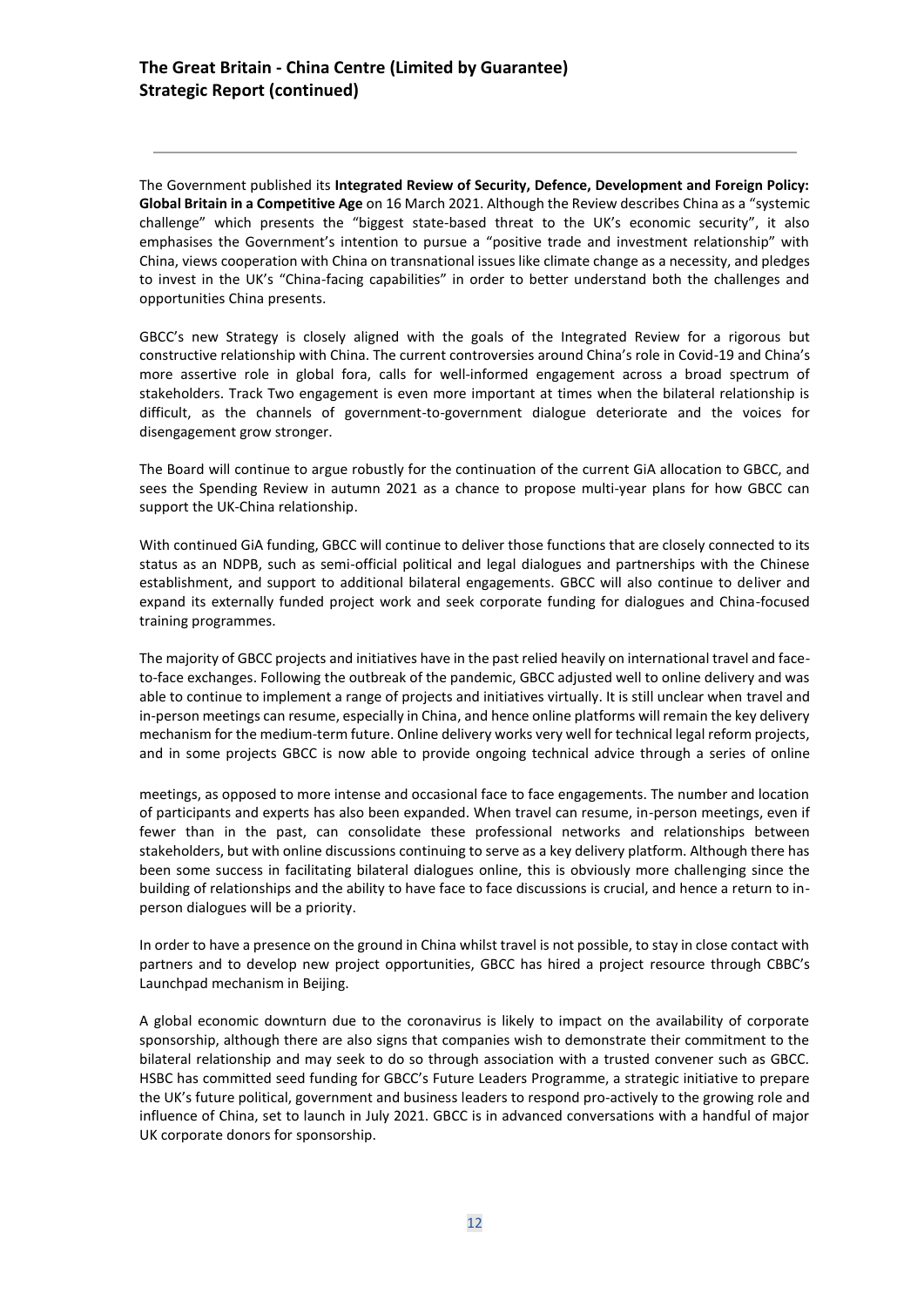The growing importance to the UK of the work GBCC is undertaking, GBCC's success in winning large multiyear grants, and the continued efforts to raise funds from commercial sources assure the Board that GBCC has sufficient support and relevance to continue its operation over the next three years. The Board has approved a reserve policy that sets the objective for GBCC of building and maintaining reserves equivalent to 6 months operating expenses. The Directors assess GBCC's prospects primarily through its financial planning process. As part of this, the Directors have considered the financial impact of a number of scenarios around the political and operational reality of working in and with China in a post-Covid world. With this in mind, the Board has approved a draft budget running at a small surplus for the year 2021-22, which it is hoping to better.

GBCC actively monitors its cash reserves which over the year have substantially increased as a result of prefunding for a number of its long-term projects. The Directors are of the opinion that the company has sufficient cash reserves for the foreseeable future.

The Directors therefore have a reasonable expectation that GBCC will be able to continue its operation and meet its liabilities as they fall due over the three-year period of the strategy.

**Chair**

Sir Martin Davidson Date 18 October 2021

| Merethe Borge MacLeod                                               | Date | 18 October 2021 |
|---------------------------------------------------------------------|------|-----------------|
| <b>Executive Director, Company Secretary and Accounting Officer</b> |      |                 |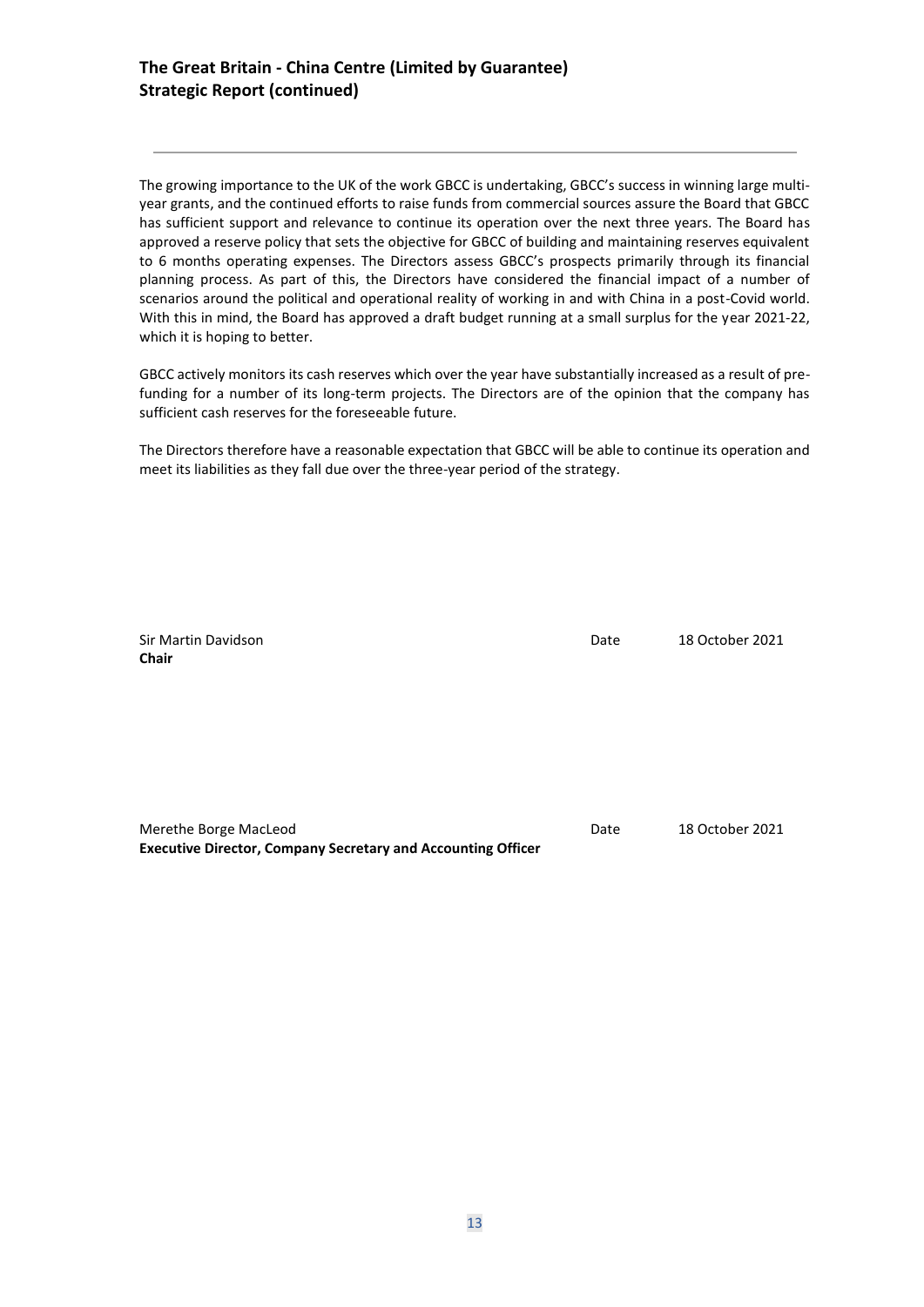GBCC has a People and Performance Committee responsible for all aspects of staff recruitment, employment terms, conditions and remuneration. The committee is made up of the following members:

| Sir Martin Davidson | – Chair                                   |
|---------------------|-------------------------------------------|
| Prof Jude Howell    | – Director                                |
| Ms Marina Wheeler   | – Director                                |
| Mr Rod Wye          | – Director                                |
| Mr Matthew Rous     | - Co-opted Member (resigned 30 June 2021) |

The People and Performance Committee reviews the remuneration of all GBCC staff including the Executive Director based on annual appraisals carried out by the staff line managers. The Committee also reviews the performance management processes. Due to the financial uncertainty brought on by the pandemic, the Committee made the decision to freeze salaries and not award performance-related bonuses.

Merethe Borge MacLeod, the Executive Director, commenced permanent employment on 4 September 2017. The Executive Director's remuneration in bands is given below. Merethe Borge MacLeod has joined the company's Group Personal Pension Scheme with Standard Life and makes a 6% personal contribution while GBCC makes a 6% Employers Contribution plus a proportion of the national insurance saving when employee contributions are made by salary sacrifice. These figures have been subject to audit:

|                                                                    | 2021   | 2020      |
|--------------------------------------------------------------------|--------|-----------|
| In relation to the Executive Director:                             | f'000  | f'000     |
| Salary paid in year and on a full time equivalent basis (in bands) | 95-100 | 95-100    |
| Performance related pay (in bands)                                 | $5-10$ | $10 - 15$ |
| Employer pension contributions                                     | 6.5    | 6.5       |

Reporting bodies are required to disclose the relationship between the remuneration of the highest-paid director in their organisation and the median remuneration of the organisation's workforce. Since the directors of the company are not remunerated the comparison is against the highest-paid Executive who is the Executive Director. The fair pay disclosure has been subject to audit.

The calculation is based on the Full Time Equivalent staff of the reporting entity at the 31 March 2021 on an annualised basis and includes any temporary staff employed during the year.

|                                                                | 2021    | 2020    |
|----------------------------------------------------------------|---------|---------|
| Band of Highest-Paid Director's total remuneration (£'000)     | 100-105 | 105-110 |
| Median total of employee (excluding Director) remuneration (£) | 35.055  | 34.193  |
| Pay multiple at 31 March                                       | 29      | 3.1     |

The pay multiple has been calculated using the ratio of the median total of employee remuneration (excluding Director) to the mid-point of the banded remuneration of the highest-paid Executive. Total remuneration includes salary, non-consolidated performance-related pay and benefits-in-kind. It does not include severance payments, employer pension contributions and the cash equivalent transfer value of pensions.

The pay multiple has decreased because the highest-paid director's remuneration has decreased during the current financial year due to reduced performance related payments. The remuneration of employees, excluding the highest-paid director, ranged from £25,275 to £56.695 (2019-20: £24,000 to £55,000) and in 2020-21 no employees received remuneration in excess of the highest-paid director (2019-20: none).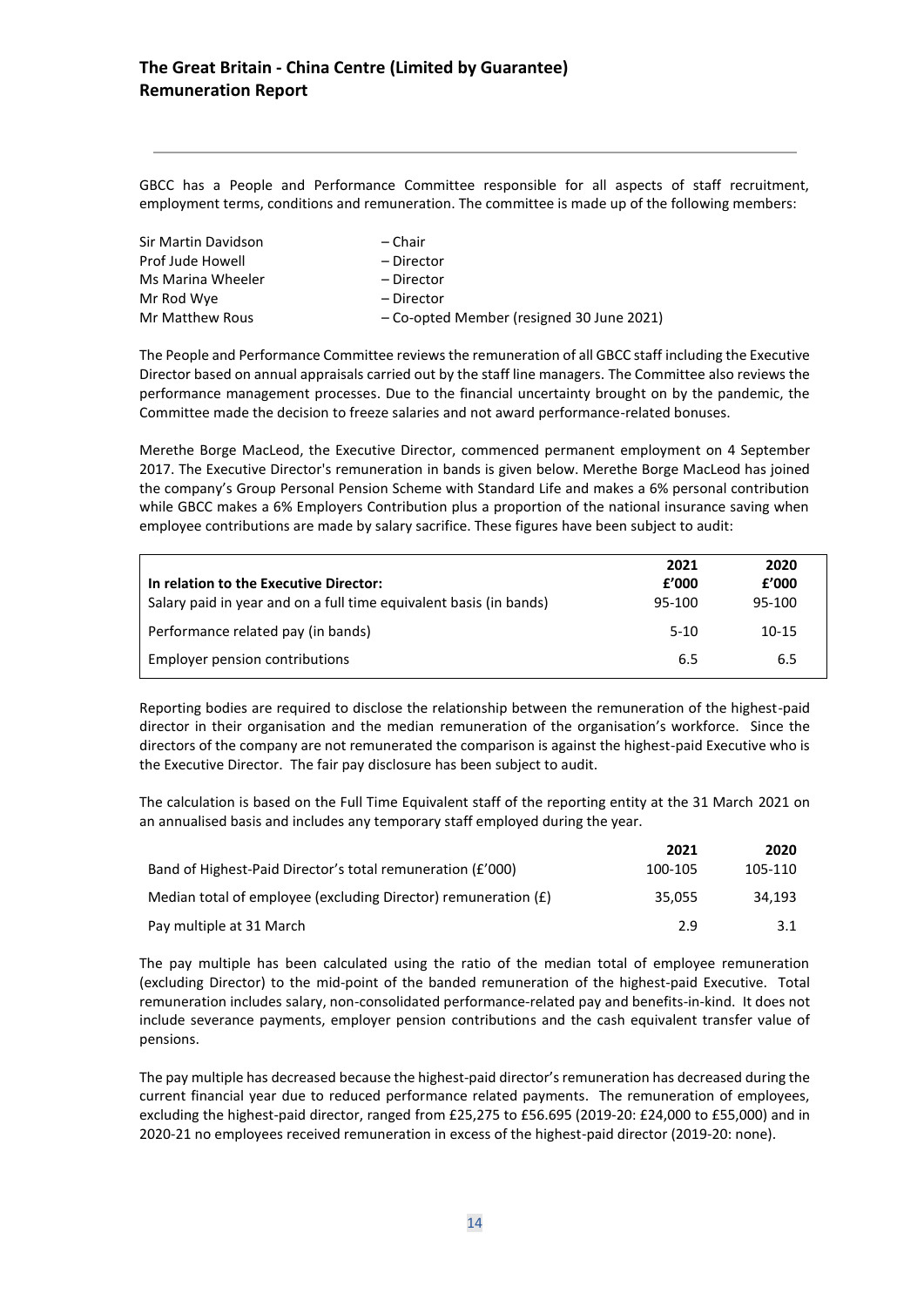## **Staff Costs**

The following analysis of staff costs and staff numbers are subject to audit.

Staff costs comprise:

|                       | Permanently  | 2020-21       |         |         |  | 2019-20 |
|-----------------------|--------------|---------------|---------|---------|--|---------|
|                       | Employed     |               |         |         |  |         |
|                       | <b>Staff</b> | <b>Others</b> | Total   | Total   |  |         |
| Wages and salaries    | 345,704      | 16,983        | 362,687 | 369,033 |  |         |
| Social security costs | 22,837       | 1,116         | 23,953  | 52,357  |  |         |
| Other pension costs   | 22,186       | 628           | 22.814  | 20,458  |  |         |
|                       | 390,727      | 18,727        | 409,454 | 441,848 |  |         |

Social Security costs in 2019-20 included £16,000 accrued costs relating to Employer Allowances expected to be repaid by the company. In 2020-21 the £16,000 accrual was reversed since the company received confirmation that the company was entitled to claim the allowances and no repayment was due.

The average number of whole time equivalent persons employed during the year was as follows:

| Permanently<br>Employed |              |               |              | 2019-20<br>No. |
|-------------------------|--------------|---------------|--------------|----------------|
|                         | <b>Staff</b> | <b>Others</b> | No.<br>Total | Total          |
| Directly employed       | q            |               | 10           | q              |

The following table shows the number of staff by grade and gender. No staff, except the Executive Director, are of an equivalent grade to a Senior Civil Servant:

|                           | <b>Male</b>              | Female | Total |
|---------------------------|--------------------------|--------|-------|
| <b>Executive Director</b> | $\overline{\phantom{0}}$ |        |       |
| Employees                 |                          |        |       |

The company outsourced its financial management to China-Britain Business Council in September 2018 and the amount incurred during the year was £56,913 (2019-20: £60,000).

## **Sickness Absence data**

The average number of sick days taken by staff in the year was 6.8 (2019-20: 4.1).

## **Staff Policies on Disability**

GBCC is an equal opportunities employer and is committed to ensuring that there will be no unlawful discrimination against any person who works for or with the GBCC. Decisions on recruitment, selection, training, promotion and career management are based solely on objective and job-related criteria. The company is committed to making appropriate provisions in order to retain disabled employees.

| Sir Martin Davidson<br><b>Chair</b>                                                          | Date | 18 October 2021 |
|----------------------------------------------------------------------------------------------|------|-----------------|
| Merethe Borge MacLeod<br><b>Executive Director, Company Secretary and Accounting Officer</b> | Date | 18 October 2021 |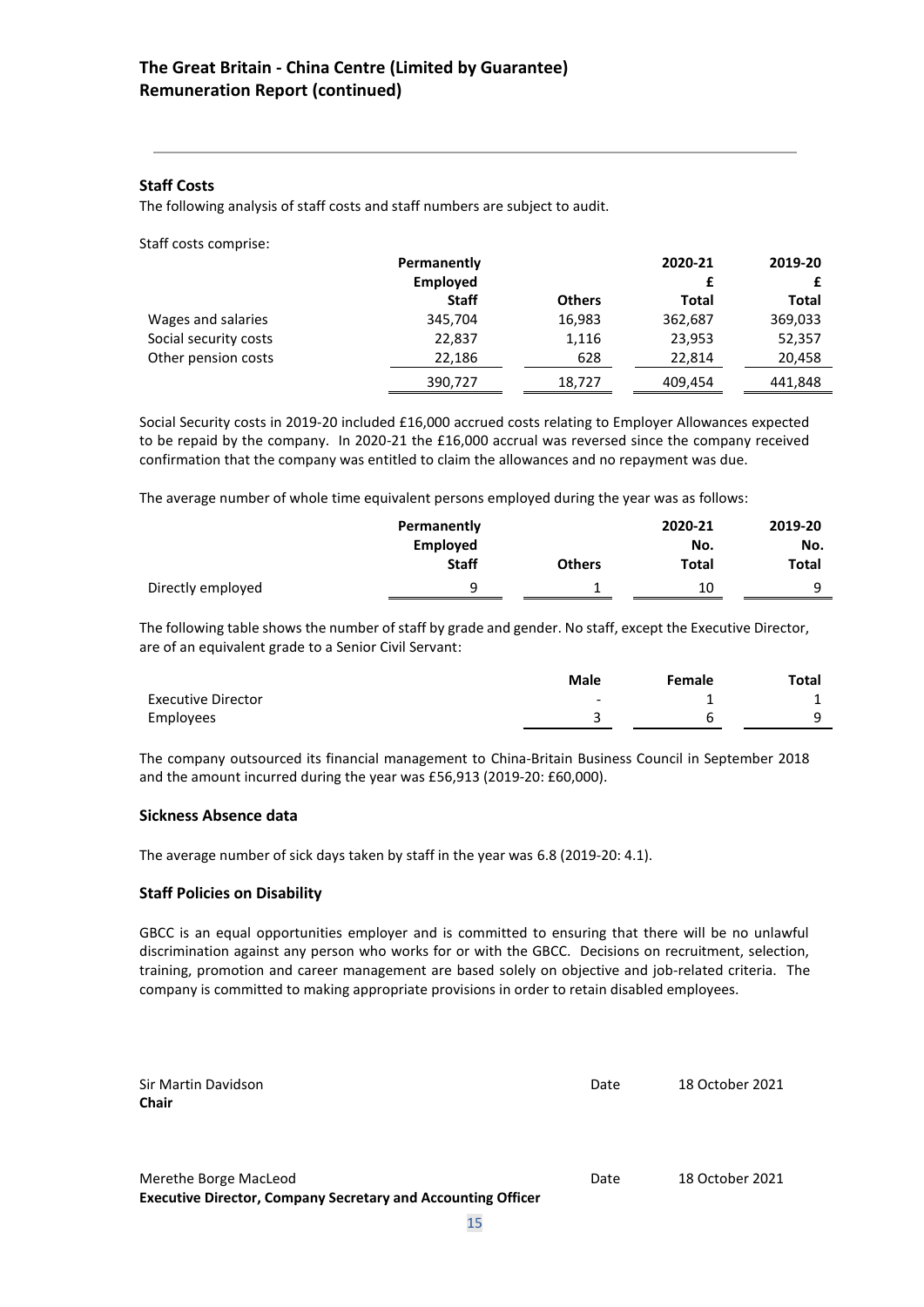## **1. Board Membership**

As at the end of March 2021, GBCC's Board of Directors had 13 members, including 12 directors and one co-opted member.

## **2. Overview of Board Structure and Performance**

The GBCC Board played an active role in shaping GBCC's strategy for the future in close cooperation with the FCDO. The Board had three sub-committees active during the year; the Audit and Risk Assurance Committee and the Business Development and Fundraising Committee, both chaired by a Vice-Chair, and the People and Performance Committee, chaired by the GBCC Chair, which offered guidance and support to the GBCC Executive Director (ED) and her team in the strategic development of the organisation.

The Audit and Risk Assurance Committee monitored and evaluated risks to the operation of the organisation, reviewed the accounts and accounting policies, and monitored the implementation of data protection compliance. It reviewed the systems audit of GBCC's UK GDPR Compliance, which was carried out by FCDO Internal Review and rated "Substantial" whilst recommending some relatively minor improvements. A fuller description of the ARAC's responsibilities is included in the Directors' Report on page 3.

The People and Performance Committee supported and advised the ED on people management, approved the annual performance appraisals of senior management (ED and Deputy Director), reviewed the relevance and appropriateness of staff remuneration and performance related pay increases and bonuses. The Business Development and Fundraising Committee advised on the development of business and fundraising strategy. It contributed knowledge and experience of fundraising including identification of potential sponsors and advised on the formulation of corporate sponsorship criteria. In addition, it provided advice on online strategies and relations management.

Members of the public apply to join the GBCC Board in response to public advertisements and are chosen by the other Board members in open competition. They are chosen for their experience on UK-China relations in various fields, for their governance expertise and for the mix of skills and knowledge that the Board brings to GBCC. Two Directors who were scheduled to retire in June 2020 agreed to stay on for an extra year, to add continuity during a difficult year and to allow the recruitment of new Directors to take place in 2021 instead. The Board agreed that the Chair and the two Vice-Chairs form a recruitment committee to recruit three new Directors in 2021.

A Board effectiveness review and skills mapping was carried out in early 2021. The Board discussed the outcomes of these reviews at their meeting on 22 April 20201 and ensured that the results fed into the recruitment processfor new Board members in 2021. The Board has also agreed revisions to Board meeting proceedings to increase Board time to focus on the implementation of the business plan and income generation.

The Board includes two Nominee Directors whose place on the Board is mandated in the Articles of Association. One Director is an appointee of the FCO and one of the British Council. In addition to the Nominee Directors, the Board co-opts additional members from time to time to ensure that it has the optimum level of skills and knowledge required to support GBCC in its work.

The Vice-Chairs of GBCC and the Chair of the Audit and Risk Assurance Committee are elected from within the Board membership, as is membership of the sub-committees.

Members of the Board have responsibility for ensuring that the GBCC complies with all statutory and administrative requirements for the use of public funds. Other important responsibilities of Board members include:

• Ensuring that high standards of corporate governance are observed at all times.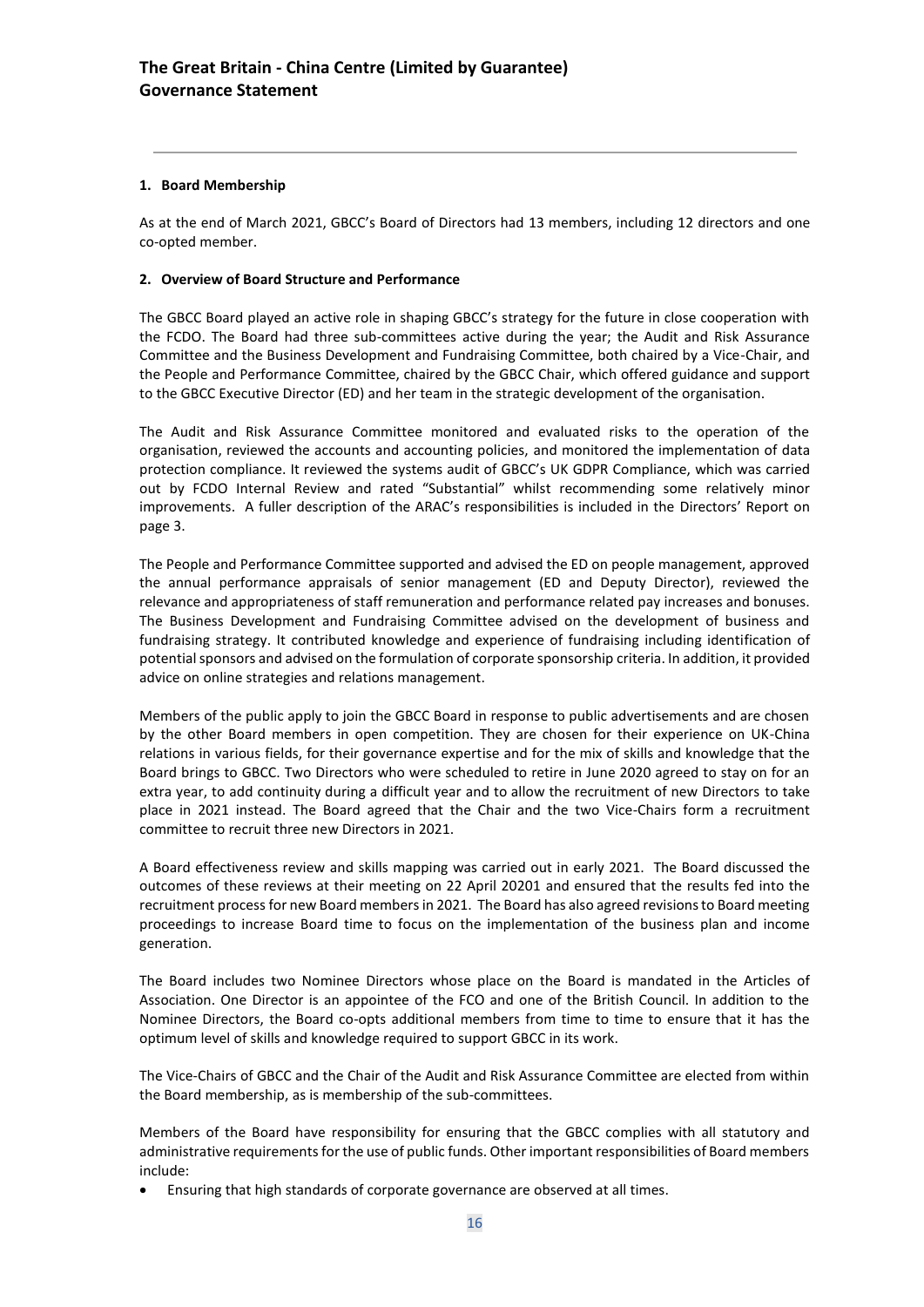- Establishing the overall strategic direction of the organisation within the policy and resources framework agreed with the responsible government minister.
- Ensuring that, in reaching decisions, the Board has taken into account any guidance issued by the sponsoring government department.

A full list of Board members who served in the year is presented in the Directors' Report on page 3.

During 2020-21 the number of Board and Committee meetings with individual attendance was as follows:

| <b>Director</b> |                | <b>Board</b><br>(4) |                | <b>Audit and Risk</b><br><b>Assurance</b><br>Committee (4) |                 | People and<br>Performance<br>Committee (1) |                | <b>Business</b><br>Development &<br><b>Fundraising</b><br>Committee (2) |
|-----------------|----------------|---------------------|----------------|------------------------------------------------------------|-----------------|--------------------------------------------|----------------|-------------------------------------------------------------------------|
|                 | Eligible       | <b>Attended</b>     | Eligible       | <b>Attended</b>                                            | <b>Eligible</b> | <b>Attended</b>                            | Eligible       | <b>Attended</b>                                                         |
| M Davidson      | $\overline{4}$ | 3                   |                |                                                            | $\mathbf{1}$    | $\mathbf{1}$                               | $\overline{2}$ | $\overline{2}$                                                          |
| A Black         | $\overline{4}$ | 4                   |                |                                                            |                 |                                            | $\overline{2}$ | $\overline{2}$                                                          |
| R Jackson       | $\overline{4}$ | 4                   | 4              | 4                                                          |                 |                                            | $\overline{2}$ | $\overline{2}$                                                          |
| L Byrne MP      | $\overline{2}$ | $\frac{1}{2}$       |                |                                                            |                 |                                            |                |                                                                         |
| W Godwin        | $\overline{4}$ | 3                   |                |                                                            |                 |                                            | $\overline{2}$ | $\mathbf{1}$                                                            |
| A Gwynne MP     | $\overline{2}$ | $\mathbf{1}$        |                |                                                            |                 |                                            |                |                                                                         |
| C Haswell       | 4              | 4                   | $\overline{4}$ | $\overline{4}$                                             |                 |                                            | $\overline{2}$ | $\mathbf{1}$                                                            |
| C Quan Li       | $\overline{4}$ | 4                   | 4              | $\overline{4}$                                             |                 |                                            |                |                                                                         |
| J Howell        | 4              | 3                   |                |                                                            | $\mathbf{1}$    | $\mathbf{1}$                               |                |                                                                         |
| A MacRae        | 4              | 4                   |                |                                                            |                 |                                            | $\overline{2}$ | $\overline{2}$                                                          |
| M Wheeler       | 4              | 3                   |                |                                                            | $\mathbf{1}$    | $\mathbf{1}$                               |                |                                                                         |
| R Wye           | 4              | 4                   |                |                                                            | $\mathbf{1}$    | $\mathbf{1}$                               |                |                                                                         |
| N Thomas        | $\overline{2}$ | $\overline{2}$      |                |                                                            |                 |                                            |                |                                                                         |
| D Thomson       | $\overline{2}$ | $\overline{2}$      |                |                                                            |                 |                                            |                |                                                                         |
| A Pinfield      | $\mathbf{1}$   | $\mathbf{1}$        |                |                                                            |                 |                                            |                |                                                                         |
| R Ainley        | $\overline{3}$ | $\mathbf{1}$        |                |                                                            |                 |                                            |                |                                                                         |
| Co-Opted:       |                |                     |                |                                                            |                 |                                            |                |                                                                         |
| M Rous          | $\overline{4}$ | $\overline{4}$      |                |                                                            | $\mathbf{1}$    | $\mathbf{1}$                               |                |                                                                         |
| <b>Totals</b>   | 56             | 47                  | 12             | 12                                                         | 5               | 5                                          | 12             | 10                                                                      |
| Percentage      |                | 84%                 |                | 100%                                                       |                 | 100%                                       |                | 83%                                                                     |

The Board meetings are governed by the GBCC Articles of Association which determine that a meeting is quorate if seven or more members attend.

The Chair's first five-year term came to an end in February 2020. Due to changes in the formal appointment procedures, a six-month extension (February 2020 – August 2020) was agreed by the FCDO and approved by the Board. Another six-month extension followed, and the formal re-appointment of the Chair for a second term lasting until February 2025 was approved in December 2020.

The Board approved the appointment of the Rt Hon Sir David Lidington KCB CBE, former Chancellor of the Duchy of Lancaster, as honorary Vice President, in January 2021.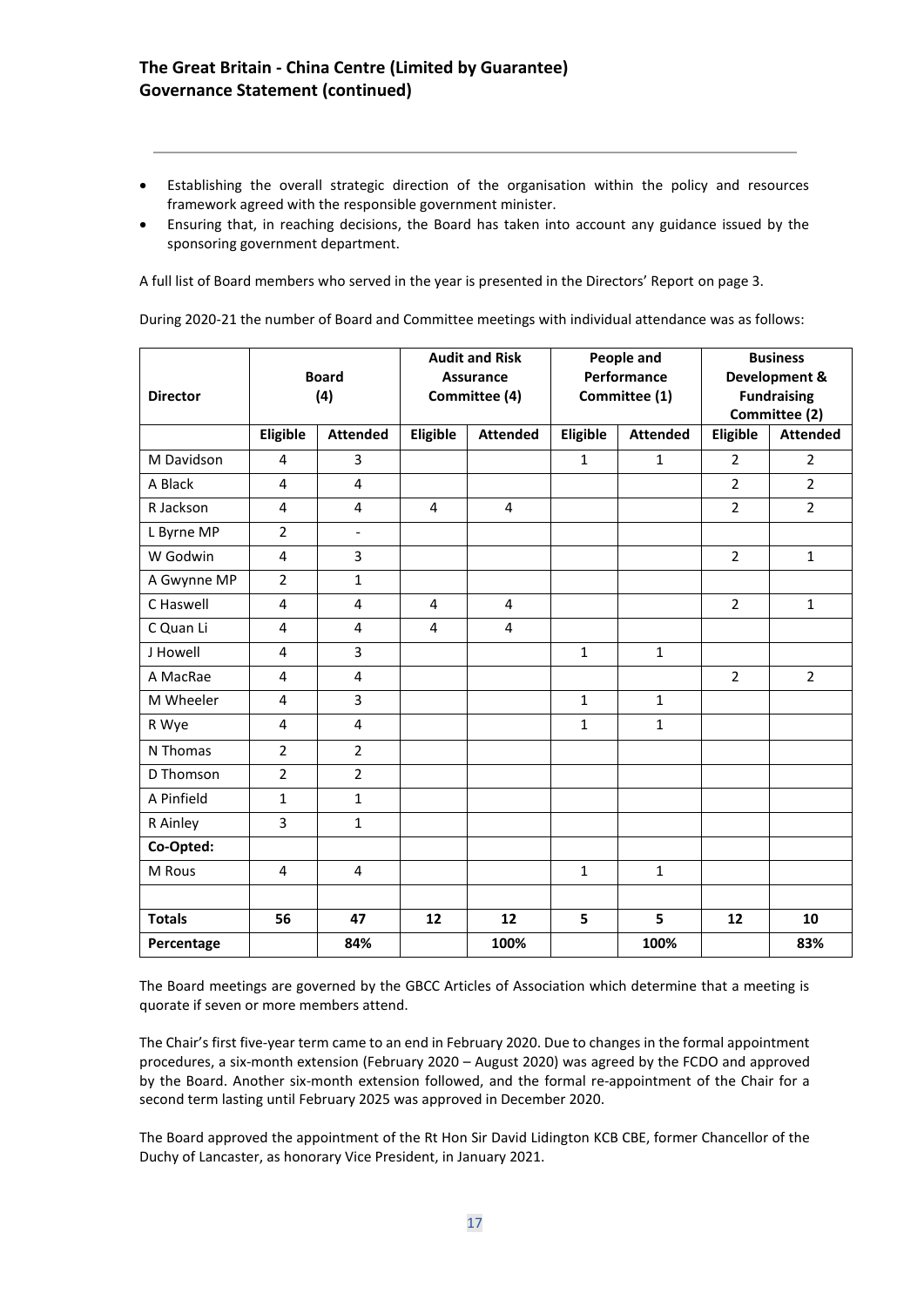The Framework Agreement between FCDO and GBCC, which combines and updates the previous Management Statement and Financial Memorandum, was agreed, approved and published.

The Board approved a new governance document, Scheme of Delegation and Schedule of Matters Reserved for the Board in April 2020.

The Board monitored the Covid-related office re-entry plan and the accompanying risk assessment for returning to the office, which were updated throughout the year.

### **3. Risk Management**

The main risks to GBCC financial, strategic and operational - are analysed before each Board meeting in the form of a Risk Register, with a traffic light assessment of the likelihood of the risk materialising and the extent of the impact that could occur. A management response to the risks is then outlined and action plans to deal with them given if they materialise. This is updated and reviewed at each meeting of the Audit and Risk Assurance Committee and at each Board meeting.

The main risks to GBCC are both financial and strategic/political. GBCC's GiA and larger FCDO-funded programmes currently come from Official Development Assistance (ODA) budgets, and with the decrease in ODA funds in general and to China in particular, this is a key risk to the company. With the bilateral relationship going through a difficult phase, bilateral dialogues have been challenging.

The pandemic has affected GBCC's operation but also led to innovation and new modes of cooperation with partners in China. Since the national lockdown in March 2020, all GBCC staff have been working from home with only occasional working from the office when necessary. The transition to remote working was smooth, and backed up by having an updated Business Continuity Plan, effective online co-working and file sharing systems, and staff's familiarity with working remotely during travels.

## **Financial risks**

## *Allocation of FCDO Grant-in-Aid (GiA)*

GiA commitment tends to be on a year-by-year basis, as opposed to multiyear basis, which makes forward planning very difficult. Currently GBCC's GiA comes from ODA budgets. The UK's commitment to ODA spending has been temporarily reduced from 0.7% to 0.5% of GNI, and the overall size of the economy is set to shrink due to Covid. China will cease to be eligible for ODA in the short-to-mid term future, although the impact of Covid-19 may delay China's ODA graduation. There is however increased political pressure to decrease ODA to China.

## *The discontinuation of the China Business Environment Programme*

The decision in April 2021 to end the China Business Environment Programme earlier than the planned March 2022 completion date will impact on GBCC's finances as staffing capacity has been retained to respond to ongoing programme implementation. The approval of exit funding however allows GBCC to retain staff and plan for continuing the engagement in this field in a sustainable manner.

#### *Commercial sponsorship of programmes*

Both Covid-19 and the challenges in the bilateral relationship brings uncertainty for sponsorship of dialogues and engagements, as some commercial sponsors are facing financial challenges and others may chose not to sponsor China-related initiatives. Shortage of commercial sponsorship affects dialogues and capacity programmes like the Future Leaders Programme the most since these are non-ODA eligible initiatives.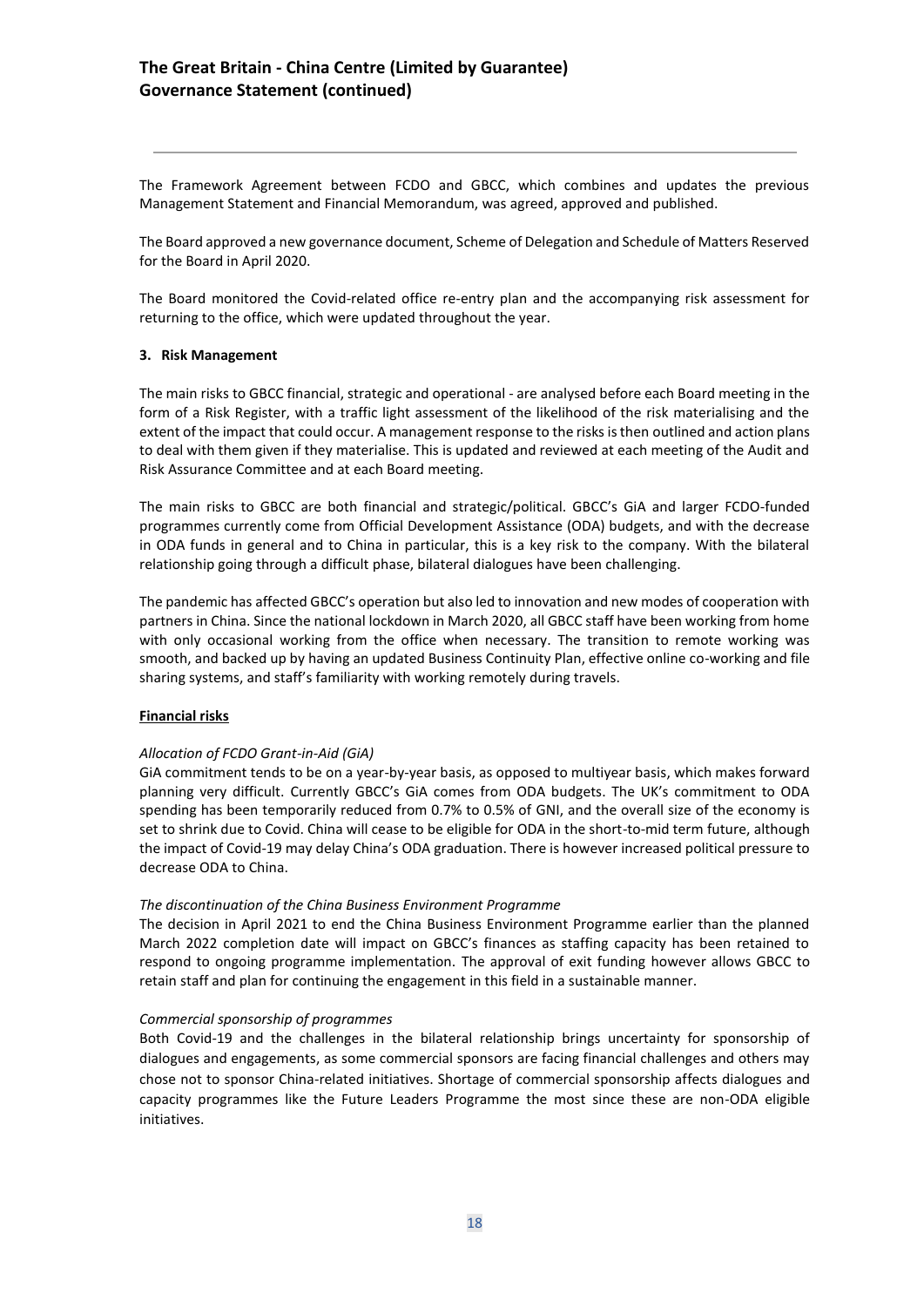## *Impact of Brexit on access to EU funds*

The EU is a key source of funding for criminal justice projects in general, and anti-death penalty work in particular. EU funding is therefore not only of great importance financially, but also strategically, as the funds are large and multi-year. EIDHR calls for proposals have so far remained open to organisations of all nationalities, and UK organisations remain eligible so far. However, there are ongoing changes to the EU financial instruments as China will at some point become ineligible for EU ODA funding, with non-ODA funding becoming more important. GBCC continues to stay in close touch with the EU Delegation in Beijing and other EU institutions to monitor the risk to GBCC from Brexit, and will continue to apply for EU bids. GBCC is exploring consortia partnerships with EU-based organisations, and seeking bilateral funding from other European countries. However, apart from the Dutch government, bilateral funding mechanisms are typically short-term and small-scale, and as such they cannot provide the same level of intervention as projects supported by the EU.

## **Financial, strategic and operational risks**

## *The bilateral relationship*

GBCC's projects and engagements were carried out against a background of a worsening human rights situation in China, with human rights lawyers and defenders subject to harassment and detention, grave concerns about the treatment, surveillance and detention of Uighur and other ethnic minorities in Xinjiang, concerns over the deterioration of freedoms in Hong Kong and breaches to the Sino-British Joint Declaration, and China's more assertive role in global fora. The UK sanctions on four Chinese officials and one government-controlled company in response to the human rights abuses in Xinjiang, and the much broader Chinese counter-sanctions on UK MPs, organisations, academics, and one barristers' chambers, brought the bilateral relationship to a low point.

## *The operating environment in China*

A more tense bilateral relationship in turn exacerbates the operational risks associated with the GBCC's work at a time when the Chinese government is tightening political and social controls in a number of areas, and in particular scrutinizing the activities of foreign-funded organisations. Programmatically, GBCC is indirectly affected by the narrowing of the scope for rule of law cooperation work in China. There is a decreasing number of foreign and domestic organisations active in the rule of law field, and this leads to decreasing diversity of ongoing reform initiatives and pilots, and fewer opportunities to share experiences across the sector.

In the medium-term future, any engagement with China will be less predictable, access to information about developments within China more restricted, and international travel less frequent, and this makes it more difficult to initiate and sustain partnerships in China. UK parliamentarian participation in dialogues with China may become scarcer as some are unwilling to associate with the Chinese party-state, whilst on the Chinese side increased anti-Western sentiments and focus on domestic concerns may limit the appetite for involvement. Having said that, the shrinking pool of international and foreign actors and information means that the work of the GBCC has become increasingly important.

## *The Covid-19 pandemic*

The continued impact of the pandemic, with travel and event restrictions both in China and the UK, impedes project implementation, and poses challenges for how to maintain and develop relationships with Chinese counterparts. Given that travel to China is unlikely to be possible for some time, all activities with China are planned for online delivery. This works well for more technical legal reform projects, but is more challenging for bilateral dialogues. GBCC has hired a project management resource through CBBC's Launchpad mechanism in Beijing in order to have a presence on the ground whilst travel is not possible.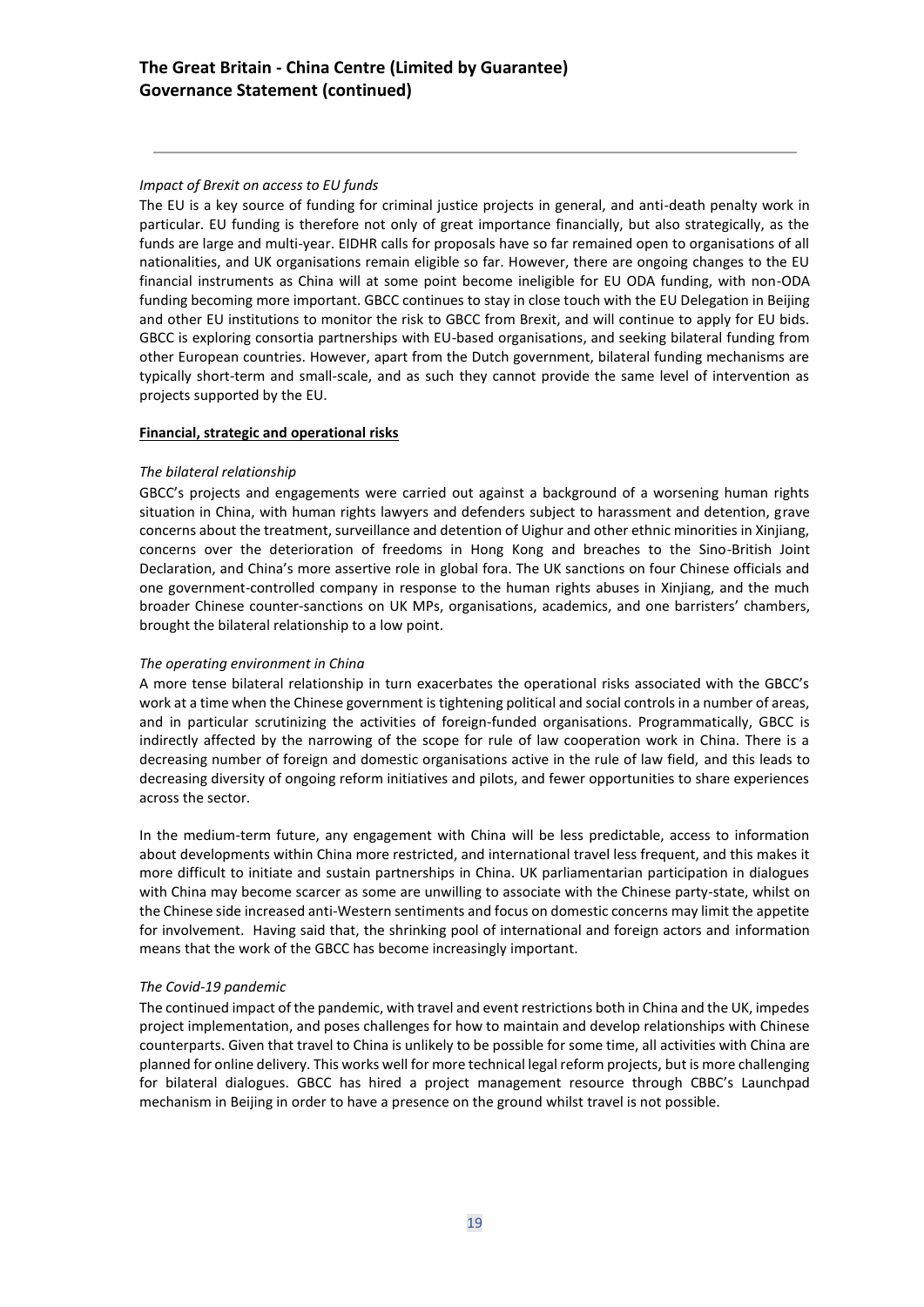## **The Great Britain - China Centre (Limited by Guarantee) Governance Statement (continued)**

However, the current bilateral relationship and wider geopolitical shifts are balanced by opportunities that current geopolitical changes may present. Having operated in the bilateral space since 1974, GBCC has developed the institutional capital and resilience to navigate the complexities of the UK-China relationship. GBCC's long history and ability to work across political, cultural and linguistic barriers has built trust among stakeholders on both sides. GBCC's operating model is to design interactions and projects that are feasible and practical, based not only on UK policy priorities but also on a thorough and deep understanding of China's own reform plans, choosing high-quality implementation partners with integrity and strong track records of success.

The necessity for pro-active and diverse engagement with China is even greater and there is increased awareness and interest in China among stakeholders in the UK, as well as globally post-Covid cooperation is likely to continue in a variety of blended and flexible formats, widening GBCC's reach and network.

In sum, the Board continued to consider the possible impact on GBCC's operations of the tightening political landscape and the bilateral relationship but considers GBCC's work to remain not only feasible but increasingly relevant.

**Chair**

Sir Martin Davidson Date 18 October 2021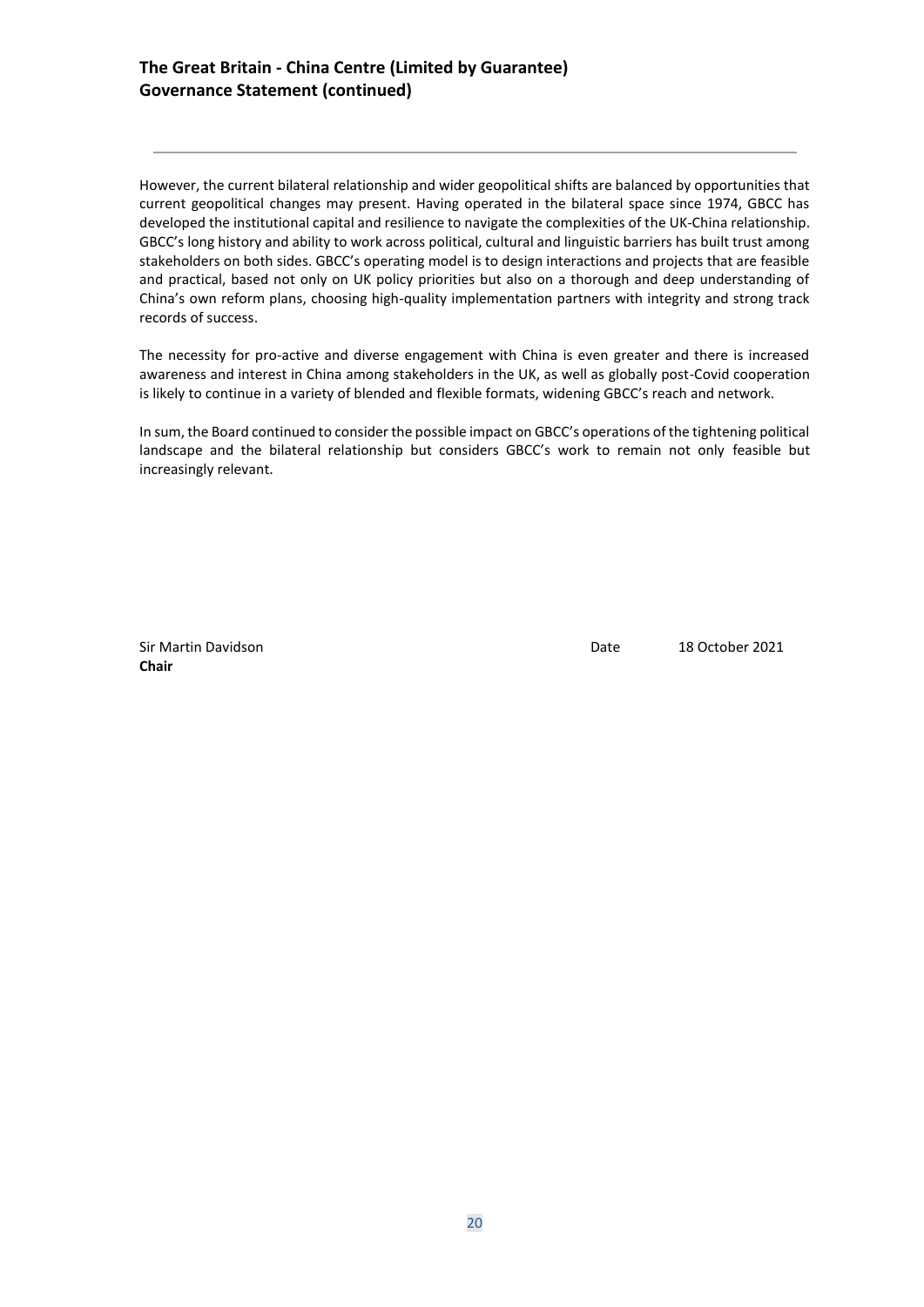As Accounting Officer, I have responsibility for maintaining a sound system of internal control and governance that supports the achievement of the GBCC's purpose and objectives whilst safeguarding public funds and assets for which I am personally responsible, in accordance with the responsibilities assigned to me in Managing Public Money.

The system of internal control is designed to manage risk to a reasonable level rather than to eliminate all risk of failure to achieve policies, aims and objectives; it provides reasonable but not absolute assurance of effectiveness. The system of internal control is based on an ongoing process designed to identify and prioritise the risks to the achievement of GBCC's policies, aims and objectives, to evaluate the likelihood of those risks being realised and the impact should they be realised, and to manage them efficiently, effectively and economically. I confirm that the system of control has been in place at GBCC throughout the financial year ended 31 March 2021 and up to the date of approval of the annual report and accounts, and accords with HM Treasury guidance.

GBCC operates administrative procedures including as far as possible the segregation of duties in a small organisation, and a system of delegation and accountability in proportion to our size. This has been enhanced by the outsourcing of its financial management to a third party to obtain a breadth of expertise across a number of individuals. In particular, the procedures include:

- The drafting by the outsourced finance team of an annual budget prepared on a prudent basis, reviewed and amended by the Executive Director and approved by the Board.
- Regular scrutiny by the Audit and Risk Assurance Committee and the Board of the management accounts and the annual report and accounts, which is audited by the Comptroller and Auditor General.
- Formal project management disciplines in line with the requirements of the FCO and EU project procedures.
- A system of risk assessment and management.
- The regular sign-off of the accounts by the Executive Director and regular discussion with the outsourced finance team on all significant issues.

Following the EU General Data Protection Regulations (GDPR) coming into effect on 25 May 2018, GBCC has worked closely with the FCDO to ensure all personal data is processed in accordance with the GDPR, and, since 31 January 2020 the UK GDPR successor framework. GBCC takes a risk-based approach to data protection compliance, and endeavours to ensure that all personal data is accurate, secure and relevant to the work of GBCC. GBCC commissioned a GDPR Gap Analysis in early 2018 and drew up a comprehensive GDPR Implementation Plan which was implemented. In mid-2020, GBCC also undertook an additional review and update of data protection policies and procedures with the assistance of an external data protection consultancy, who remain available for ongoing support and enquiries as needed. During an operational audit conducted by the FCDO Internal Audit Department and completed in January 2021, GBCC was given an Overall Performance Opinion rating of "substantial" for data protection compliance, the highest level of assurance. GBCC staff representatives attend a monthly data protection meeting for FCDO NDPB's led by the FCDO's Data Protection Officer, exchanging best practice and contributing towards continuous improvement. A member of the FCDO's Transparency & Data Team attends the ARAC once per year.

On Monday 4 January, GBCC had a near-miss incident that involved unauthorised access of a GBCC email account in an unsuccessful attempt to carry out a financial scam. The unauthorised access was revoked upon notification to GBCC's IT supplier. No external emails were sent out from the compromised account during the short window of unauthorized access and no personal data was compromised. GBCC's DPO within the FCDO was informed of the near miss and the incident was logged within GBCC's register of breaches and near misses/incidents. GBCC has now implemented enhanced security protocols and in March 2021 was issued a certificate of assurance for compliance with the requirements of the National Cyber Security Centre's Cyber Essentials Scheme, an industry standard for government contractors.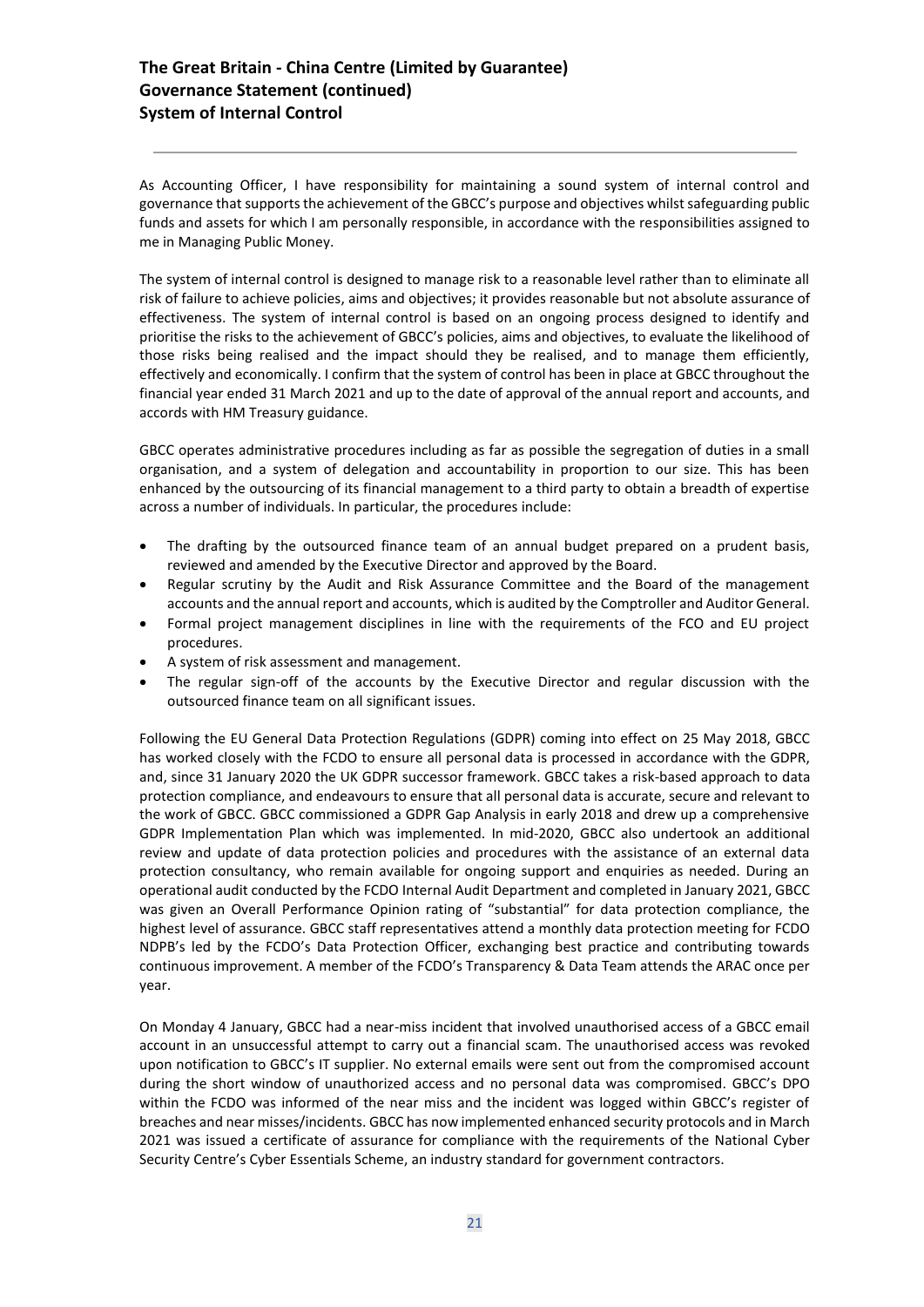## **The Great Britain - China Centre (Limited by Guarantee) Governance Statement (continued) System of Internal Control**

My review as Accounting Officer of the effectiveness of the system of internal control is informed by the oversight of the ARAC and I am also informed by the work of the NAO when it reviews GBCC's system of internal controls as part of its annual audit of GBCC's accounts, and take advice as necessary from Internal Audit. I confirm that GBCC complies with the Corporate Governance Code for central government departments in so far as the code is relevant to an organisation of GBCC's size and circumstances.

Merethe Borge MacLeod **Date** 18 October 2021 **Executive Director, Company Secretary and Accounting Officer**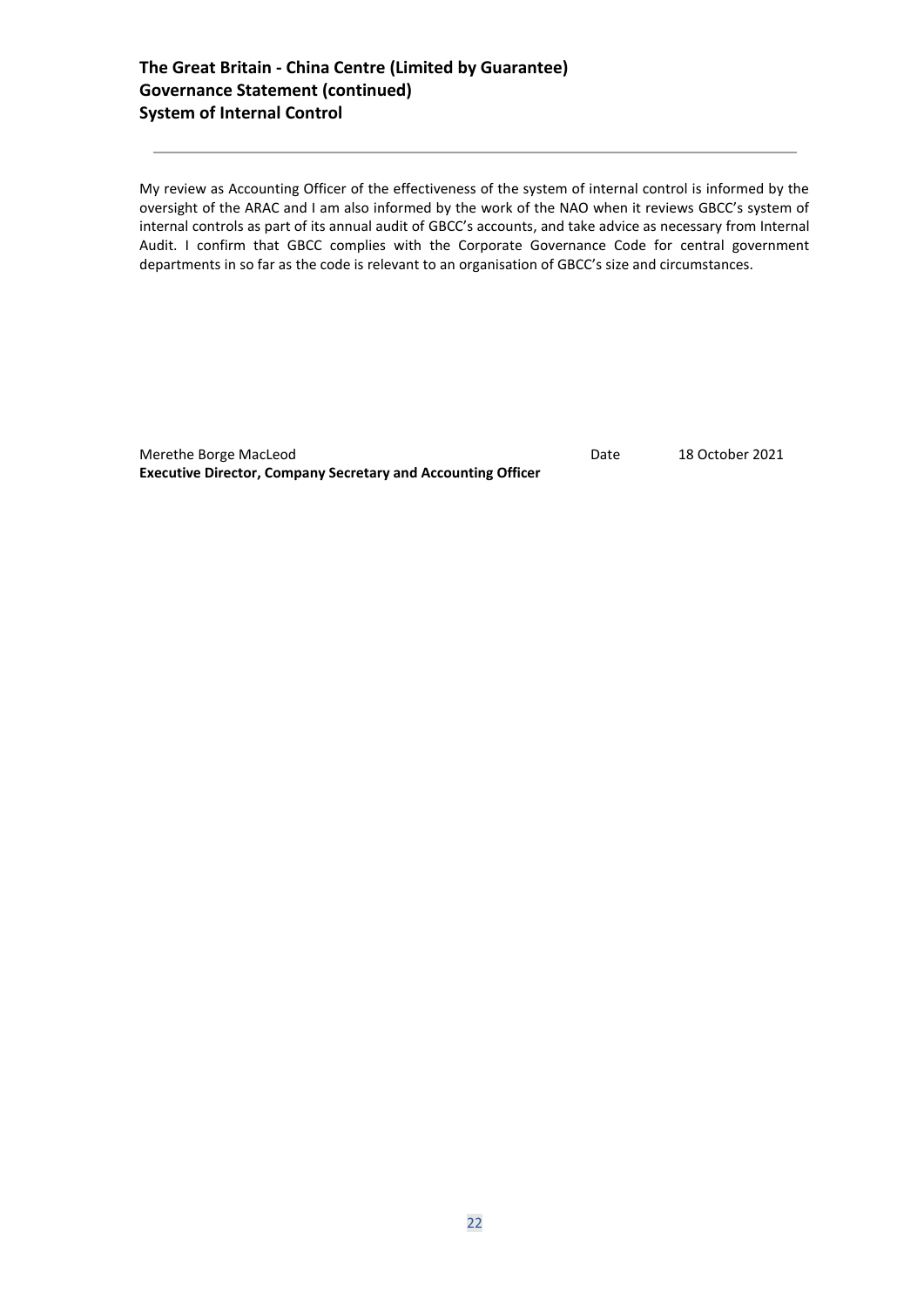## **The Great Britain - China Centre (Limited by Guarantee) Statement of the Accounting Officer's, & Directors' Responsibilities**

Under the Government Resources and Accounts Act 2000, the Secretary of State of the Foreign, Commonwealth and Development Office (with the consent of HM Treasury) has directed the Great Britain-China Centre, through the Accounting Officer, to prepare for each financial year a statement of accounts in the form and on the basis set out in the Accounts Direction. The accounts are prepared on an accruals basis and must give a true and fair view of the state of affairs of the Great Britain-China Centre and of its income and expenditure, Statement of Financial Position and cash flows for the financial year.

In preparing the accounts, the Accounting Officer and Directors are required to comply with the Companies Act 2006 primarily and then the requirements of the *Government Financial Reporting Manual* and in particular to:

- observe the Accounts Direction issued by Secretary of State (with the consent of HM Treasury), including the relevant accounting and disclosure requirements, and apply suitable accounting policies on a consistent basis;
- make judgements and estimates on a reasonable basis;
- state whether applicable accounting standards as set out in the *Government Financial Reporting Manual* have been followed, and disclose and explain any material departures in the financial statements;
- prepare the financial statements on a going concern basis; and
- confirm that the Annual Report and Accounts as a whole is fair, balanced and understandable and take personal responsibility for the Annual Report and Accounts and the judgements required for determining that it is fair, balanced and understandable.

The Accounting Officer of the Foreign, Commonwealth and Development Office has appointed the Secretary as Accounting Officer of the Great Britain-China Centre. The responsibilities of an Accounting Officer, including responsibility for the propriety and regularity of the public finances for which the Accounting Officer is answerable, for keeping proper records and for safeguarding the Great Britain-China Centre's assets, are set out in Managing Public Money published by the HM Treasury.

The Directors and Accounting Officer have taken all the steps that they ought to have taken to make themselves aware of any relevant audit information and to establish that the Great Britain-China Centre's auditors are aware of that information. So far as we are aware, there is no relevant audit information of which the auditors are unaware.

| Sir Martin Davidson<br>Chair | Date | 18 October 2021 |
|------------------------------|------|-----------------|
|                              |      |                 |
|                              |      |                 |
| Merethe Borge MacLeod        | Date | 18 October 2021 |

**Executive Director, Company Secretary and Accounting Officer**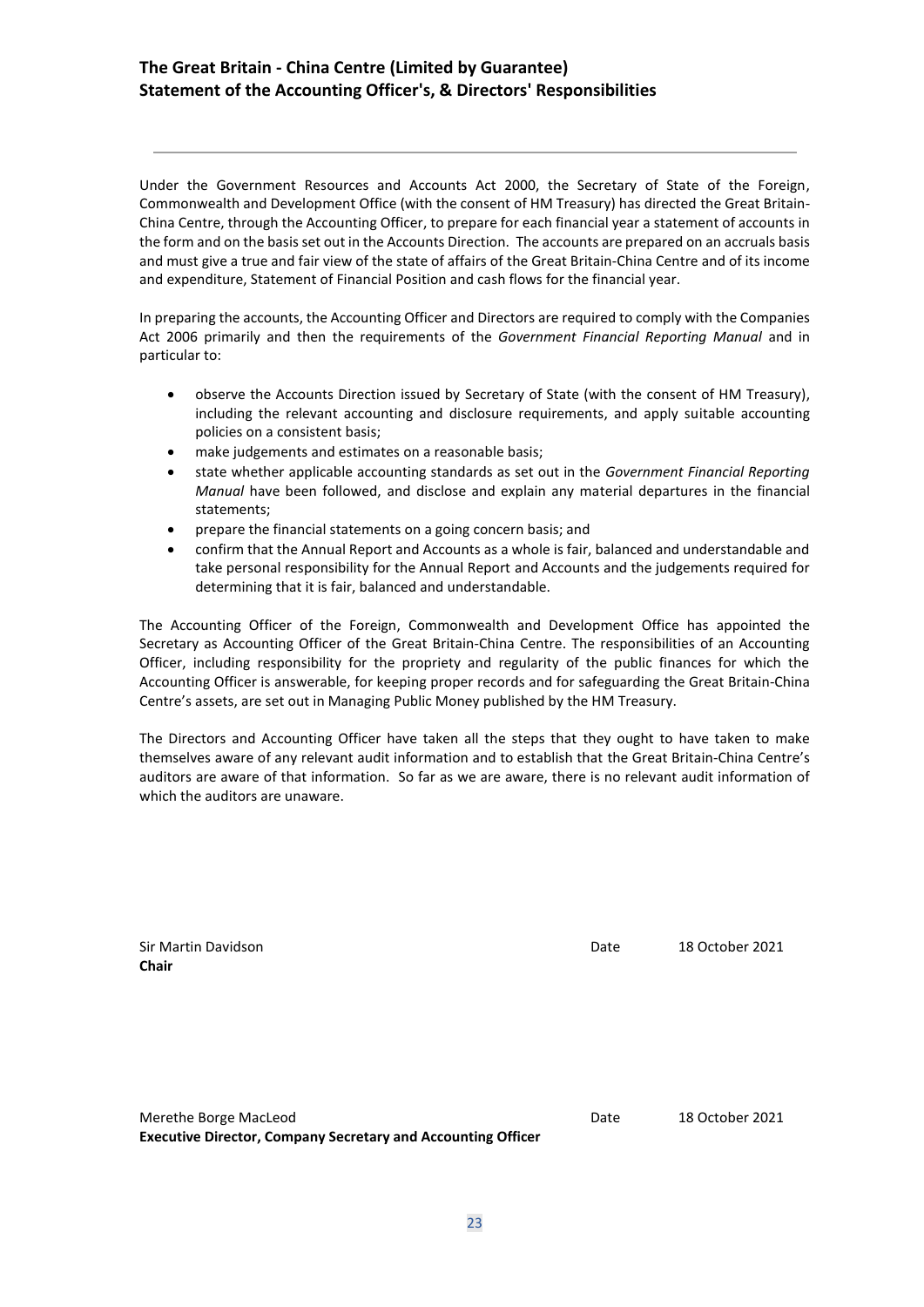## **THE CERTIFICATE AND REPORT OF THE COMPTROLLER AND AUDITOR GENERAL TO THE MEMBERS OF THE GREAT BRITAIN-CHINA CENTRE**

## **Opinion on financial statements**

I certify that I have audited the financial statements of the Great Britain-China Centre for the year ended 31 March 2021 under the Government Resources and Accounts Act 2000. The financial statements comprise the Statement of Comprehensive Net Expenditure, Statement of Financial Position, Statement of Cash Flows and Statement of Changes in Taxpayers' Equity and the related notes, including the significant accounting policies. The financial reporting framework that has been applied in their preparation is applicable law and International Accounting Standards in accordance with the provisions of the Companies Act 2006. I have also audited the information in the Remuneration Report that is described in that report as having been audited. In my opinion the financial statements:

- give a true and fair view of the state of the company's affairs as at 31 March 2021 and of the net expenditure for the year then ended;
- have been properly prepared in accordance with international accounting standards in conformity with the requirements of the Companies Act 2006; and
- have been prepared in accordance with the Companies Act 2006.

## **Opinion on regularity**

In my opinion, in all material respects the income and expenditure recorded in the financial statements have been applied to the purposes intended by Parliament and the financial transactions recorded in the financial statements conform to the authorities which govern them.

## **Basis for opinions**

I conducted my audit in accordance with International Standards on Auditing (ISAs) (UK), applicable law and Practice Note 10 'Audit of Financial Statements of Public Sector Entities in the United Kingdom'. My responsibilities under those standards are further described in the Auditor's responsibilities for the audit of the financial statements section of my certificate.

Those standards require me and my staff to comply with the Financial Reporting Council's Revised Ethical Standard 2019. I have also elected to apply the ethical standards relevant to listed entities. I am independent of the Great Britain-China Centre in accordance with the ethical requirements that are relevant to my audit of the financial statements in the UK. My staff and I have fulfilled our other ethical responsibilities in accordance with these requirements.

I believe that the audit evidence I have obtained is sufficient and appropriate to provide a basis for my opinion.

## **Conclusions relating to going concern**

In auditing the financial statements, I have concluded that the Great Britain-China Centre's use of the going concern basis of accounting in the preparation of the financial statements is appropriate.

Based on the work I have performed, I have not identified any material uncertainties relating to events or conditions that, individually or collectively, may cast significant doubt on the Great Britain-China Centre's ability to continue as a going concern for a period of at least twelve months from when the financial statements are authorised for issue.

My responsibilities and the responsibilities of the Accounting Officer with respect to going concern are described in the relevant sections of this certificate.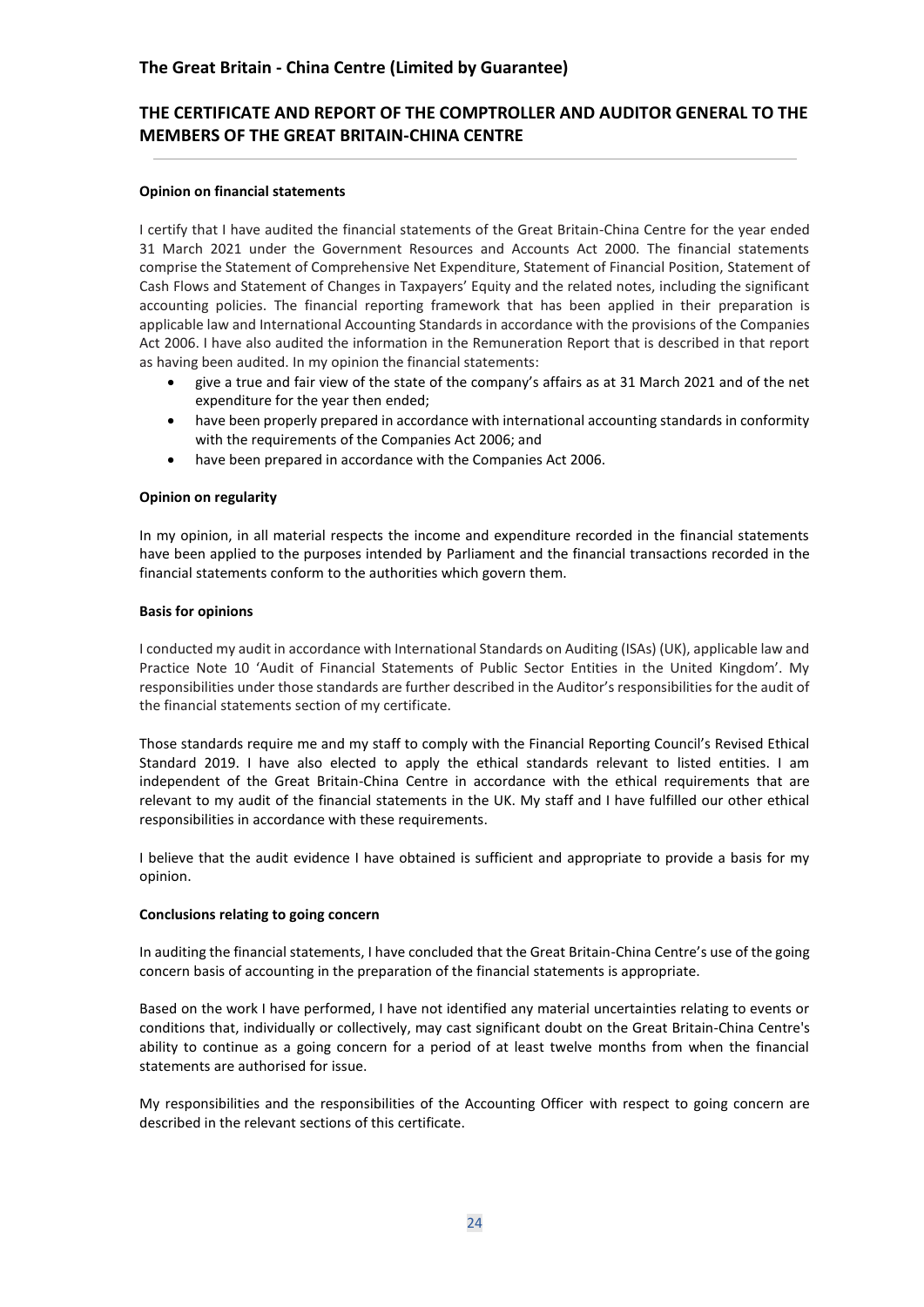## **THE CERTIFICATE AND REPORT OF THE COMPTROLLER AND AUDITOR GENERAL TO THE MEMBERS OF THE GREAT BRITAIN-CHINA CENTRE**

## **Other Information**

The other information comprises information included in the Annual Report, but does not include the parts of the Remuneration Report described in that report as having been audited, the financial statements and my auditor's certificate thereon. The directors are responsible for the other information. My opinion on the financial statements does not cover the other information and except to the extent otherwise explicitly stated in my certificate, I do not express any form of assurance conclusion thereon. In connection with my audit of the financial statements, my responsibility is to read the other information and, in doing so, consider whether the other information is materially inconsistent with the financial statements or my knowledge obtained in the audit or otherwise appears to be materially misstated. If I identify such material inconsistencies or apparent material misstatements, I am required to determine whether this gives rise to a material misstatement in the financial statements themselves. If, based on the work I have performed, I conclude that there is a material misstatement of this other information, I am required to report that fact.

I have nothing to report in this regard.

## **Opinion on other matters prescribed by the Companies Act 2006**

In my opinion, based on the work undertaken in the audit:

- the parts of the Remuneration Report to be audited have been properly prepared in accordance with the Government Financial Reporting Manual;
- the information given in the Strategic and Directors' Report for the financial year for which the financial statements are prepared is consistent with the financial statements; and
- the Strategic Report and the Directors' Report have been prepared in accordance with applicable legal requirements

## **Matters on which I report by exception**

In the light of the knowledge and understanding of the Great Britain-China Centre and its environment obtained in the course of the audit, I have not identified material misstatements in the Strategic Report or the Directors' Report.

I have nothing to report in respect of the following matters in relation to which the Companies Act 2006 requires me to report to you if, in our opinion:

- adequate accounting records have not been kept or returns adequate for my audit have not been received from branches not visited by my staff; or
- the financial statements and the parts of the Remuneration Report to be audited are not in agreement with the accounting records and returns; or
- certain disclosures of director's remuneration specified by law are not made; or
- a corporate governance statement has not been prepared by the company; or
- I have not received all of the information and explanations I require for my audit;

## **Responsibilities of the directors for the financial statements**

As explained more fully in the Directors' Responsibilities Statement, the directors are responsible for:

- the preparation of the financial statements and for being satisfied that they give a true and fair view.
- such internal control as management determines is necessary to enable the preparation of financial statements that are free from material misstatement, whether due to fraud or error.
- assessing the company's ability to continue as a going concern, disclosing, as applicable, matters related to going concern and using the going concern basis of accounting unless the Board and the Accounting Officer either intends to liquidate the entity or to cease operations, or has no realistic alternative but to do so.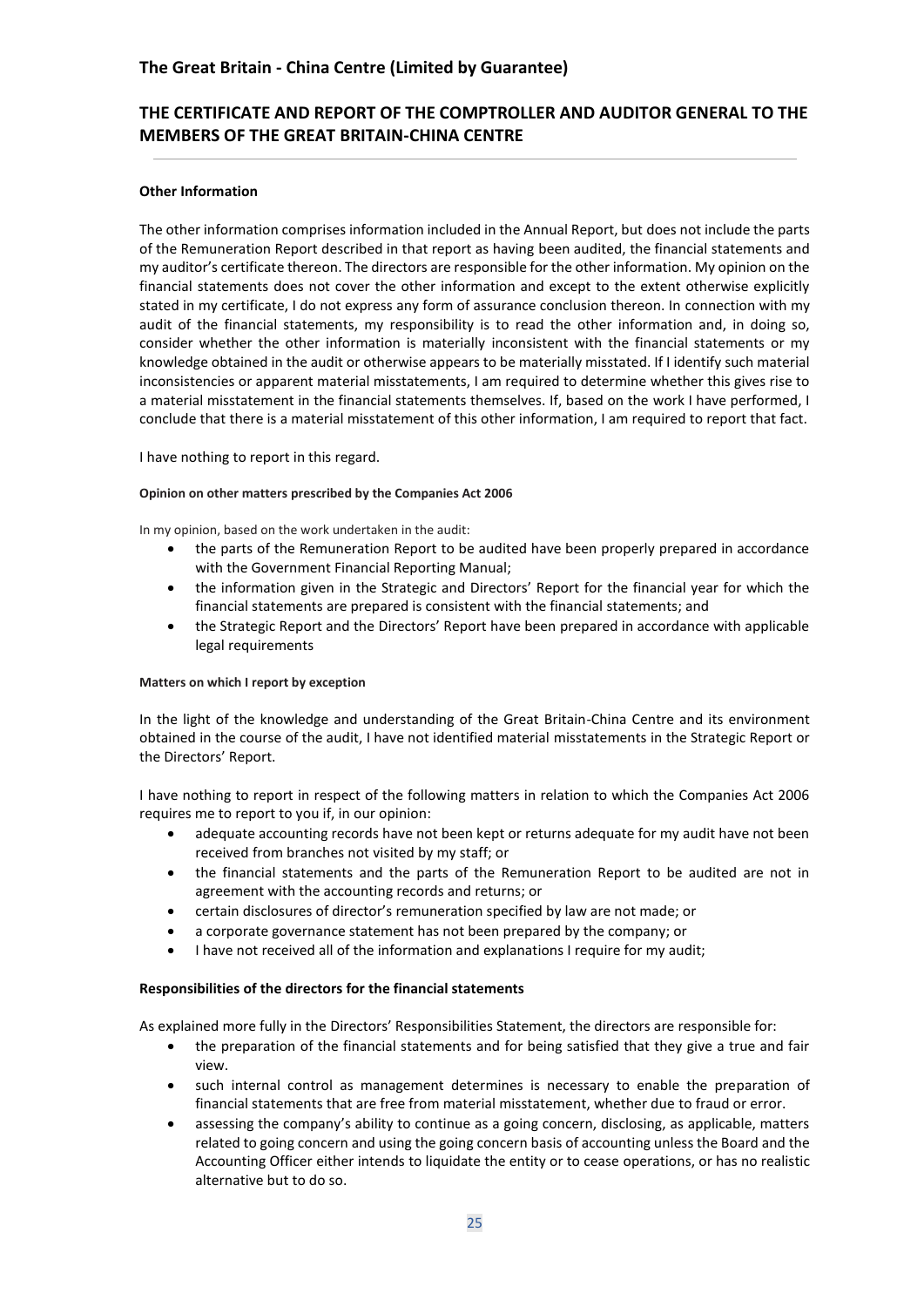## **THE CERTIFICATE AND REPORT OF THE COMPTROLLER AND AUDITOR GENERAL TO THE MEMBERS OF THE GREAT BRITAIN-CHINA CENTRE**

## **Auditor's responsibilities for the audit of the financial statements**

My responsibility is to audit, certify and report on the financial statements in accordance with the Government Resources and Accounts Act 2000.

My objectives are to obtain reasonable assurance about whether the financial statements as a whole are free from material misstatement, whether due to fraud or error, and to issue a certificate that includes my opinion. Reasonable assurance is a high level of assurance but is not a guarantee that an audit conducted in accordance with ISAs (UK) will always detect a material misstatement when it exists. Misstatements can arise from fraud or error and are considered material if, individually or in the aggregate, they could reasonably be expected to influence the economic decisions of users taken on the basis of these financial statements.

I design procedures in line with my responsibilities, outlined above, to detect material misstatements in respect of non-compliance with laws and regulation, including fraud.

My procedures included the following:

- Inquiring of management and those charged with governance, including obtaining and reviewing supporting documentation relating to the Great Britain-China Centre's policies and procedures relating to:
	- identifying, evaluating and complying with laws and regulations and whether they were aware of any instances of non-compliance;
	- detecting and responding to the risks of fraud and whether they have knowledge of any actual, suspected or alleged fraud; and
	- the internal controls established to mitigate risks related to fraud or non-compliance with laws and regulations including the Great Britain-China Centre's controls relating to Companies Act 2006 and Managing Public Money.
- discussing among the engagement team and involving relevant internal specialists, regarding how and where fraud might occur in the financial statements and any potential indicators of fraud. As part of this discussion, I identified potential for fraud in the following areas: revenue recognition, and posting of unusual journals;
- obtaining an understanding of the Great Britain-China Centre's framework of authority as well as other legal and regulatory frameworks that the Great Britain-China Centre operates in, focusing on those laws and regulations that had a direct effect on the financial statements or that had a fundamental effect on the operations of the Great Britain-China Centre. The key laws and regulations I considered in this context included the Companies Act 2006, Managing Public Money, employment law and tax legislation; and
- review of legal expense accounts for indication of potential litigation, claims or commitments

In addition to the above, my procedures to respond to identified risks included the following:

- reviewing the financial statement disclosures and testing to supporting documentation to assess compliance with relevant laws and regulations discussed above;
- reading minutes of meetings of those charged with governance and the Board;
- in addressing the risk of fraud through management override of controls, testing the appropriateness of journal entries and other adjustments; assessing whether the judgements made in making accounting estimates are indicative of a potential bias; and evaluating the business rationale of any significant transactions that are unusual or outside the normal course of business; and
- review of new transaction streams to confirm they are regular.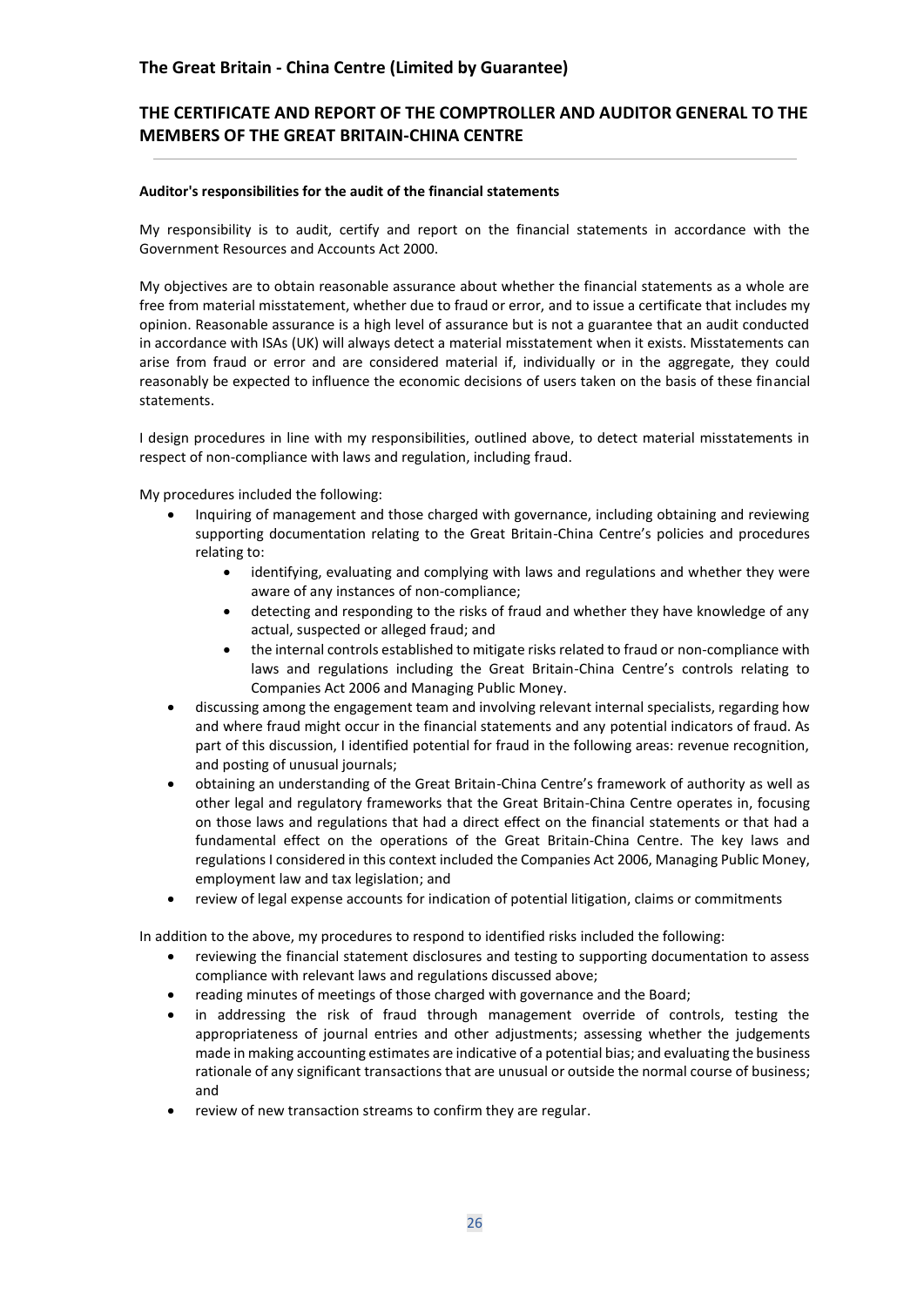## **The Great Britain - China Centre (Limited by Guarantee)**

## **THE CERTIFICATE AND REPORT OF THE COMPTROLLER AND AUDITOR GENERAL TO THE MEMBERS OF THE GREAT BRITAIN-CHINA CENTRE**

I also communicated relevant identified laws and regulations and potential fraud risks to all engagement team members including internal specialists and significant component audit teams and remained alert to any indications of fraud or non-compliance with laws and regulations throughout the audit.

A further description of my responsibilities for the audit of the financial statements is located on the Financial Reporting Council's website at:

www.frc.org.uk/auditorsresponsibilities. This description forms part of my certificate.

In addition, I am required to obtain evidence sufficient to give reasonable assurance that the income and expenditure reported in the financial statements have been applied to the purposes intended by Parliament and the financial transactions conform to the authorities which govern them.

I communicate with those charged with governance regarding, among other matters, the planned scope and timing of the audit and significant audit findings, including any significant deficiencies in internal control that I identify during my audit.

#### **Report**

I have no observations to make on these financial statements.

**Gareth Davies Date** 20 October 2021 **Comptroller and Auditor General**

National Audit Office 157-197 Buckingham Palace Road Victoria London SW1W 9SP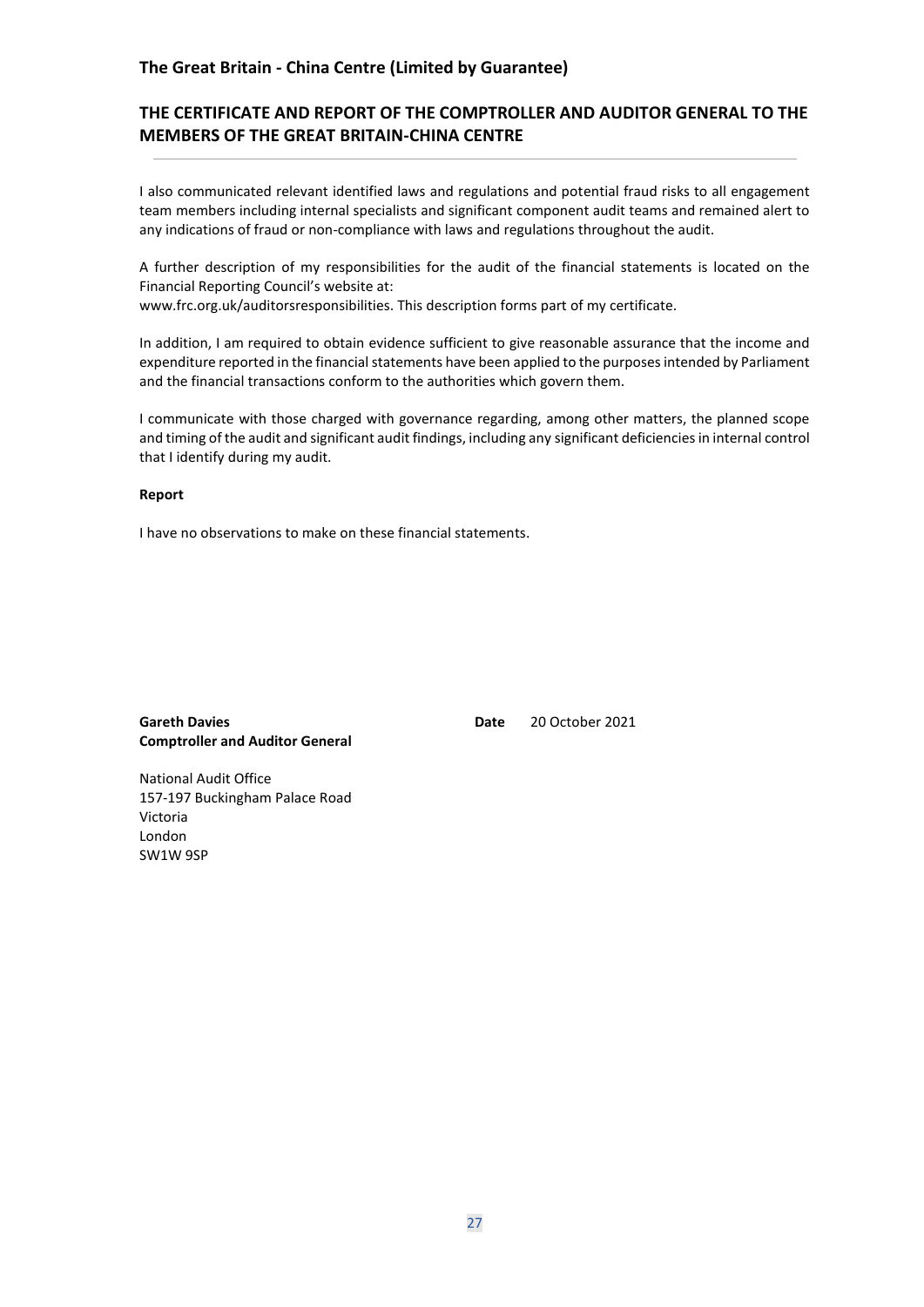## **The Great Britain - China Centre (Limited by Guarantee) Statement of Comprehensive Net Expenditure for the Year Ended 31 March 2021**

|                                            | <b>Notes</b> | 2021<br>£      | 2020<br>£         |
|--------------------------------------------|--------------|----------------|-------------------|
| <b>Income</b>                              |              |                |                   |
| Revenue from customers                     | 3,4          | 497,239        | 634,013           |
| <b>Exchange loss</b><br>Other revenue      |              | (2,525)<br>800 | (18,690)<br>1,805 |
|                                            |              | 495,514        | 617,128           |
| <b>Expenditure</b><br>Cost of activities   |              | (184, 186)     | (377,056)         |
|                                            |              |                |                   |
| Administrative expenses                    |              | (636,051)      | (682,067)         |
| Total expenditure for the year             | 6            | (820, 237)     | (1,059,123)       |
| Net expenditure for the year               |              | (324, 723)     | (441, 995)        |
| Taxation                                   | 8            | (45, 137)      | (5,084)           |
| Interest receivable                        |              | 389            | 1,135             |
| Comprehensive net expenditure for the year |              | (369, 471)     | (445, 944)        |

## **Continuing operations**

None of the company's activities were acquired or discontinued during the above two financial years.

## **Other comprehensive expenditure**

The company has no gains or losses other than the net expenditure for the above two financial years.

The notes on pages 32 to 44 form part of these financial statements.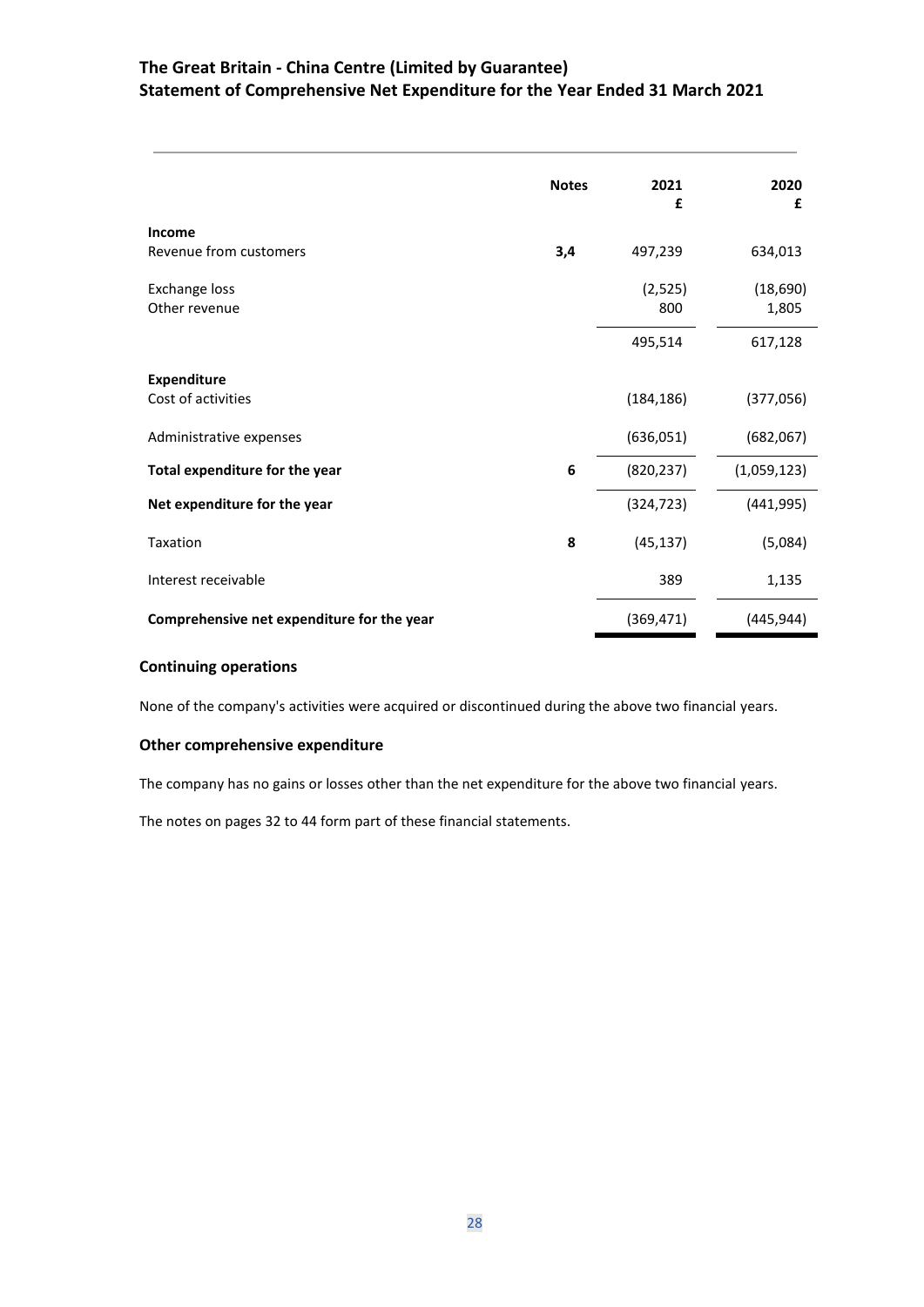## **The Great Britain - China Centre (Limited by Guarantee) Statement of Financial Position as at 31 March 2021**

|                                              | <b>Notes</b> | 2021<br>£  | 2020<br>£  |
|----------------------------------------------|--------------|------------|------------|
| <b>Non-current assets</b>                    |              |            |            |
| Property, plant and equipment                | 9            | 802        | 1,267      |
|                                              |              | 802        | 1,267      |
| <b>Current assets</b>                        |              |            |            |
| Trade and other receivables                  | 10           | 196,264    | 144,460    |
| Cash and cash equivalents                    | 11           | 1,189,772  | 1,060,558  |
| <b>Total current assets</b>                  |              | 1,386,036  | 1,205,018  |
| <b>Total assets</b>                          |              | 1,386,838  | 1,206,285  |
| <b>Current liabilities</b>                   |              |            |            |
| Trade and other payables                     | 12           | (797, 609) | (747, 585) |
| <b>Total assets less current liabilities</b> |              | 589,229    | 458,700    |
| <b>Non-current liabilities</b>               |              |            |            |
| Provision for liabilities and charges        | 13           | (11,000)   | (11,000)   |
| <b>Total assets less liabilities</b>         |              | 578,229    | 447,700    |
|                                              |              |            |            |
| <b>Taxpayer's equity</b>                     |              |            |            |
| General fund                                 |              | 578,229    | 447,700    |

These accounts are exempt from the requirements of Part 16 of the Companies Act 2006 by virtue of section 482 (non-profit-making companies subject to public sector audit) of that Act.

The financial statements were approved by the Board on 24 June 2021.

| Sir Martin Davidson<br><b>Chair</b>                                                          | Date | 18 October 2021 |
|----------------------------------------------------------------------------------------------|------|-----------------|
| Merethe Borge MacLeod<br><b>Executive Director, Company Secretary and Accounting Officer</b> | Date | 18 October 2021 |

The notes on pages 32 to 44 form part of these financial statements.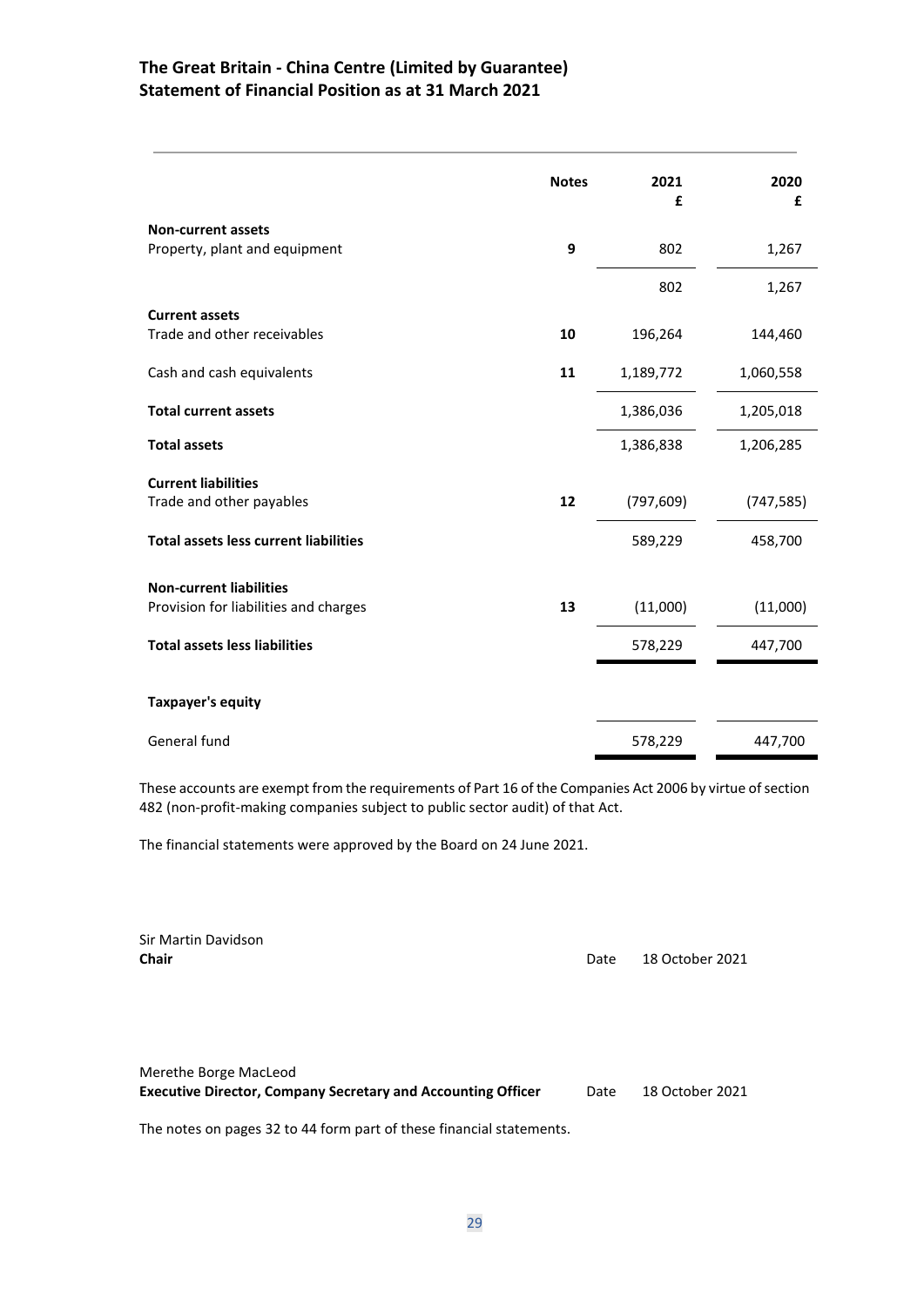## **The Great Britain - China Centre (Limited by Guarantee) Statement of Cash Flows for the Year Ended 31 March 2021**

|                                                            | <b>Notes</b> | 2021<br>£  | 2020<br>£  |
|------------------------------------------------------------|--------------|------------|------------|
| Cash flows from operating activities                       |              |            |            |
| Comprehensive net expenditure for the year                 |              | (369, 471) | (445, 944) |
| <b>Adjustments for:</b>                                    |              |            |            |
| Depreciation of tangible assets                            | 9            | 465        | 1,589      |
| Amortisation of intangible assets                          | 6            |            | 26         |
| Profit on disposal of tangible assets                      | 6            | (750)      |            |
| Interest received                                          |              | (389)      | (1, 135)   |
| Taxation                                                   | 8            | 45,137     | 5,084      |
| (Increase)/decrease in trade and other receivables         | 10           | (47, 295)  | 88,493     |
| Increase in trade and other payables                       | 12           | 19,378     | 385,009    |
| <b>Taxation paid</b>                                       |              | (19,000)   |            |
| Net cash (outflow)/inflow from operating activities        |              | (371, 925) | 33,122     |
| Cash flows from investing activities                       |              |            |            |
| Proceeds from sale of tangible assets<br>Interest received |              | 750<br>389 | 1,135      |
| Net cash inflow from investing activities                  |              | 1,139      | 1,135      |
| Cash flows from financing activities                       |              |            |            |
| Grant in Aid                                               | 17           | 500,000    | 500,000    |
| Net cash inflows from financing activities                 |              | 500,000    | 500,000    |
| Net increase in cash and cash equivalents                  |              | 129,214    | 534,257    |
| Cash and cash equivalents at the beginning of the year     |              | 1,060,558  | 526,301    |
| Cash and cash equivalents at the end of the year           | 11           | 1,189,772  | 1,060,558  |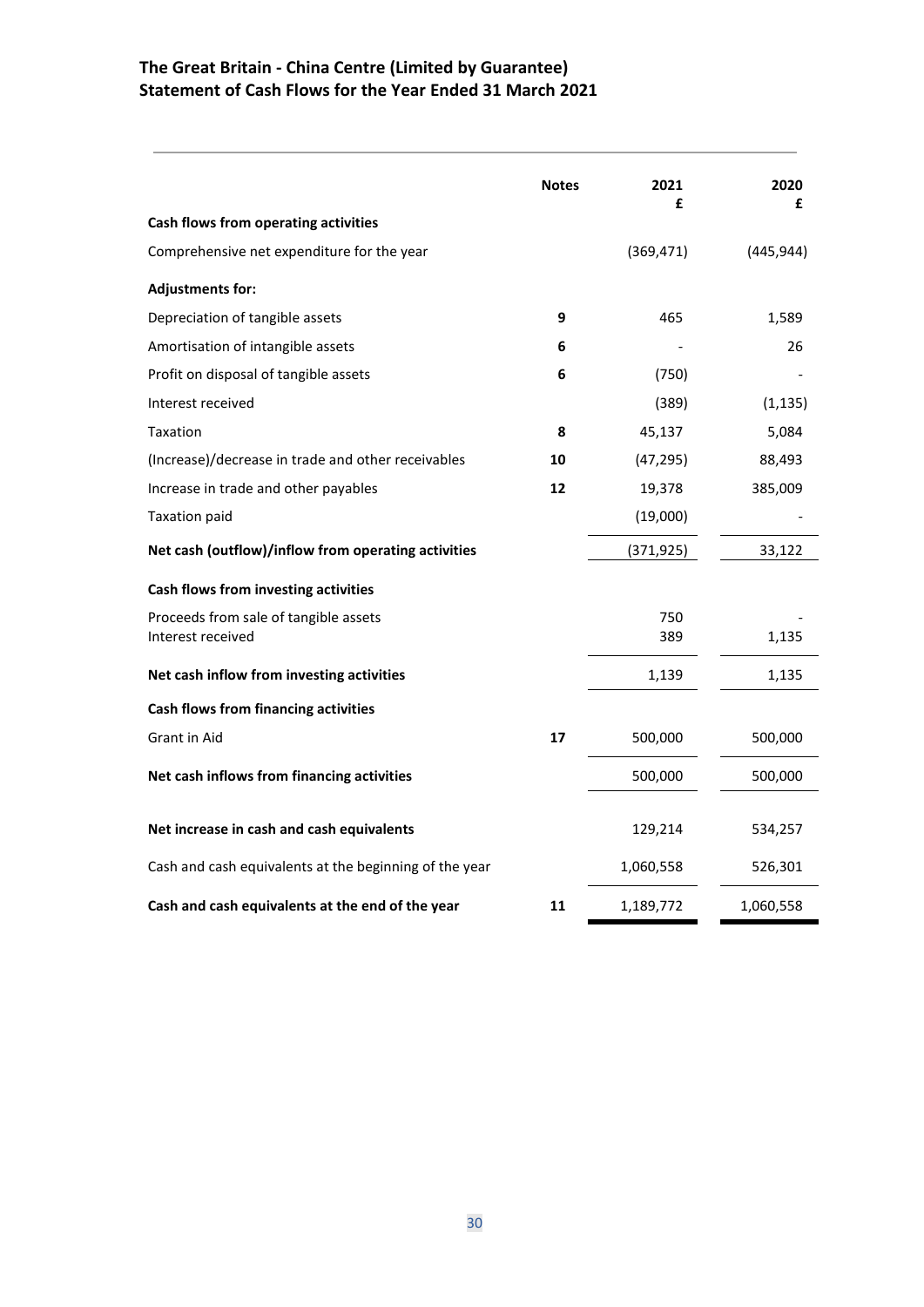## **The Great Britain - China Centre (Limited by Guarantee) Statement of Changes in Taxpayers' Equity for the Year Ended 31 March 2021**

|                                            | <b>Notes</b> | 2021<br>£  | 2020<br>£  |
|--------------------------------------------|--------------|------------|------------|
| Balance at the start of the year           |              | 447,700    | 393,644    |
| Comprehensive net expenditure for the year |              | (369, 471) | (445, 944) |
| Grants from FCO                            | 17           | 500,000    | 500,000    |
| Balance at the end of the year             |              | 578,229    | 447,700    |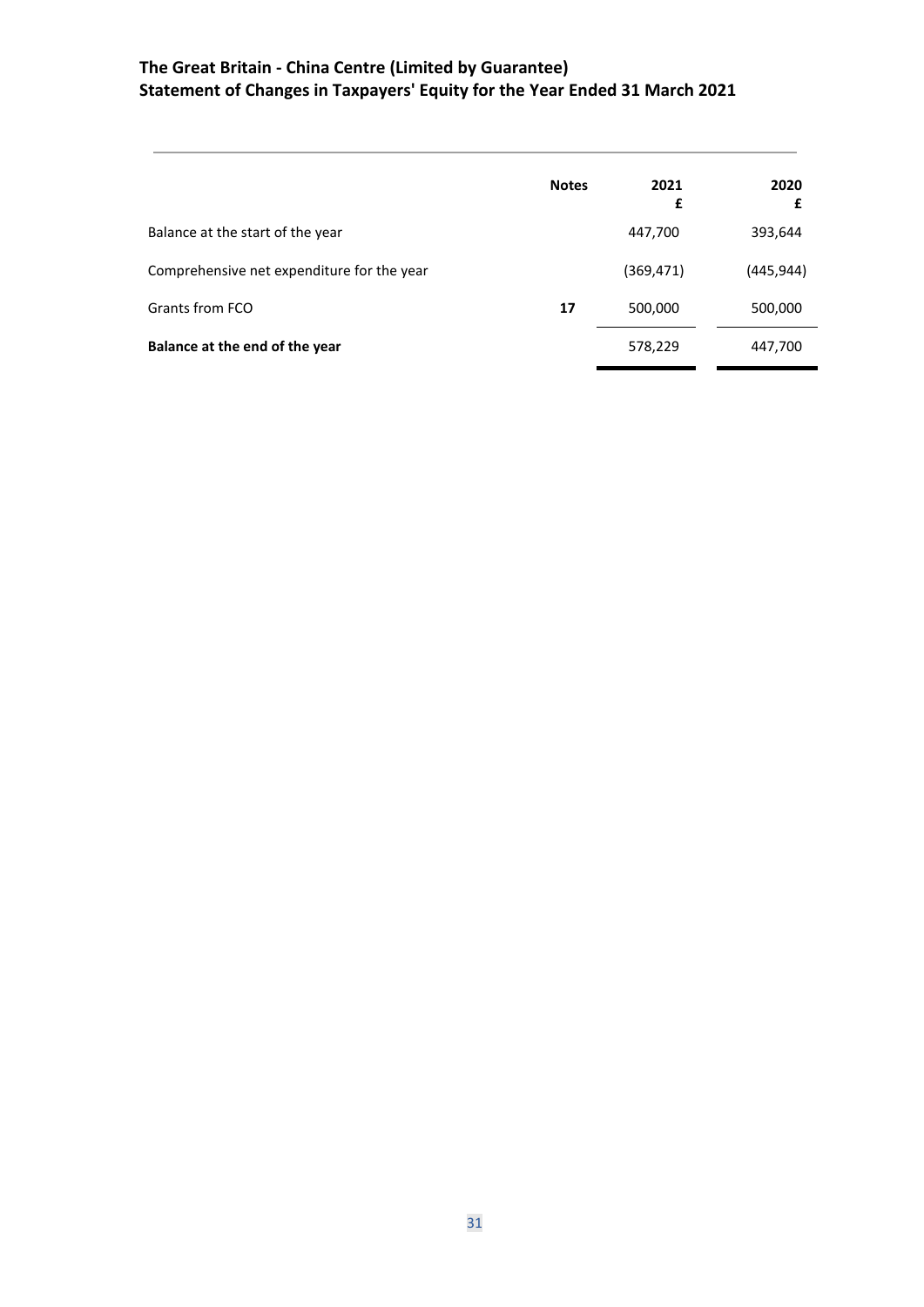## **1. Statutory information**

The Great Britain-China Centre (GBCC) was established in 1974, and is an executive non-departmental public body. It is a Private Company limited by Guarantee without share capital and is registered in England and Wales. The company's registered number is 01196043 and registered office is 15 Belgrave Square, London SW1X 8PS. The company's principal activity during the year continued to be the promotion of closer cultural, professional, economic, educational, legal, judicial and other contacts between Britain and China and to encourage mutual knowledge and understanding.

## **2. Accounting policies**

## **2.1. Basis of preparation of financial statements**

Under the legislative authority of the Secretary of State of the Foreign, Commonwealth and Development Office (with the consent of HM Treasury), these financial statements have been prepared in accordance with IFRS as applied in accordance with the provisions of the Companies Act 2006 and in accordance with those parts of the Government Financial Reporting Manual (FREM) that do not conflict with the Companies Act 2006. Where the FREM permits a choice of accounting policy, the accounting policy which is judged to be the most appropriate to the particular circumstances of the GBCC for the purpose of giving a true and fair view has been selected. The particular policies adopted by the GBCC are listed below. They have been applied consistently in dealing with items that are considered material in the accounts.

As at 31 March 2021, UK-China Forum was wholly controlled by the GBCC. The GBCC financial statements do not consolidate the results of the UK-China Forum as no significant transactions went through the company in the current or prior year.

## **2.2. Accounting convention**

The accounts have been prepared under the historical cost convention and in accordance with applicable accounting standards stated above and are prepared in sterling rounded to the nearest pound.

## **2.3. Non-current assets**

Non-current assets costing over £1,000 are capitalised. Given their value, depreciated historic cost is used as a proxy for fair value for all categories of property, plant and equipment.

## **2.4. Depreciation**

Depreciation is provided on all non-current assets at rates calculated to write off the cost, less estimated residual value, of each asset evenly over its expected useful life, as follows:

| Computers        | 25% straight line           |
|------------------|-----------------------------|
| Office equipment | 20% on the reducing balance |

## **2.5. Amortisation**

Software licences and related consultancy are valued at cost and are treated as intangible assets. They are amortised over 4 years on a straight line basis.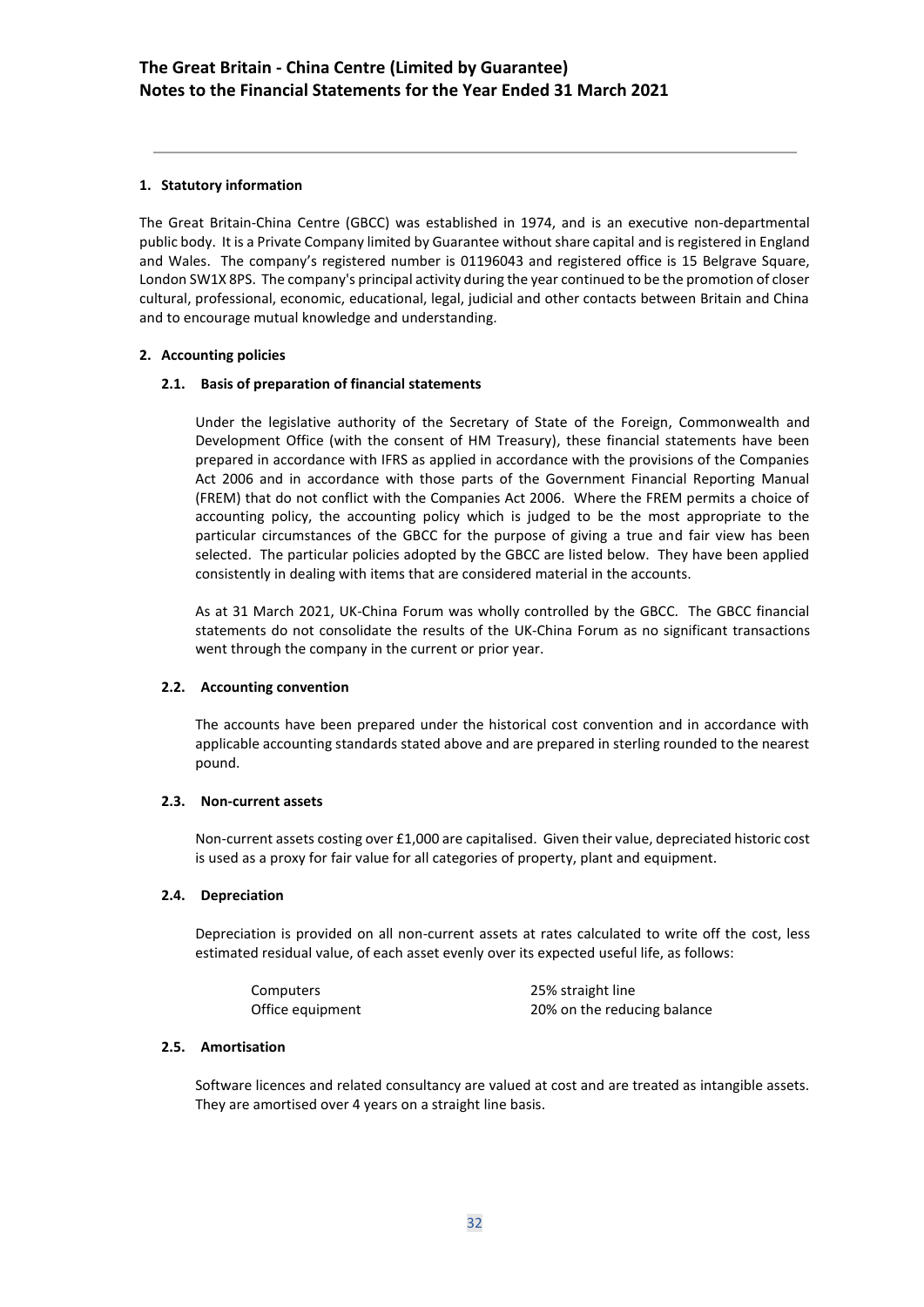## **2.6. Cash and cash equivalents**

Cash is represented by cash in hand and balances with banks on deposit with instant access. Cash and cash equivalents are measured at fair value, based on the relevant exchange rates at the reporting date.

## **2.7. Foreign currencies**

Transactions in foreign currencies are translated at the Wall Street On Demand accounting rate prevailing at the date of the transaction. Monetary assets and liabilities denominated in foreign currencies are translated at the Oanda.com rate of exchange ruling at the end of the financial year. All differences are taken to the Statement of Comprehensive Net Expenditure.

## **2.8. Pensions**

All new employees were enrolled into a GBCC defined pension contribution scheme with Standard Life from 1 January 2016. Once the contributions have been paid the company has no further payment obligations to this scheme. Contributions are charged to the Statement of Comprehensive Net Expenditure as they become payable in the same way as the PCSPS scheme.

### **2.9. Leases**

The company adopted IFRS 16 Leases on 1 April 2019.

For any new contracts entered into on or after 1 April 2019, the company considers whether a contract is, or contains a lease. A lease is defined as 'a contract, or part of a contract, that conveys the right to use an asset (the underlying asset) for a period of time in exchange for consideration'. To apply this definition the company assesses whether the contract meets three key evaluations which are whether:

- the contract contains an identified asset, which is either explicitly identified in the contract or implicitly specified by being identified at the time the asset is made available to the company
- the company has the right to obtain substantially all of the economic benefits from use of the identified asset throughout the period of use,
- considering its rights within the defined scope of the contract the company has the right to direct the use of the identified asset throughout the period of use. The company assess whether it has the right to direct 'how and for what purpose' the asset is used throughout the period of use.

#### **Measurement and recognition of leases**

At lease commencement date, the company recognises a right-of-use asset and a lease liability on the Statement of Financial Position. The right-of-use asset is measured at cost, which is made up of the initial measurement of the lease liability, any initial direct costs incurred by the company, an estimate of any costs to dismantle and remove the asset at the end of the lease, and any lease payments made in advance of the lease commencement date (net of any incentives received).

The company depreciates the right-of-use assets on a straight-line basis from the lease commencement date to the earlier of the end of the useful life of the right-of-use asset or the end of the lease term. The company also assesses the right-of-use asset for impairment when such indicators exist.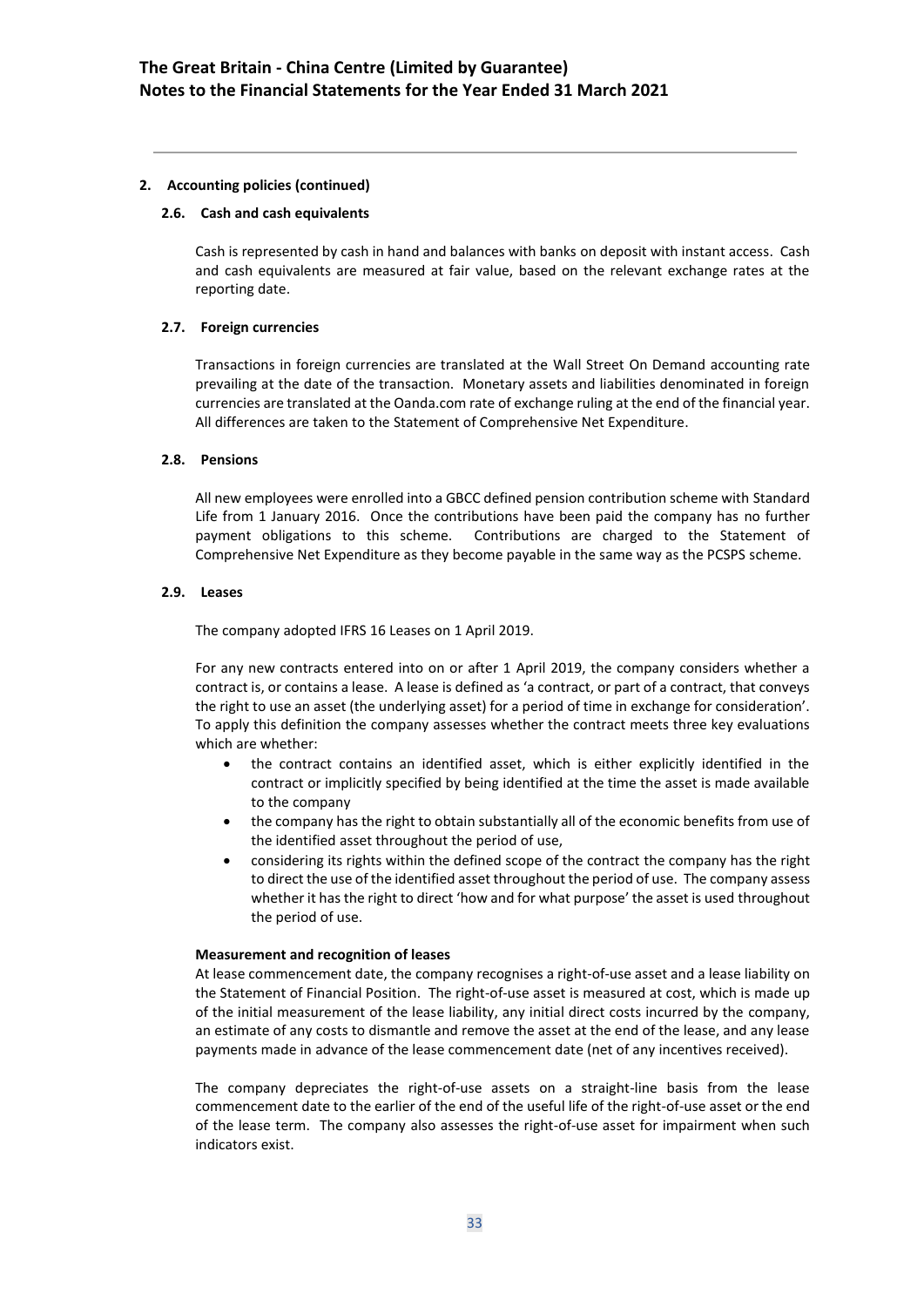## **2.9. Leases (continued)**

At the commencement date, the company measures the lease liability at the present value of the lease payments unpaid at that date, discounted using the interest rate implicit in the lease if that rate is readily available or the company's incremental borrowing rate as published by HMT in its Public Expenditure System papers. In determining the lease term, it will need to assess whether there are any options to extend or terminate the lease and the likely option the company will take at the inception of the lease.

Lease payments included in the measurement of the lease liability are made up of fixed payments (including in substance fixed), variable payments based on an index or rate, amounts expected to be payable under a residual value guarantee and payments arising from options reasonably certain to be exercised.

Subsequent to initial measurement, the liability will be reduced for payments made and increased for interest. It is remeasured to reflect any reassessment or modification, or if there are changes in in-substance fixed payments.

When the lease liability is remeasured, the corresponding adjustment is reflected in the right-ofuse asset, or Statement of Comprehensive Net Expenditure if the right-of-use asset is already reduced to zero.

On the Statement of Financial Position, right-of-use assets have been included in property, plant and equipment and lease liabilities have been included in trade and other payables.

The company has elected to account for short-term leases and leases of low-value assets using the practical expedients. Instead of recognising a right-of-use asset and lease liability, the payments in relation to these are recognised as an expense in Statement of Comprehensive Net Expenditure on a straight-line basis over the lease term.

## **2.10. Accounting estimates and judgements**

In the preparation of the financial statements, management has made judgements, estimates and assumptions that affect the amount reported as revenue and expenditure during the year. The most significant judgements are made in recognising revenues and costs relating to service delivery contracts where revenue is recognised throughout the lifetime of the contract. In these contracts, revenue is based on actual chargeable time expended in preparing and delivering the contract activities plus rechargeable third party costs, including expert costs and other activity based charges. The main judgements are around management's view of the recoverability of time and third party costs and when to recognise revenue. Where third party costs are deemed irrecoverable they are charged to the Statement of Comprehensive Net Expenditure.

In addition, when taking out contracts with third parties, management has to make a judgement whether a contract contains a lease. In addition, when the company has an option to extend a lease or terminate a lease early, management has to determine whether or not an option would be reasonably certain to be exercised. In determining whether it is likely to exercise the option, management will take into consideration all facts and circumstances, including their past practice and any additional costs that will be incurred to change the asset should the option be exercised in order to determine the lease term.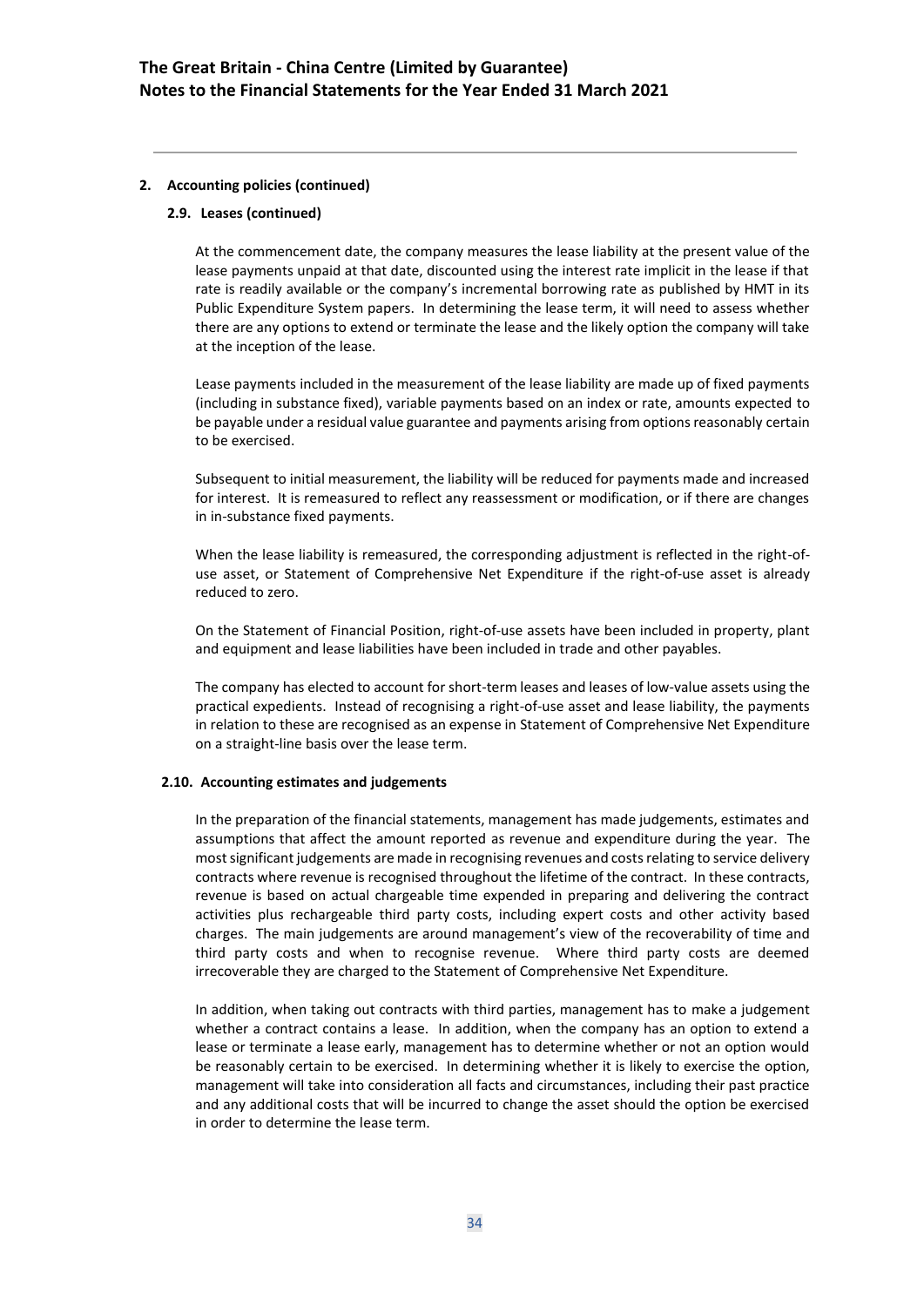## **2.11.Revenue from contracts with customers**

GBCC's contracts with customers are service delivery in nature. Grant based contracts require the completion of a series of activities and reports and the smaller non-grant based contracts will generally have a single performance obligation. Where the company receives sponsorship income this will generally be associated with the delivery of a single activity.

Grant based contracts are initially priced on the basis of anticipated hours to complete the activities within the contract plus anticipated rechargeable third party costs. The performance obligations are met over time as the activities are progressed. Revenue is recognised based on the hours actually spent in progressing the contract compared to the total number of hours expected to complete the contract plus agreed rechargeable third party costs. This is considered a faithful depiction of the transfer of services and represents the amount to which GBCC would be entitled based on its performance to date. Where the contract duration is longer than one year, the customer will generally make payment in advance giving rise to significant contract liabilities. Grant based contracts of less than one year are either due for payment in advance of the contract commencement or at the end of the contract. Contract assets will arise where a contract crosses financial years or when payment is due at the end of the contract.

Non-grant based contracts, including sponsorships, will generally have a single performance obligation. Revenue is recognised at a single point in time on the completion of that performance obligation. Where possible, GBCC will seek to obtain payment in advance of the performance obligation being met. When payment is received for a performance obligation in the next financial year this will give rise to a contract liability.

For most contracts the performance obligations are tailored to the specific requirements of the contract and do not have an alternative use. The time expended on a contract is therefore not transferrable and, in the unlikely event that a customer were to cancel a contract prior to completion, GBCC would require payment to be received for the time spent in progressing the contract to that point.

Within the Statement of Financial Position a contract asset and contract liability have been recognised:

- Contract asset the difference between the amount invoiced to the customer and the latest milestone achieved. An accompanying receivable will be recognised if the customer has yet to pay the invoice. This balance will also include recognition of a receivable for costs which have been incurred to support milestones that have not yet been fully achieved. Any impairment relating to this balance will be measured, presented and disclosed in relation to IFRS 9.
- Contract liability the difference between the invoiced income and the latest achieved contracted milestone. An accompanying receivable will be recognised if the customer has yet to pay the invoice.

#### **2.12.Income and expenditure**

Income, other than revenue from contracts with customers, is recognised in the period in which it is receivable and expenditure is charged in the period to which it relates. Grant-in-aid received from the FCDO is treated as financing through the Statement of Changes in Taxpayers' Equity.

The cost of unpaid leave is accrued at the end of the financial year and credit loss provisions are only made on specific amounts receivable.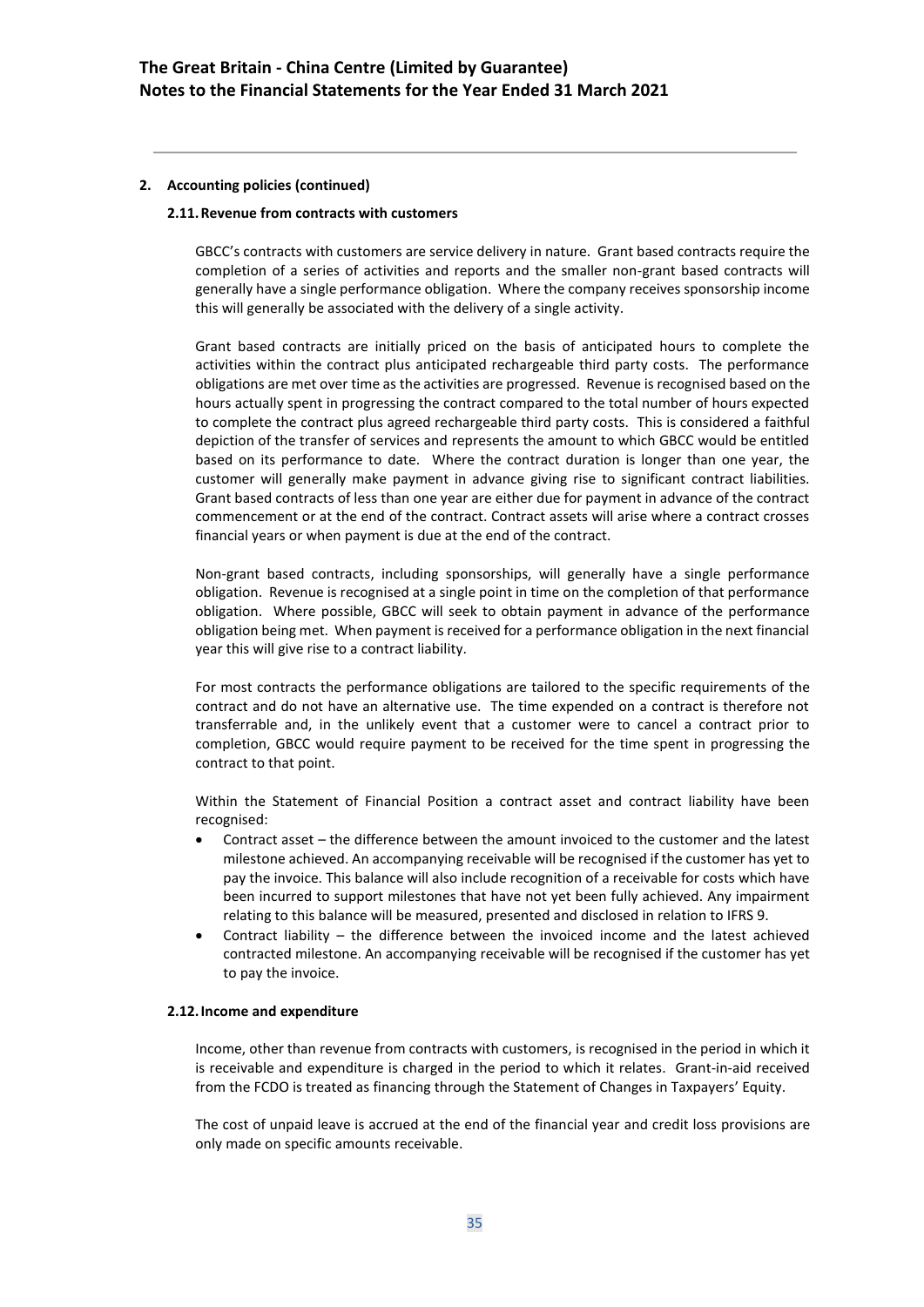## **2.13.Current and deferred taxation**

The tax expense for the year comprises current and deferred tax. Tax is recognised in the Statement of Comprehensive Net Expenditure, except that a change attributable to an item of income and expense recognised as other comprehensive income or to an item recognised directly in reserves is also recognised in other comprehensive income or directly in reserves respectively.

The current income tax charge is calculated on the basis of tax rates and laws that have been enacted or substantively enacted by the reporting date.

Deferred balances are recognised in respect of all timing differences that have originated but not reversed by the Statement of Financial Position date, except that:

- The recognition of deferred tax assets is limited to the extent that it is probable that they will be recovered against the reversal of deferred tax liabilities or other future taxable profits; and
- Any deferred tax balances are reversed if and when all condition for retaining associated tax allowances have been met.

Deferred tax balances are not recognised in respect of permanent differences. Deferred income tax is determined using tax rates and laws that have been enacted or substantively enacted by the reporting date.

### **2.14.Segment information**

GBCC operates within a single business segment. It is not possible to separately identify the business activities and the net assets into operating segments.

Business performance is reported to the Board at a summarised level which is not materially different to the financial statements.

It is the company's policy to seek funding from governmental and non-governmental institutions. Governmental funding will take the form of grants and non-governmental funding will be service or contract based.

#### **2.15. Financial instruments**

Financial assets and financial liabilities are recognised when the company becomes a party to the contractual provisions of the instrument.

All financial assets and liabilities are initially measured at transaction price (including transaction costs), except for those financial assets classified as at fair value through Statement of Comprehensive Net Expenditure, which are initially measured at fair value (which is normally the transaction price excluding transaction costs). If an arrangement constitutes a financing transaction, the financial asset or financial liability is measured at the present value of the future payments discounted at a market rate of interest for a similar debt instrument.

Derecognition of financial assets occurs if the contractual rights to the cash flows from the asset expire or substantially all of the risks and rewards of ownership of the financial asset have been transferred out of the company. Derecognition of financial liabilities occurs when the contractual obligation is discharged or cancelled or expires.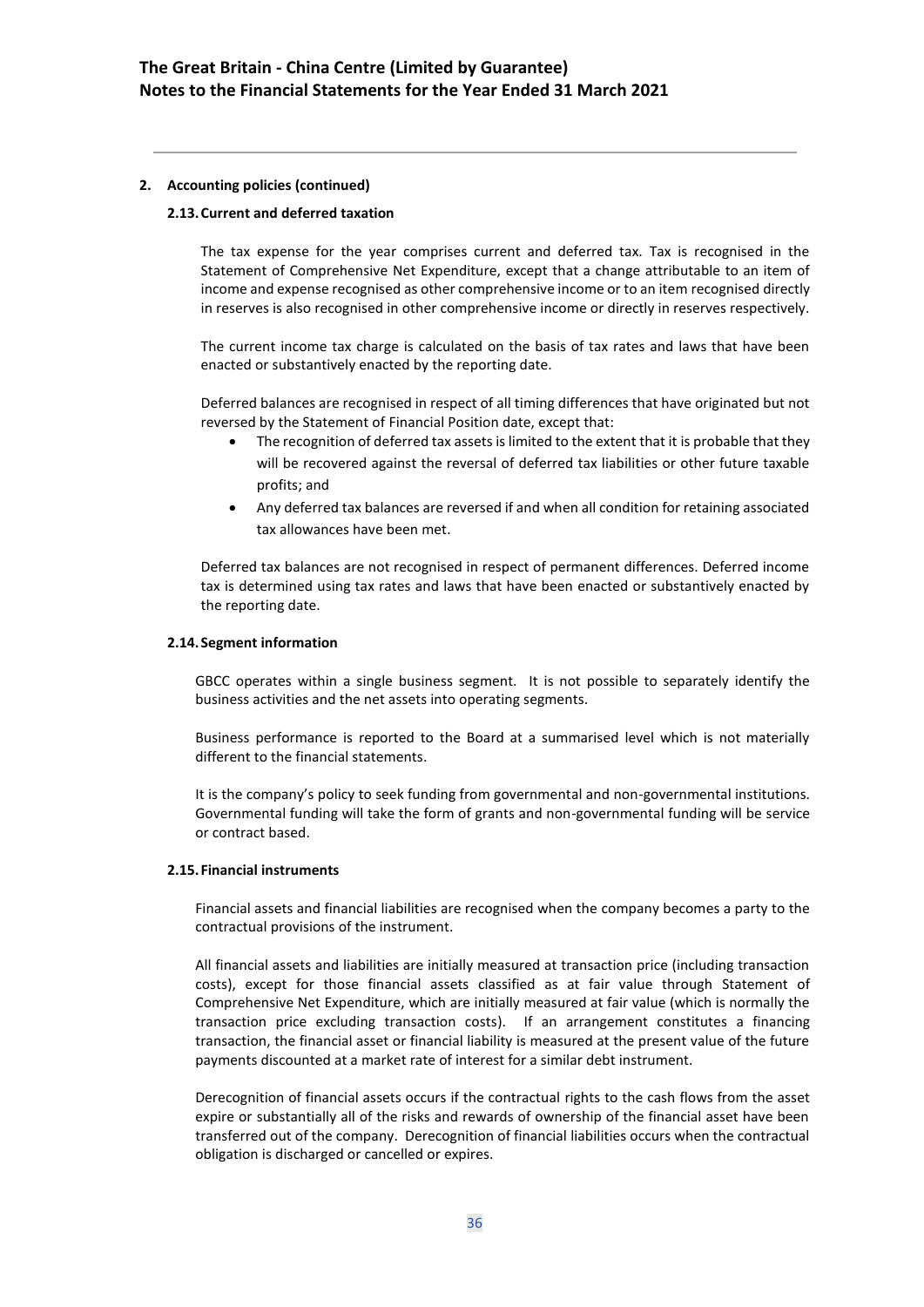## **2.15. Financial instruments (continued)**

Financial assets and liabilities are only offset in the Statement of Financial Position when, and only when there exists a legally enforceable right to set off the recognised amounts and the company intends either to settle on a net basis, or to realise the asset and settle the liability simultaneously.

## **2.16. Future accounting standards**

One accounting standard has been issued but is not yet effective, IFRS 17: Insurances, which becomes effective for accounting periods beginning on or after 1 January 2023.

Insurance contracts combine features of both a financial instrument and a service contract. In addition, many insurance contracts generate cash flows with substantial variability over a long period. To provide useful information about these features, IFRS 17:

- combines current measurement of the future cash flows with the recognition of profit over the period that services are provided under the contract;
- presents insurance service results (including presentation of insurance revenue) separately from insurance finance income or expenses; and
- requires an entity to make an accounting policy choice of whether to recognise all insurance finance income or expenses in profit or loss or to recognise some of that income or expenses in other comprehensive income.

It is anticipated that the introduction of the IFRS 17 will have immaterial impact on the company's financial statements.

## **3. Segment information**

The company operates in a single business segment and has not produced an operating segment analysis. The analysis by geography is:

|       | 2020-21 | Revenue | <b>Expenditure</b> | <b>Net</b> |
|-------|---------|---------|--------------------|------------|
|       |         | £       | £                  | £          |
| UK    |         | 434,551 | (174, 367)         | 260,184    |
| EU    |         | 47,190  | (7, 951)           | 39,239     |
| China |         | 15,498  | (1,868)            | 13,630     |
|       |         | 497,239 | (184,186)          | 313,053    |
|       |         |         |                    |            |
|       | 2019-20 | Revenue | <b>Expenditure</b> | <b>Net</b> |
|       |         | £       | £                  | £          |
| UK    |         | 136,774 | (37, 304)          | 99,470     |
| EU    |         | 104,209 | (71,609)           | 32,600     |
| China |         | 393,030 | (268,143)          | 124,887    |
|       |         | 634,013 | (377,056)          | 256,957    |

The company has significant income from the UK Government in China.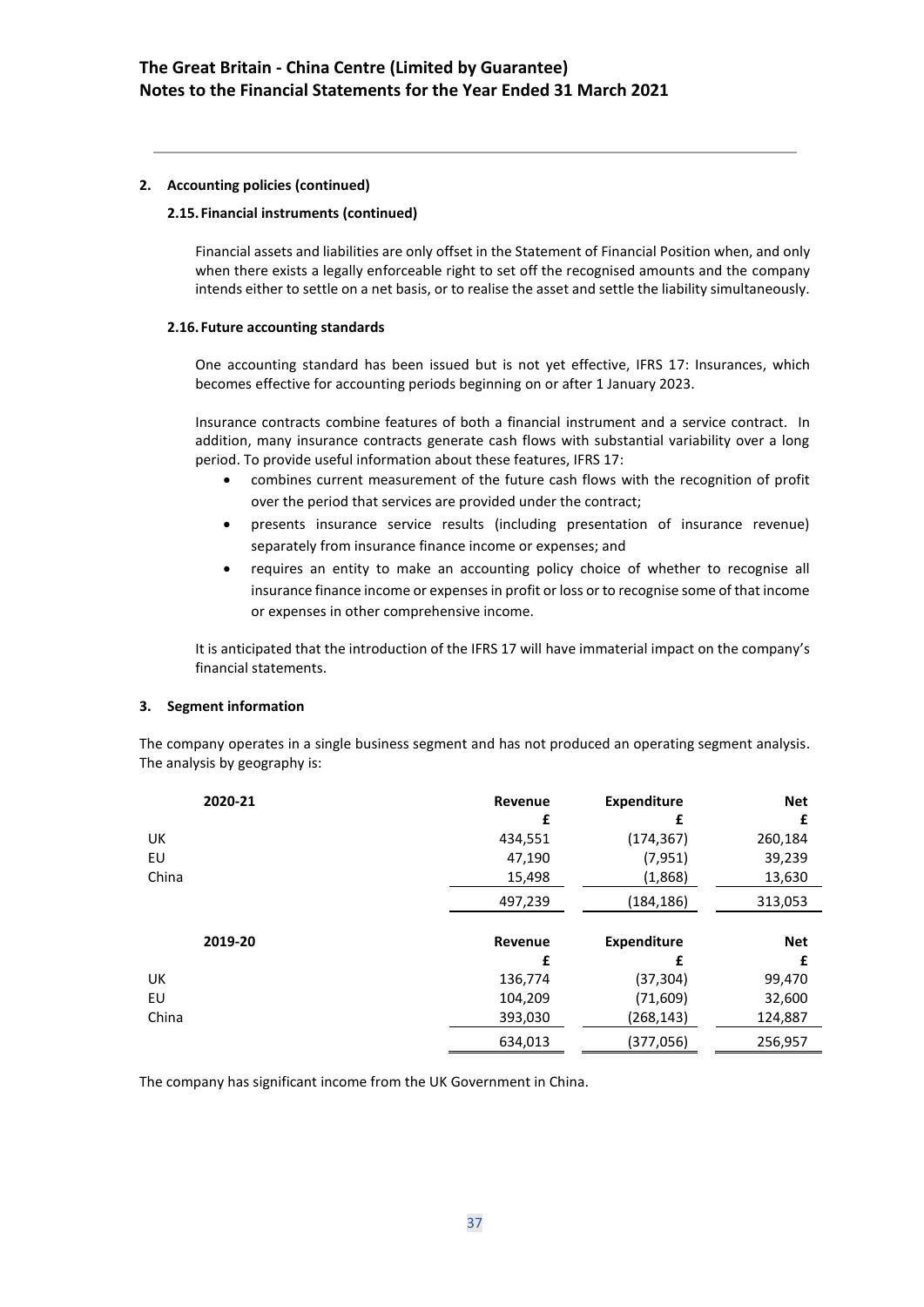## **4. Disaggregation of revenue from contracts with customers**

The company derives revenue from the provision of project based services to customers at a point in time and over time in the following major project types and geographical regions:

| 2020-21        | <b>Grant based</b> |         | <b>Contract based</b> |        |              |
|----------------|--------------------|---------|-----------------------|--------|--------------|
|                | EU                 | China   | UK                    | China  | <b>Total</b> |
|                | £                  | £       | £                     | £      | £            |
| Government     |                    | 4,918   | 428,106               |        | 433,024      |
| EU             | 47,190             | 10,580  |                       |        | 57,770       |
| Non-Government |                    |         | 6,445                 |        | 6,445        |
|                | 47,190             | 15,498  | 434,551               |        | 497,239      |
| Point in time  |                    |         | 33,925                |        | 33,925       |
| Over time      | 47,190             | 15,498  | 400,626               |        | 463,314      |
|                | 47,190             | 15,498  | 434,551               |        | 497,239      |
|                |                    |         |                       |        |              |
| 2019-20        | <b>Grant based</b> |         | <b>Contract based</b> |        |              |
|                | EU                 | China   | UK                    | China  | <b>Total</b> |
|                | £                  | £       | f                     | £      | £            |
| Government     |                    | 195,630 | 85,329                |        | 280,959      |
| EU             | 104,209            | 111,013 |                       |        | 215,222      |
| Non-Government |                    |         | 51,445                | 86,387 | 137,832      |
|                | 104,209            | 306,643 | 136,774               | 86,387 | 634,013      |
| Point in time  |                    |         | 61,125                | 86,387 | 147,512      |
| Over time      | 104,209            | 306,643 | 75,649                |        | 486,501      |
|                |                    |         |                       |        |              |

The amount of revenue recognised in the period that related to contract liabilities at the start of the period was £64,873 (2019-20: £186,897).

## **5. Unsatisfied long-term contracts**

The unsatisfied performance obligation relating to long-term grant based contracts is £2,058,210. The future revenue recognition will be based on the completion of activities and the time spent in performing the obligations under the contract. Although the timing of the activities are uncertain at the Statement of Financial Position date, the anticipated revenue recognition in the next year is 50% of the total with the remaining 50% to be split over the next two years in the ratio 74:26.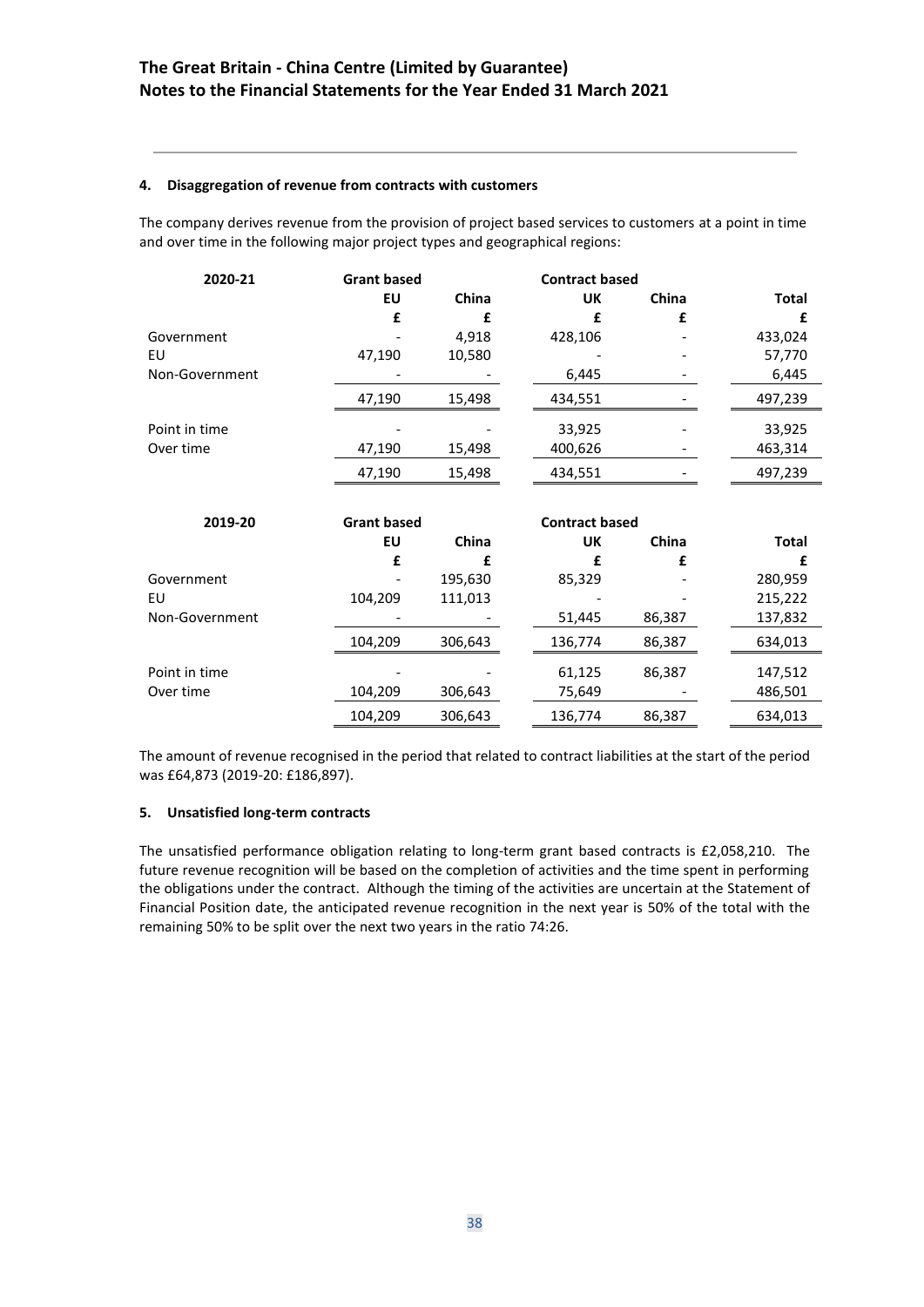## **The Great Britain - China Centre (Limited by Guarantee) Notes to the Financial Statements for the Year Ended 31 March 2021**

## **6. Expenditure**

|                                    |              | 2021    | 2020      |
|------------------------------------|--------------|---------|-----------|
|                                    | <b>Notes</b> | £       | £         |
| <b>Staff Costs</b>                 |              |         |           |
| Wages and salaries                 |              | 362,687 | 369,033   |
| Social security costs              |              | 23,953  | 52,357    |
| Other pension costs                |              | 22,814  | 20,458    |
|                                    |              | 409,454 | 441,848   |
| Rentals under operating leases     |              | 37,546  | 40,540    |
| Service charges and rates          |              | 26,534  | 26,862    |
| Outsourced financial management    | 17           | 56,913  | 60,000    |
| Professional fees                  |              | 26,554  | 17,860    |
| Irrecoverable VAT                  |              | 16,288  |           |
| Running costs                      |              | 48,997  | 82,042    |
| Non-cash items                     |              |         |           |
| Depreciation                       | 9            | 465     | 1,589     |
| Amortisation                       |              |         | 26        |
| Profit on disposal of fixed assets |              | (750)   |           |
| Auditors' remuneration             |              | 14,050  | 11,300    |
| Purchase of goods and services     |              | 184,186 | 377,056   |
|                                    |              | 820,237 | 1,059,123 |

Social Security costs in 2019-20 included £16,000 accrued costs relating to Employer Allowances expected to be repaid by the company. In 2020-21 the £16,000 accrual was reversed since the company received confirmation that the company was entitled to claim the allowances and no repayment was due.

The audit fee for the current year is £14,050 (2019-20: £11,300) and no non-audit work has been carried out by the external auditors.

## **7. Employees**

Average number of employees during the year:

|                                                | 2021     | 2020  |
|------------------------------------------------|----------|-------|
|                                                | No.      | No.   |
| Administration and activities                  | 9        | 7     |
| <b>Contract Staff</b>                          | 1        | 3     |
| Total                                          | 10       | 10    |
| 8.<br><b>Taxation</b>                          |          |       |
| Analysis of tax charge for the year            | 2021     | 2020  |
|                                                | £        | £     |
| Current tax on trading profits                 | 34,525   | 5,000 |
| Adjustment for prior years                     | 15,121   | 84    |
| Total current tax                              | 49,646   | 5,084 |
| <b>Deferred tax</b>                            | 2021     | 2020  |
|                                                | £        | £     |
| Origination and reversal of timing differences | 3,983    |       |
| Adjustment for prior years                     | (8, 492) |       |
| <b>Total deferred tax</b>                      | (4,509)  |       |
| Tax on net expenditure for the year            | 45,137   | 5,084 |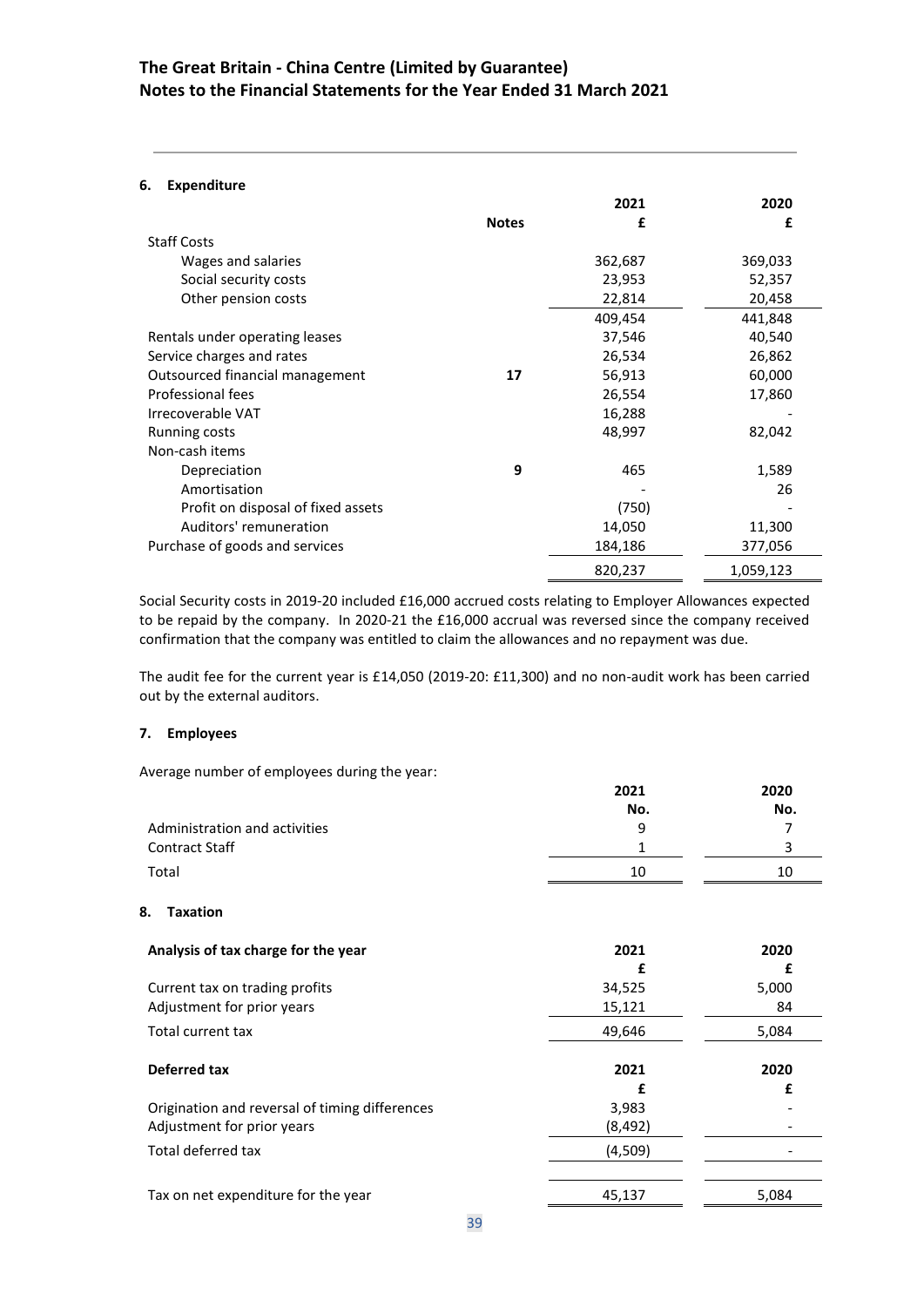## **8. Taxation (continued)**

The tax assessed for the year is lower than (2019-20: lower) than the standard rate of corporation tax in the UK of 19% (2019-20: 19%). The differences are explained below:

|                                                   | 2021<br>£  | 2020<br>£ |
|---------------------------------------------------|------------|-----------|
| Net expenditure before taxation                   | (324, 334) | (440,860) |
| Net expenditure before taxation multiplied by the |            |           |
| standard tax in the UK of 19% (2019-20: 19%).     | (61, 623)  | (83,763)  |
| The differences are explained below:              |            |           |
| Income not subject to tax                         | (12,053)   | (78, 147) |
| Expenses not subject to tax                       | 16,400     | 84,726    |
| Excess of depreciation over capital allowances    | (1, 442)   | 139       |
| Expenses not deductible for tax purposes          | 2,226      | 1,425     |
| Provision movements                               |            | 2,677     |
| Impact of Grant in Aid on taxation                | 95,000     | 95,000    |
| Change in taxation estimate                       |            | (15,050)  |
| Prior year adjustment                             | 6,629      |           |
| Tax losses carried forward                        |            | (1,923)   |
| Total tax charge for the year                     | 45,137     | 5,084     |

## **9. Tangible fixed assets**

| 2020-21             |                  | <b>Office</b> |              |
|---------------------|------------------|---------------|--------------|
|                     | <b>Computers</b> | equipment     | <b>Total</b> |
|                     | £                | £             | £            |
| Cost                |                  |               |              |
| At 1 April 2020     | 7,346            | 2,949         | 10,295       |
| Disposals           | (1,086)          |               | (1,086)      |
| At 31 March 2021    | 6,260            | 2,949         | 9,209        |
| <b>Depreciation</b> |                  |               |              |
| At 1 April 2020     | 7,081            | 1,947         | 9,028        |
| Charge for the year | 265              | 200           | 465          |
| Disposals           | (1,086)          |               | (1,086)      |
| At 31 March 2021    | 6,260            | 2,147         | 8,407        |
| Net book value      |                  |               |              |
| At 31 March 2021    |                  | 802           | 802          |
| At 31 March 2020    | 265              | 1,002         | 1,267        |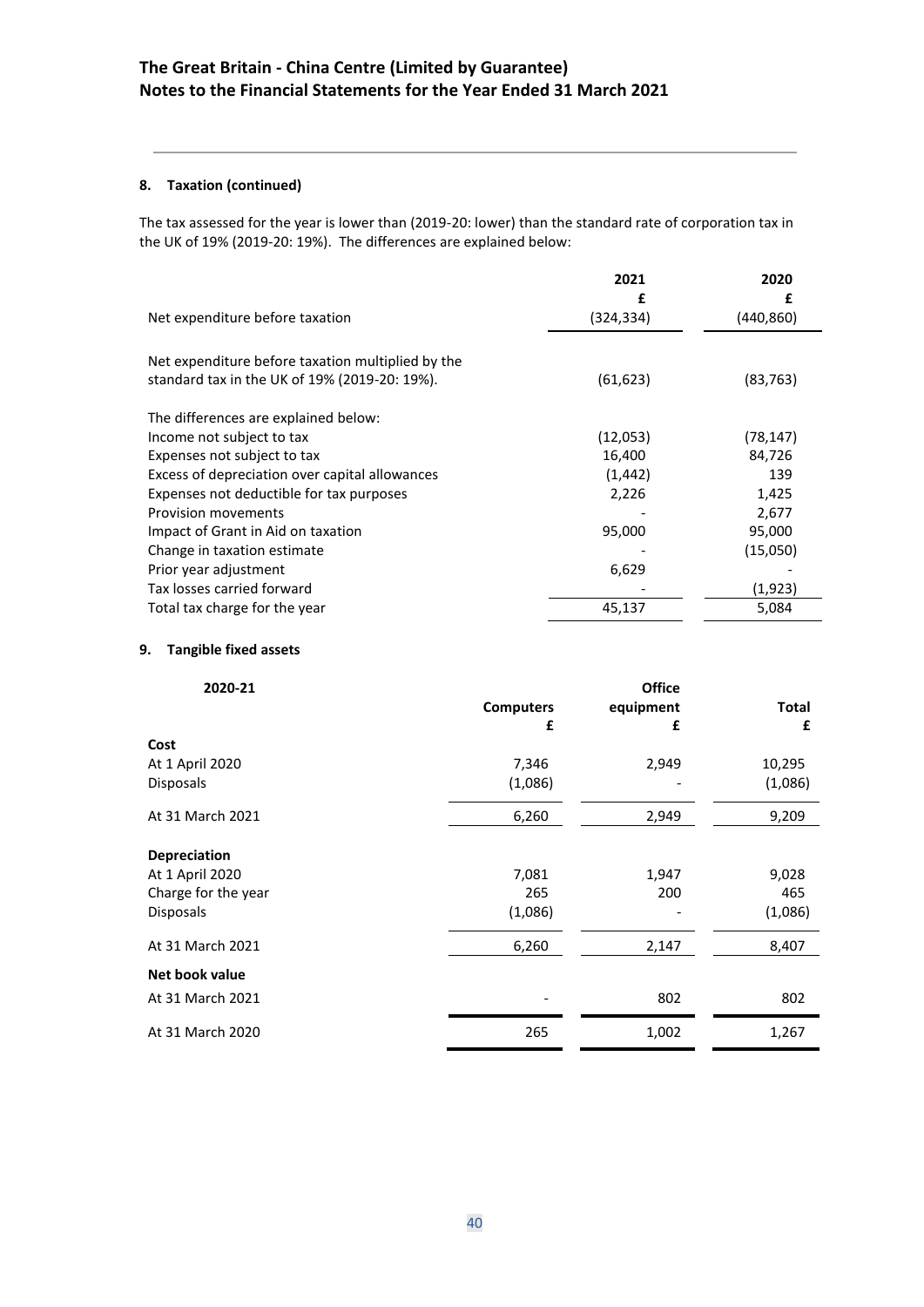## **9. Tangible fixed assets (continued)**

| 2019-20             | <b>Computers</b><br>£ | <b>Office</b><br>equipment<br>£ | Total<br>£ |
|---------------------|-----------------------|---------------------------------|------------|
| Cost                |                       |                                 |            |
| At 1 April 2019     | 7,346                 | 2,949                           | 10,295     |
| At 31 March 2020    | 7,346                 | 2,949                           | 10,295     |
| <b>Depreciation</b> |                       |                                 |            |
| At 1 April 2019     | 5,744                 | 1,695                           | 7,439      |
| Charge for the year | 1,337                 | 252                             | 1,589      |
| At 31 March 2020    | 7,081                 | 1,947                           | 9,028      |
| Net book value      |                       |                                 |            |
| At 31 March 2020    | 265                   | 1,002                           | 1,267      |
| At 31 March 2019    | 1,602                 | 1,254                           | 2,856      |

## **10. Trade and other receivables**

|                              | 2021    | 2020    |
|------------------------------|---------|---------|
|                              | £       |         |
| Trade receivables            | 73,220  | 101,495 |
| Deposits and advances        | 44,728  | 4,560   |
| Prepayments                  | 12,703  | 1,319   |
| Contract assets              | 61,104  | 37,086  |
| Deferred tax asset (note 14) | 4,509   |         |
|                              | 196,264 | 144.460 |

The value of contract assets at the year-end has increased compared to the prior year since the activity on contracts with milestones completed at the year-end has increased.

## **11. Cash and cash equivalents**

|                                                                                       | 2021      | 2020      |
|---------------------------------------------------------------------------------------|-----------|-----------|
|                                                                                       | £         |           |
| Balances at 1 April                                                                   | 1,060,558 | 526,301   |
| Net change in cash                                                                    | 129,214   | 534,257   |
|                                                                                       | 1,189,772 | 1,060,558 |
| Cash is broken down between balances at Commercial Banks and Cash in Hand as follows: | 2021      | 2020      |
|                                                                                       | £         |           |
| Commercial banks                                                                      | 1,189,238 | 1,060,014 |
| Cash in hand                                                                          | 534       | 544       |
|                                                                                       | 1,189,772 | 1,060,558 |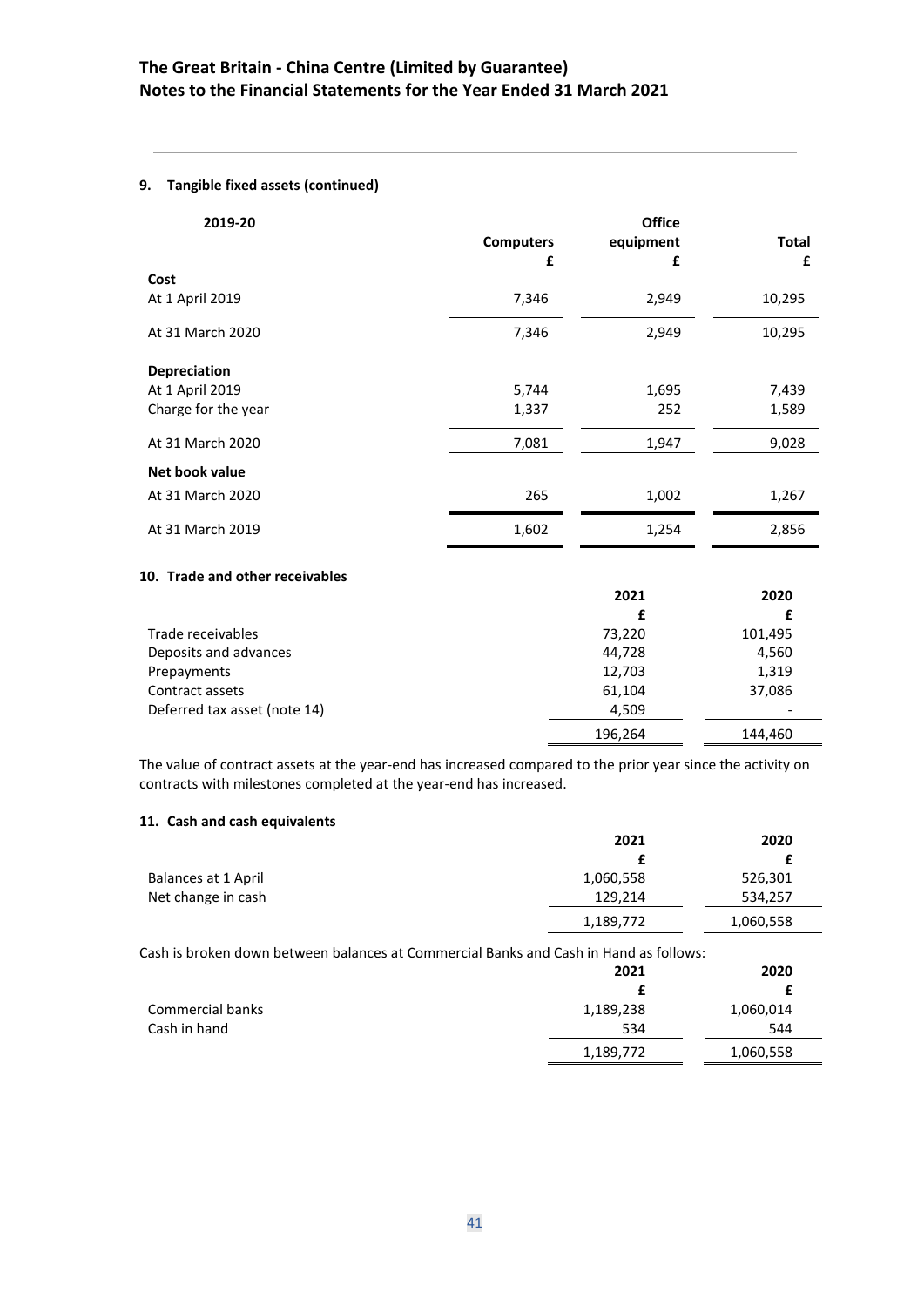## **The Great Britain - China Centre (Limited by Guarantee) Notes to the Financial Statements for the Year Ended 31 March 2021**

## **12. Trade and other payables**

Amounts falling due within one year:

|                              | 2021    | 2020    |
|------------------------------|---------|---------|
|                              | £       | £       |
| Corporation tax              | 35,815  | 5,169   |
| Other taxes, social security | 37,318  | 25,355  |
| Trade payables               | 23,866  | 14,694  |
| Other payables               | 2,690   | 7,491   |
| Accruals                     | 136,072 | 51,181  |
| <b>Contract liabilities</b>  | 561,848 | 643,695 |
|                              | 797,609 | 747,585 |

At the year end, contract liabilities includes £550,113 (2019-20: £626,002) relating to grant money received in advance which is included in the cash balance at the year-end (see note 11).

### **13. Provision for liabilities and charges**

|                                             | 2021   | 2020   |
|---------------------------------------------|--------|--------|
|                                             |        |        |
| Balance brought forward and carried forward | 11.000 | 11.000 |

Provision of £11,000 (2019-20: £11,000) relate to dilapidations on current leasehold premises.

#### **14. Deferred taxation**

| 2021  | 2020                     |
|-------|--------------------------|
|       |                          |
| 955   | -                        |
| 3.554 | $\overline{\phantom{0}}$ |
| 4.509 | -                        |
|       |                          |

The company has no unused tax losses or credits.

#### **15. Leases**

The company has an office lease for its premises at 14/15 Belgrave Square which is an implied lease without notice. The company also holds leases of low-value underlying assets. These leases are being charged to the Statement of Comprehensive Net Expenditure on a straight line basis.

At the statement of financial position date, the company does not have any commitments to leases which have not commenced (2019-20: £nil).

Due to the nature of the terms of the premises lease, the company has not recognised any right-of-use asset and related lease liability. It also has not charged any interest to the Statement of Comprehensive Net Expenditure during the year. The cost of rentals under operating leases charged to the Statement of Comprehensive Net Expenditure during the year is shown in note 6.

## **16. Pensions**

A defined contribution pension scheme with Standard Life was set up for new entrants from 1 January 2016. The charge for the year was £22,814 (2019-20: £20,458) at a contribution rate of 6% (2019-20: 6%). The expected contributions to the plan in the next annual reporting period is £26,450.

At 31 March 2021, pension contribution liability of £nil (2019-20: £4,863) is included in other payables (see note 12).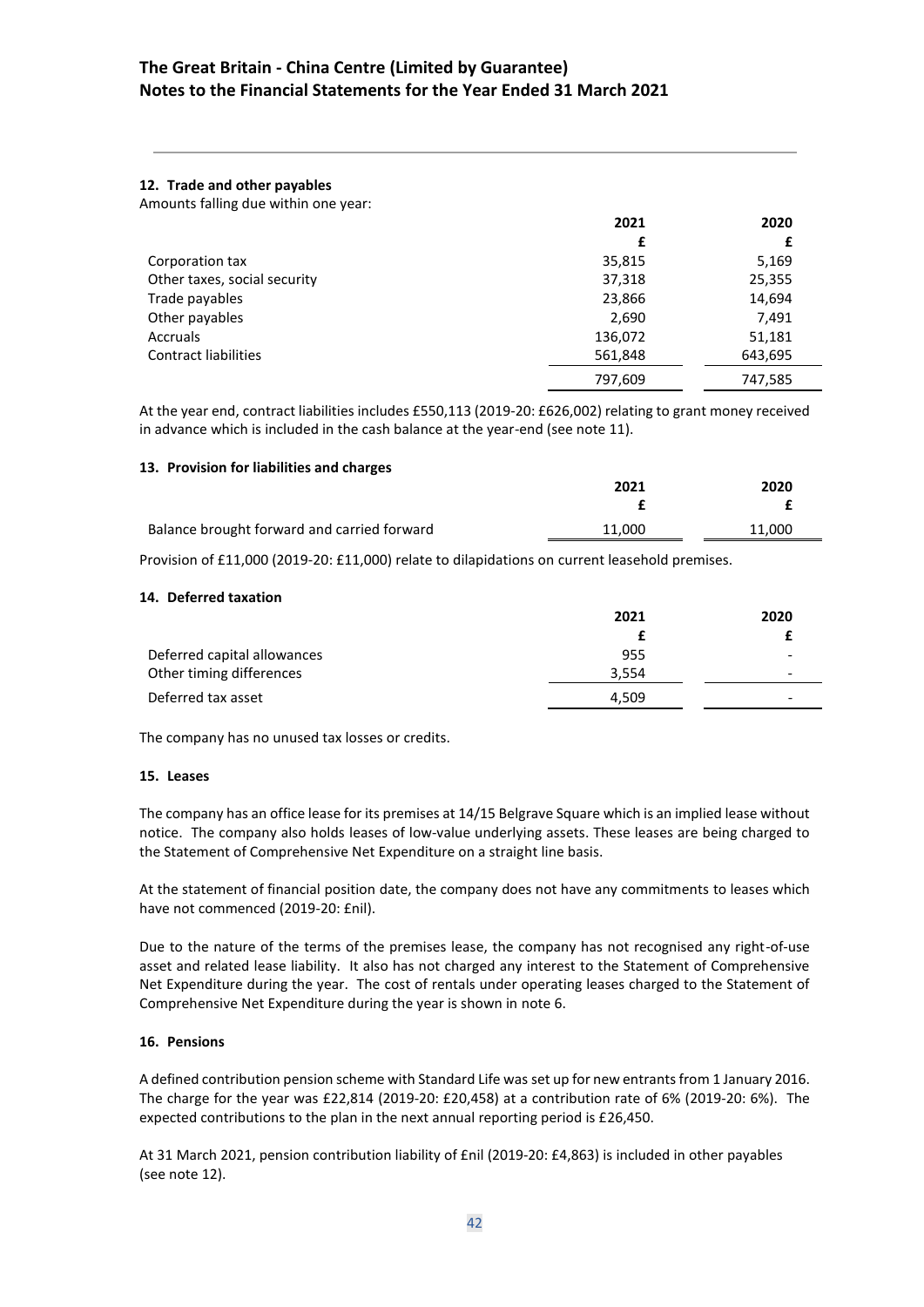## **17. Related party transactions**

The FCDO is regarded as a related party. GBCC is an Executive Non-Departmental Body (NDPB) of the FCDO and in 2020-21 GBCC received £500,000 grant-in-aid (2019-20: £500,000) from the FCO, prior to the merger between FCO and the Department for International Development. During the year the company had various other material transactions with it.

The UK-China Forum (UKCF) is also regarded as a related party. A former GBCC Director and the Accounting Officer are members of the UKCF Board. In 2020-21 no administration fees were processed through the UK China Forum as the company has ceased to be used for Political dialogues (2019-20: £nil) and GBCC had no recoverable expenses in 2020-21 (2019-20: £nil).

The All Party Parliamentary China Group (APPCG) is also regarded as a related party. The GBCC provided employee services to the APPCG and this was governed by a memorandum of understanding between GBCC and APPCG. The administration fee for employee services with the APPCG for 2020-21 amounted to £800 (2019-20: £890) and is recorded in other income.

The Great Britain China Education Trust (GBCET) is also regarded as a related party. The GBCC provides employee services to the GBCET. The transactions for employee services with the GBCET for 2020-21 amounted to £6,445 (2019-20: £6,445). There were no recoverable expenses.

The financial management of the company is considered to be a key management function. The financial management of the company was contracted to China-Britain Business Council (CBBC) in September 2018 and the amount incurred during the year was £56,913 (2019-20: £60,000). Also during the year, the company utilised the services of CBBC's staff in China to assist in running it's projects. The amount incurred during the year was £43,453 (2019-20: £nil). CBBC's Chief Executive Matthew Rous was a co-opted member of the Board during the year.

## **18. Financial commitments**

As at the year end, there were no financial commitments (31 March 2020: £nil).

## **19. Directors interests**

There are no relevant director's interests.

## **20. Financial instruments**

Financial assets comprise of receivables that are non-derivative financial assets with fixed or determinable payments that are not quoted in an active market. Receivables are initially recognised at fair value and subsequently held at amortised cost after an appropriate provision for expected credit loss.

Financial liabilities comprise trade and other payables, and other financial liabilities. They are initially recognised at the fair value of consideration received, less directly attributable transaction costs. They are subsequently measured at amortised cost.

GBCC's cash requirements are agreed at least a year in advance and so the liquidity position is controllable. There is some credit and market risk but these are relatively small. The company's credit risk and liquidity risk are also managed by receiving funding in advance of expenditure wherever possible. In practice, the GiA and multi-year grant based awards are received prior to related expenditure taking place.

The company has a significant level of foreign expenditure and so the company is exposed to foreign exchange risk. This risk is mitigated by seeking to make payments in sterling wherever possible or the company making payments from its foreign currency denominated bank accounts.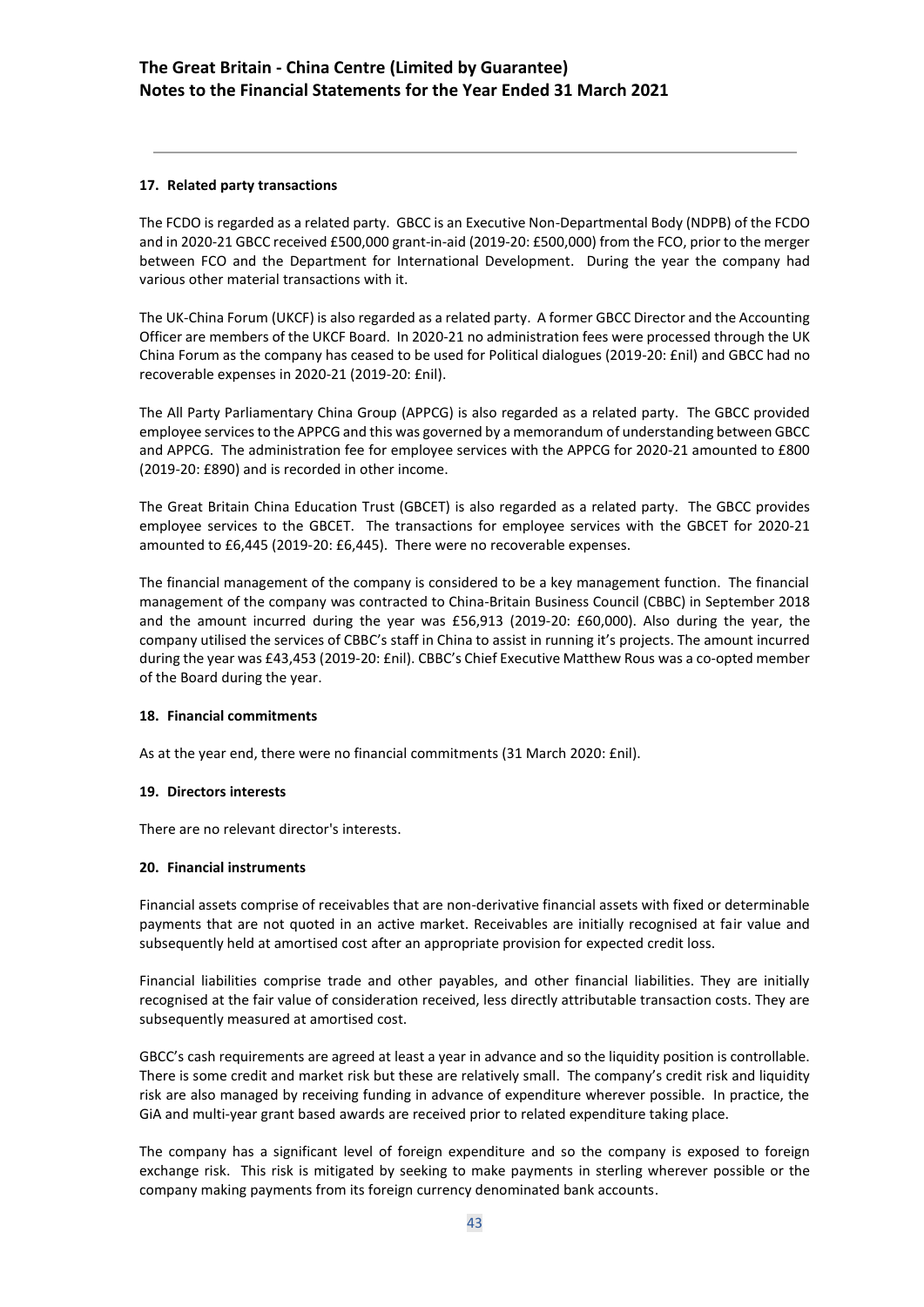## **21. Guarantee status**

The company is limited by guarantee and in the event of a winding up, each Ordinary Member is liable to contribute an amount not exceeding £1.

## **22. Events after the reporting period**

In accordance with the requirements of IAS 10, events after the reporting period are considered up to the date on which the accounts are authorised for issue. This is interpreted as the date of the Certificate and Report of the Comptroller and Auditor General. As at this date, the landlord of 14/15 Belgrave Square and GBCC are in the process of negotiating the terms of a lease covering GBCC's continued occupation of those premises. The terms of that lease have not yet been agreed, and therefore at this stage it is not possible to estimate the financial effect of this lease on the financial statements. Under IAS 10 this is considered a nonadjusting post balance sheet event.

The Board and Accounting Officer authorised these financial statements for issue on the date on which the accounts are certified by the Comptroller and Auditor General.